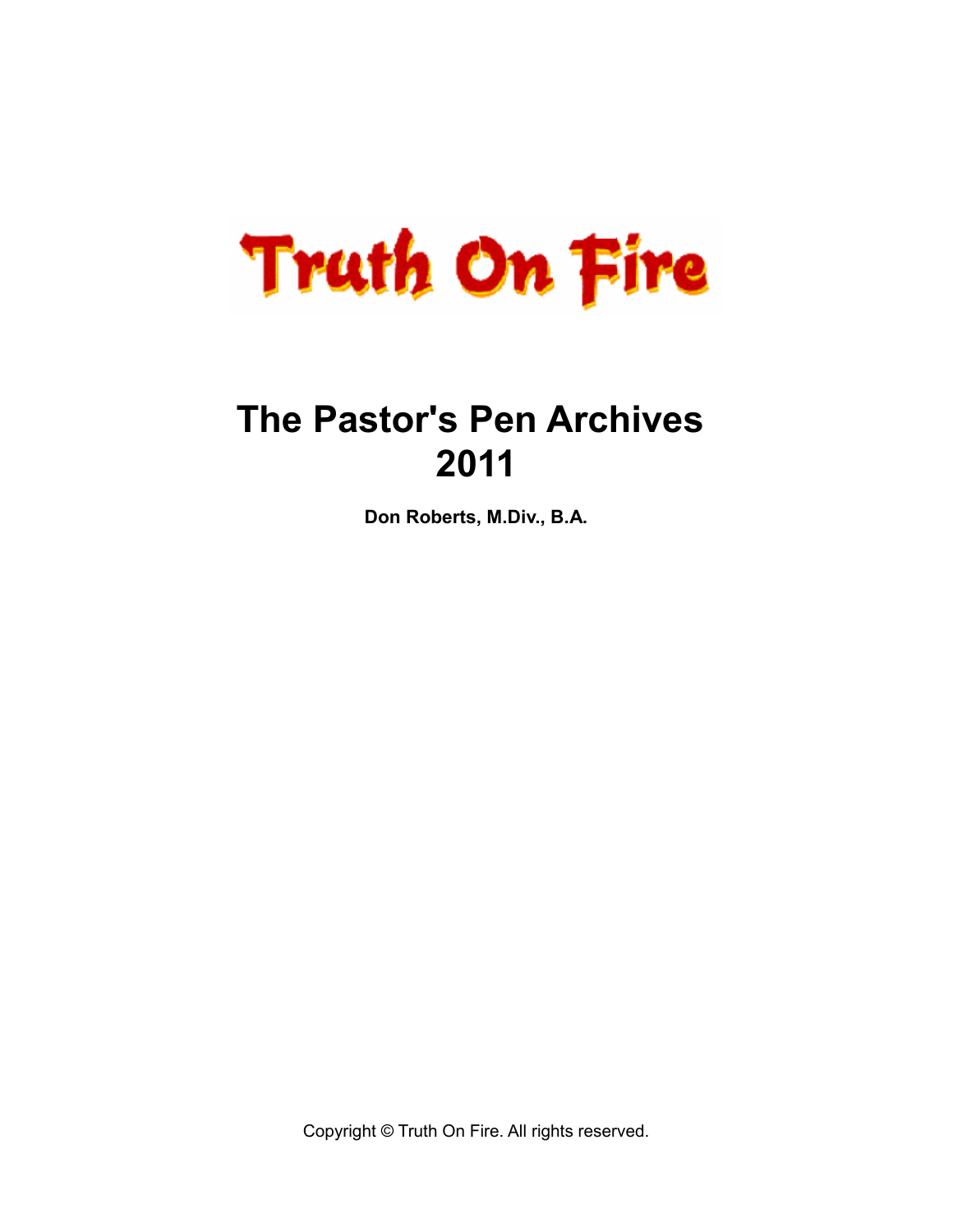## **Truth On Fire** Pastor's Pen Archives 2011

### Table of Contents

| Endurance (Part 3)-Expressing the Inexpressible15 |  |
|---------------------------------------------------|--|
|                                                   |  |
|                                                   |  |
|                                                   |  |
|                                                   |  |
|                                                   |  |
|                                                   |  |
|                                                   |  |
|                                                   |  |
|                                                   |  |
|                                                   |  |
|                                                   |  |
|                                                   |  |
|                                                   |  |
|                                                   |  |
|                                                   |  |
|                                                   |  |
|                                                   |  |
|                                                   |  |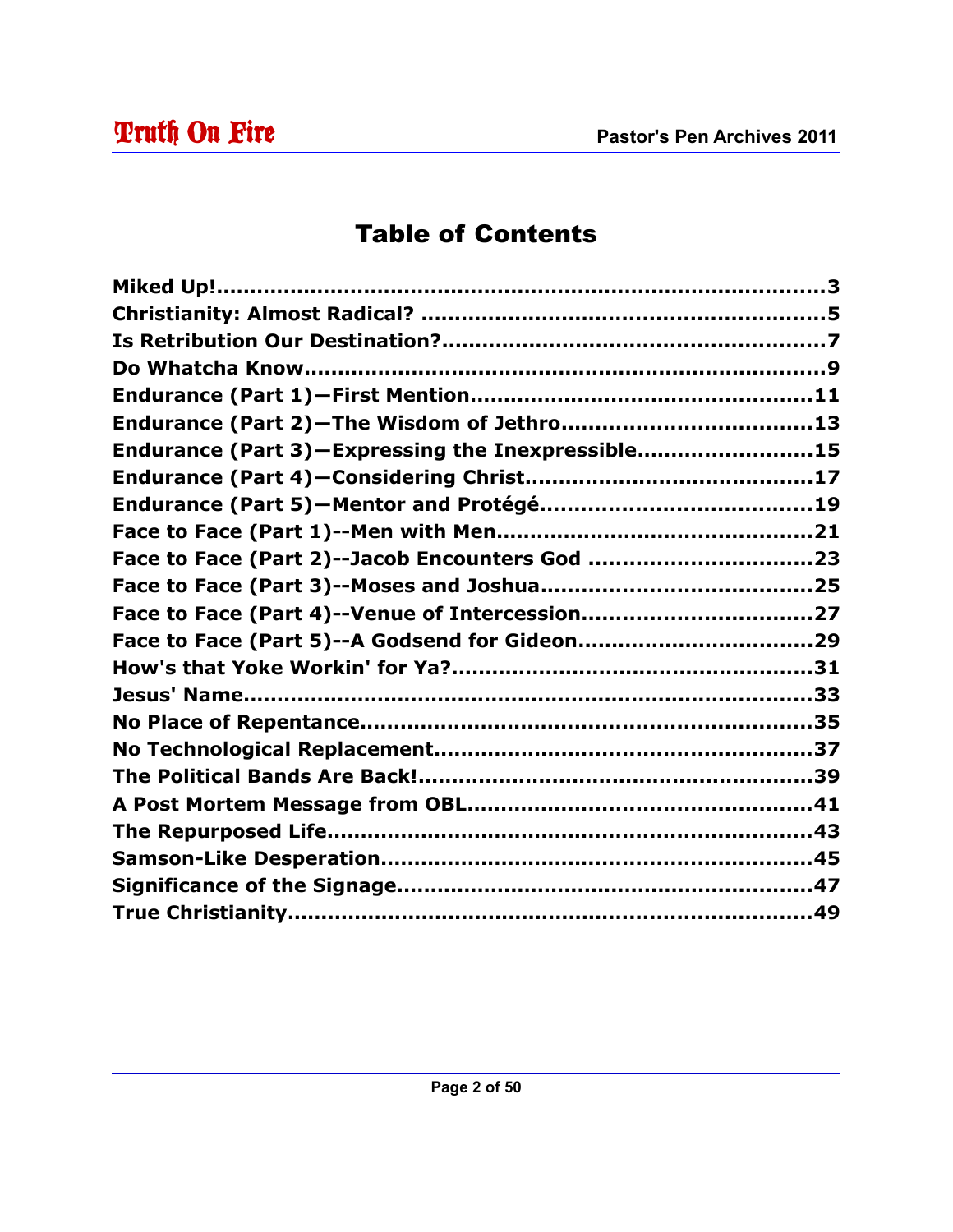#### Miked Up!

The 2010 NFL season is winding down with only the Super Bowl left to determine its Champion. In every NFL season players and coaches alike are "Miked Up" in order to capture field-andsidelines verbiage that would be otherwise lost on limited audiences. These "colorful" comments range from insightful to comical to forgettable. But when skillfully edited in a compilation, they can be both enlightening and entertaining.

The value of these audio archives lies in what is a more accurate portrayal of a player or coach than one might get from a sports writer or other less-than-objective source. My personal perspective with regard to one former NFL coach was improved dramatically after viewing such a compilation. What I realized was that this miked-up man, contrary to media hype, genuinely cared for his players…some of whom earned two Super Bowl rings as part of the team he coached.

The scripture contains 'written' records of the words God spoke to various audiences. What would it be like to have had the Lord 'miked up' at times so that a few 'audio' records of his words were extant for us? To be sure, audio records of revelation would add not one iota of credibility to the written Word. The Spirit of God left it to sanctified imaginations to grasp the gravamen of his words in context. There are, however, a few utterances for which an audio account might be of some value to us.

The first might be the words God spoke to Adam in the Garden: "Where art thou?" (Genesis 3:9). Rather than a stern voice mingled with anger, I'm convinced we would have heard brokenness in that voice akin to a grief-stricken father discovering the lifeless body of his mangled son in a car crash. The man he fashioned in his own image was now encased in the wreckage of spiritual death and depravity. The Lord's empathy for all who sinned with Adam (Romans 5:12) was so deep that it pleased him to bruise his Son Jesus and make his soul an offering for their sins (Isaiah 53:10). If we could but hear the brokenness in that voice as it echoed in the Garden, perhaps it would break our hearts at the foot of the Cross!

The second might be the voice of the Father as Jesus departed the baptismal waters: "This is my beloved Son, in whom I am well pleased" (Matthew 3:17). I'm convinced that we would have heard a ring of excitement in that voice. In the four-millennium wake of death, disaster and disappointment that characterized the descendants of the first Adam, the Father inaugurated the ministry of the second (or last) Adam with a word of divine approval for the perfect life that would now be on display…and ultimately surrender itself on the Cross on behalf of those who would take it from him. At the risk of sounding trivial, the Father declared: "That's my boy…and I want all of you folks to know exactly how I feel about him!"

The third might be our Lord's triumphant cry from the Cross: "It is finished!" (John 19:30). Imagine being in that setting with darkness overspreading the earth, disciples contemplating a future without him, and distracters celebrating the judgment of Rome upon a religious fraud. Yes, judgment was in play, but it was "the chastisement of our peace" that fell upon him (Isaiah 53:5). The perfect tense of that vociferous and emotion-laden cry meant that the work was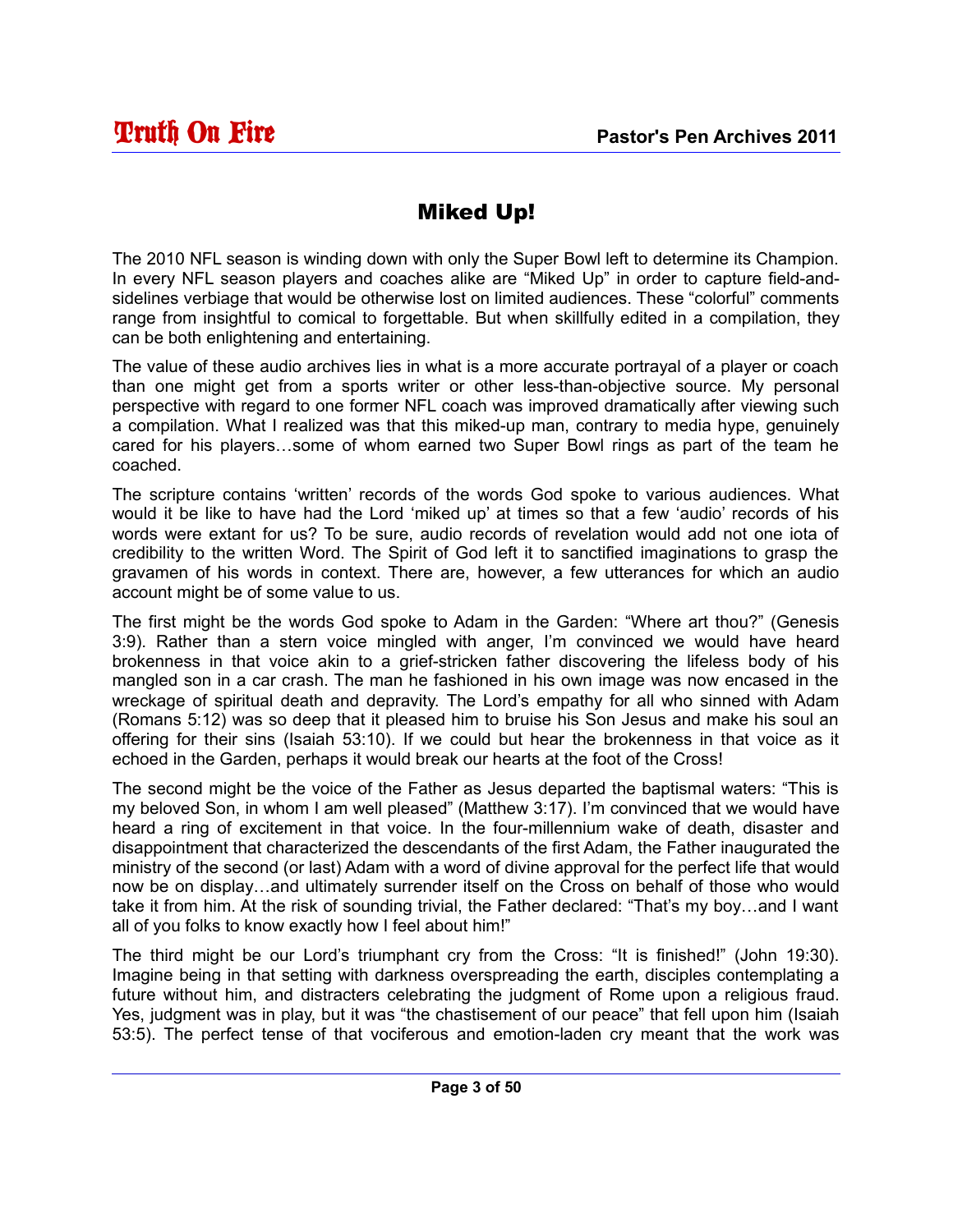forever settled, and could NEVER be subject to augmentation…neither by works nor by meritorious religious exercise. Its redemptive benefits would be applied by the resurrected Saviour in response to faith in him by the repentant sinner!

I have a problem with the idea that Jesus endured the flames of hell as part of his atoning work. If that was the case, then (1) the work of atonement was NOT finished at Calvary, and (2) Jesus really meant that "this phase" or "phase one" was finished. In the spring of 1979, I was privileged to hear the late great B. R. Lakin (1901-1984) preach on God's love from John 3:16, in which he declared that Jesus went to hell to suffer for his sins. Lakin was a great man of God with few peers, but he was dead wrong theologically with that assertion…as are all who espouse vicarious work beyond the Cross.

The Lord God was not "miked up" for any of the above events. So we are left to immerse the imagination in a meditative kind of way with regard to God's utterances. But when the Lord Jesus comes for his Church, and the saints are caught up together ("Raptured") to meet him in the air, the words "Come up hither!" will constitute a virtual "miked up" event (1 Thessalonians 4:17-18; Revelation 4:1). I believe we'll hear the same excitement in that summons that was expressed at Jesus' baptism. We may be longing to see the Lord, but no more than he is longing to see all of us believers gathered together in one place at one time! Words are typically spoken, then written. But in this case God gave the written in advance of the spoken as a means of infusing us with hope and anticipation. Wherefore comfort one another with these words!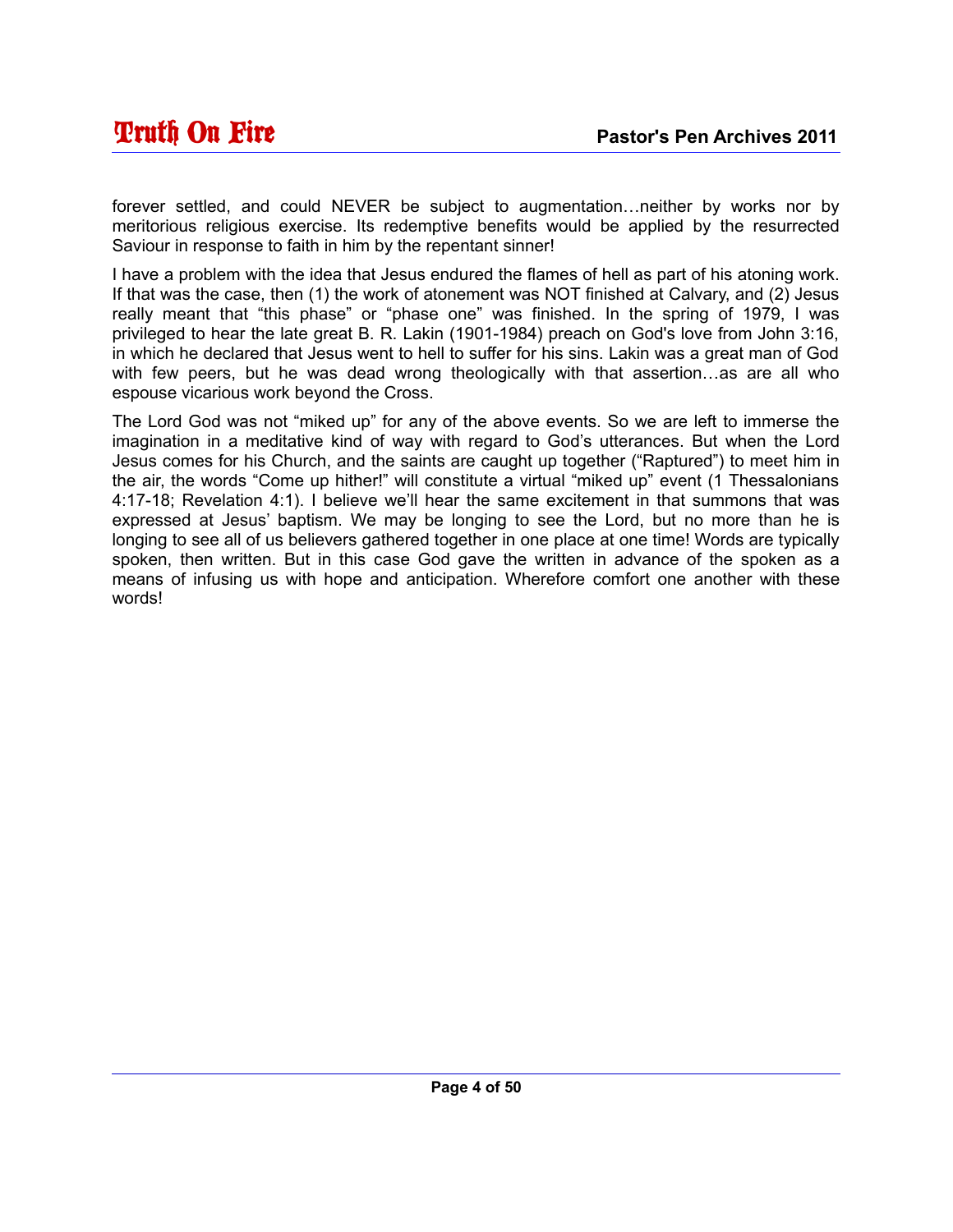#### Christianity: Almost Radical?

A lot of effort is made these days to distinguish the religion of Islam from its radical element. Unless you just arrived from another planet, you know that Radical Islam is devoted to the destruction of America (the big Satan) and Israel (the little Satan). Hardly a week goes by that some faction of Radical Islam either attempts or succeeds at killing innocent victims with an improvised explosive device (IED). In a nutshell, the war on terror consists of killing or neutralizing the Radical Islamists by some form of interdiction before they kill us.

From a broader perspective, there's something within fallen men that is inclined to render powerless those with whom they disagree. In other words, beat them down with better (and if possible, irrefutable) arguments. This is especially true with religion and politics. And of those two subjects, religion—beliefs about things divine held with visceral fervor—tends to hyper-feed that inclination. Politics runs a close second.

Luke 9:49-56 records two back-to-back episodes that illustrate this inclination. We see it on display in men who spent the better part of three years in close proximity to the Lord Jesus. In 9:49-50, we are told that the disciples, having encountered a man casting out demons in Jesus' name, insisted that he join them. After turning down the offer, they ordered him to cease and desist. He refused…and continued pounding the kingdom of darkness with exorcisms. The disciples made Jesus aware of the encounter. Instead of, "Where is he? I'll make him an offer he can't refuse!" Jesus said, "Leave him alone! He's on God's side, and we're on the same side!" The Twelve were supposed to be the cream of the spiritual crop, yet exhibited raw intolerance for a fellow believer who would not conform to their dictates. They wanted no physical harm, but certainly desired a verbal harness of censorship!

In 9:51-56, the disciples are now ready to take off the proverbial gloves. As they passed through Samaria in route to Jerusalem for the Passover, Jesus was totally focused on the incalculable trauma that awaited him. The Samaritan village, to which Jesus had sent an advance party, took his grave demeanor as a snub, and therefore withheld the welcome mat. James and John took offence, and asked the Lord for permission to consume them with fire from heaven in Elijah-like fashion.

They might have expected Jesus to say, "Go ahead! Nuke the stiffnecks!" But instead they drew a rebuke from Jesus: "Ye know not what manner of spirit ye are of. For the Son of man is not come to destroy men's lives, but to save them." Jesus had a burning passion for the salvation of the lost, and was just days away from becoming the propitiation for their sins. How unseemly then for these men to harbor such sinful sentiments in the presence of the sinless Lamb of God!

It is sad but true that these same sentiments still work their way to the surface of ecclesiastical life. Perhaps you can relate to this scenario. You're driving down a street in your town and pass, on your right, the Blessed Hope Baptist Church. A half mile down the road, on your left, you spot the New Blessed Hope Baptist Church. You connect the dots. At one time, the two churches were one. But at some point, a family of believers that was on God's side and the same side was torn apart by a difference of opinion. Sides were taken, the church split, and the "New"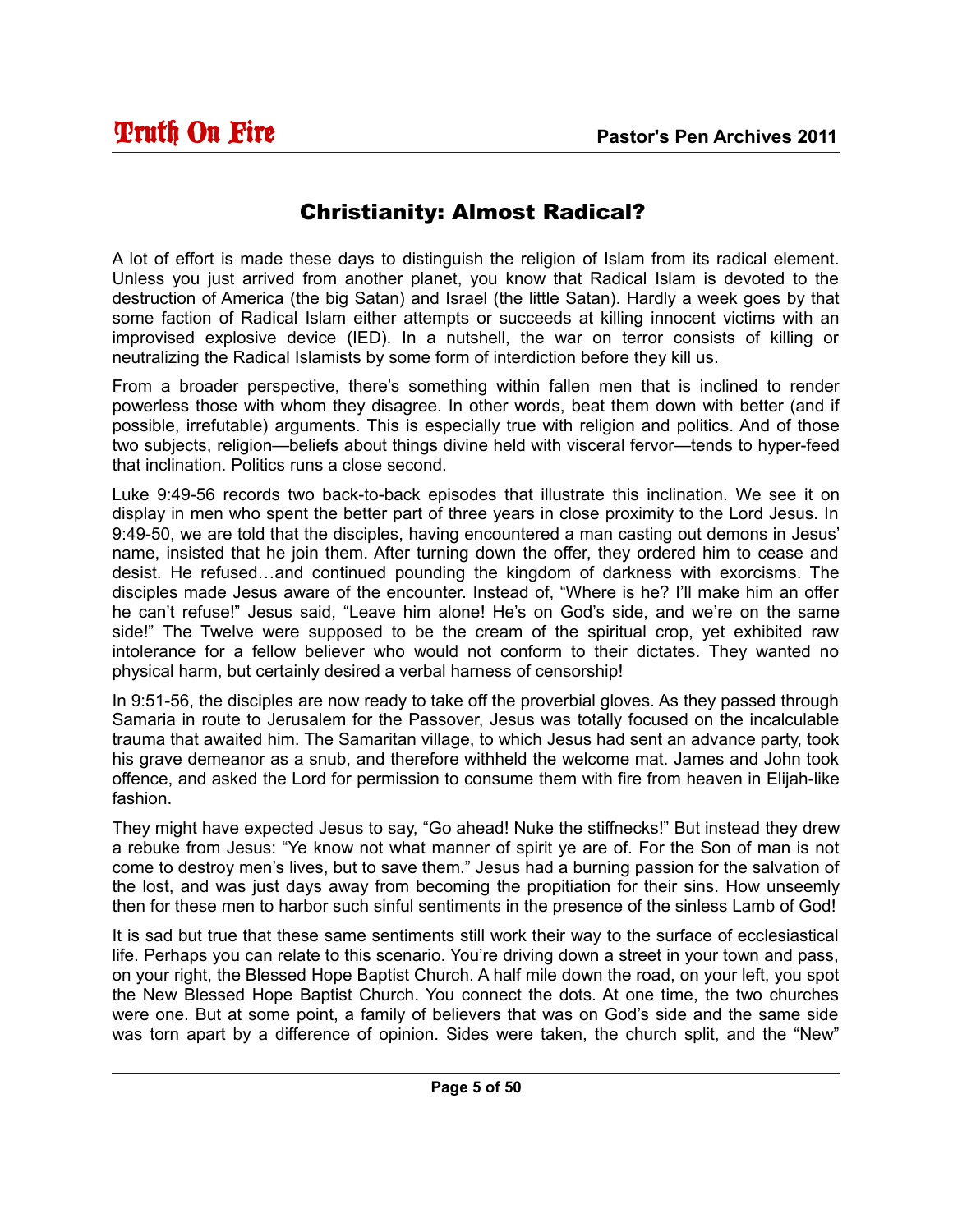congregation was born. You'd like to think it was a justifiable parting of ways over doctrine, But it was probably something like what color the sanctuary carpet should be ('Red' as representative of the blood of Christ or 'Blue' as symbolic of heaven). Sounds spiritual enough, right?

I have wondered whether this episode would have been a turning point toward Radical Christianity if Jesus had given the green light for James and John to wipe out that Samaritan village. We know for certain he would have NEVER allowed it for the reason he stated. But the fact is the attitude that James and John displayed was and is eerily similar to that of modern-day Radical Islam: "If you disavow-disrespect our god, his prophet or his book, you are worthy of death!" Christians, on the other hand, are instructed to pray for the salvation of their enemies.

It is indeed alarming that James and John could have spent so long in the presence of Jesus and still managed to entertain such intolerant-destructive thoughts. The lesson we learn from these two episodes is that such thinking, if allowed to fester and run its course, can badly distort the perspective of God's very best servants! A sobering message for us all, is it not?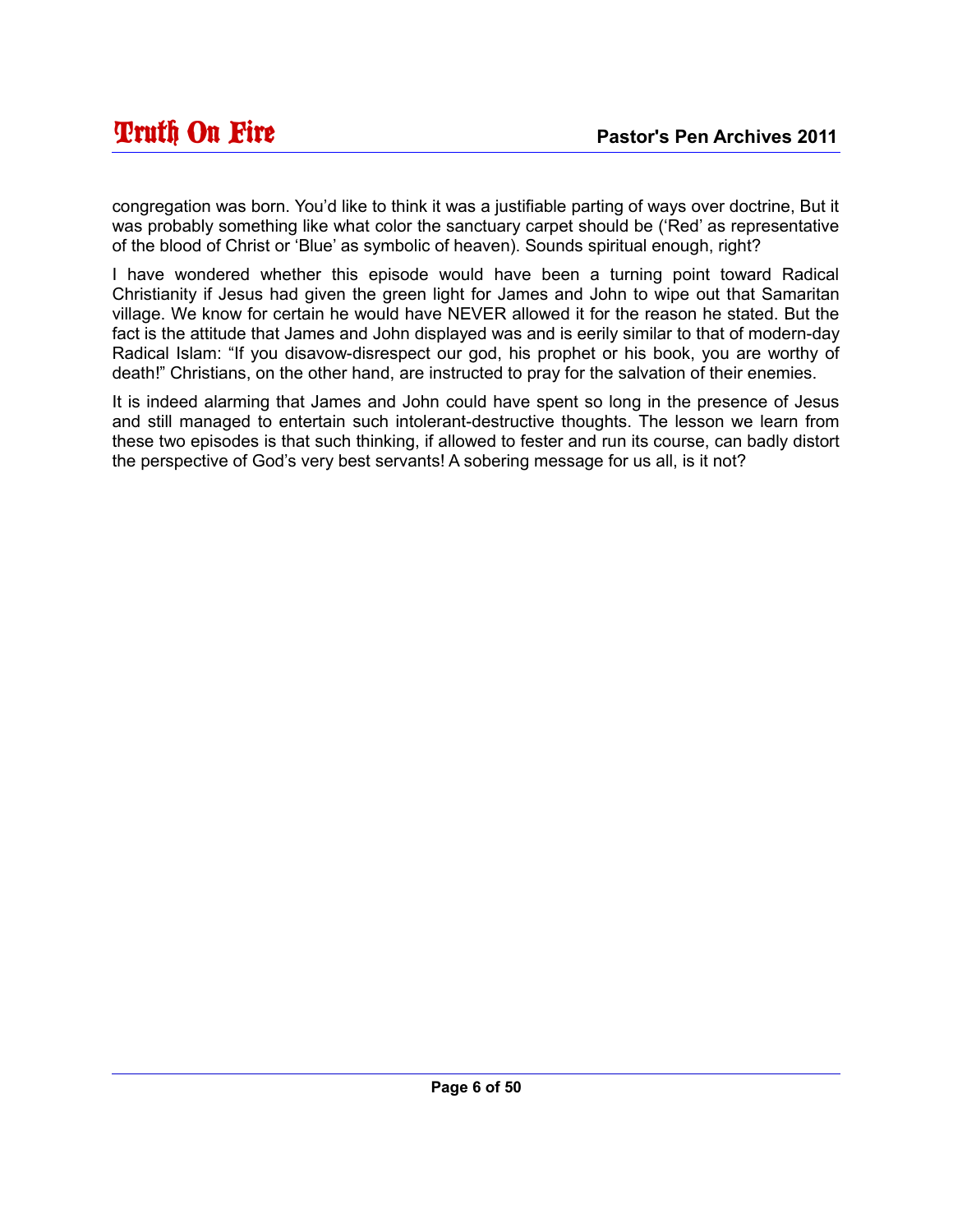#### Is Retribution Our Destination?

Where is our nation heading? This question is certain to dominate the 2012 Presidential debates for the next 18 months. Rasmussen Reports conducts a weekly telephone survey of likely voters that attempts to quantify public perception of that direction. For the week of May 2- 7, 2011 that survey revealed that 29% thought America was heading in the "Right Direction" (RD) with 64% (nearly 2 out of 3) giving a "Wrong Track" (WT) response. For the week of April 18-24 (pre-Osama), the results were 21% RD and 71% WT (nearly 3 out of 4). We got a little Bin Laden bump…but not much.

Further analysis of those numbers would likely reveal a disparity of opinion as to what mix of factors constitutes a right direction and or a wrong track. It's clear to the vast majority of Americans that our current fiscal situation is a virtual train wreck. Any remedy that puts our nation back on better financial footing will no doubt produce a major inverse shift in the RD-WT numbers. If that happens, how much comfort should we take from it?

It would be a huge miscalculation to assume a direct correlation between the monetary problems of a nation and its spiritual ills. For it's entirely possible to fix the former and remain mired in the latter. A divine perspective is found in Psalm 9:17: "The wicked shall be turned into hell, and all the nations that forget God." Of the 64% WT respondents last week, how many considered our nation's general disposition toward God as a factor in the mix? How many dared think that America just might be on a track that leads to divine retribution?

As an expository exercise, we need to answer a few questions: (1) Who are the wicked? (2) What does it mean to forget God? (3) What does it mean to be turned into Hell? First, the wicked (Hebrew 'rasha') are spiritual criminals whose sin and guilt have made them liable to punishment. In our text, it is applied to both individuals and nations. Sin against God is criminality of the highest order and to the nth degree! God gave commandments so that sin might become exceeding sinful (Romans 7:13). But the concept of sin has been so 'dumbed down' these days that spiritual criminality is the LAST thing that concerns the average American.

Secondly, to forget God is failure to remember him. It implies that at some point God was part of one's thought processes. But in time the mental reservoir became a God vacuum. Again, David said: "The wicked, through the pride of his countenance, will not seek after God: God is not in all his thoughts" (Psalm 10:4). Forgetting God is a practical matter. Pride (ego) keeps a wicked man from seeking the God he knows he should seek, so that God ceases to be a factor in terms of life choices. The wicked relegate him to a place of zero impact. Congressional chaplains, for example, open each daily session with prayer. But how many members of Congress are positively impacted by it? This much is certain. No one can vote to fund the abortion (murder) of an unborn baby without first kicking God to the curb.

Thirdly, the verb turned is from a Hebrew root with several variant meanings: "to return, turn back, bring back, put back, allow to return, to restore." It generally signifies a return to a previous position or condition. In Psalm 9:17, a previous destination is in view. Hell is the Hebrew 'sheol', the dark subterranean underworld, the grave, the abode of the dead. In our text,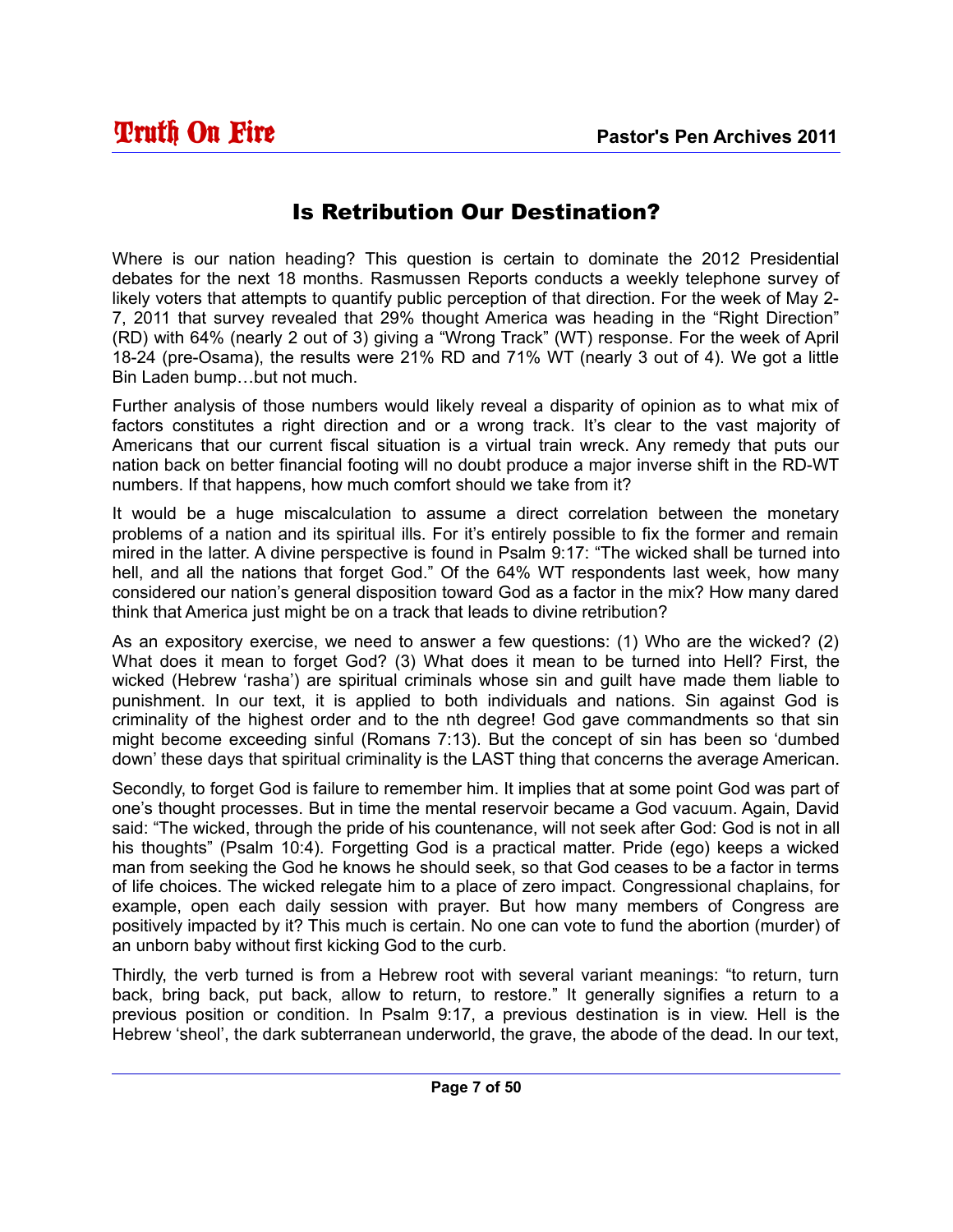Sheol is that place of eternal darkness and separation from God. The ultimate irony is that those who finish out their lives avoiding thoughts of God will inhabit for all eternity a place void of God in every way possible.

It's not as if the wicked had a particular destination in mind and God stepped in to turn them from it. What we see in the word turned is the wicked being turned back to their former destination. When God intervenes in the life of the wicked with his love, mercy and grace, it's for the purpose of turning them from a course that ends in hell to one of salvation and eternal glory. A persistent dismissive view of God results in a reacquisition of their former course. All God has to do is withdraw his gracious influences, and the hell-bent life is reacquired. What is true for the individual is true for nations as well. It's not a pretty picture!

We must ask the question: What kind of turning is America engaged in these days? Will God who orchestrated the founding of our great nation grant us additional space to repent? Or are we closer to divine retribution, both figuratively and literally, than any of us realize? Nations are turned one individual at a time. It behooves us that know God to give him the preeminence in our thought lives, and do all we can to influence lost men and women toward the Lord Jesus Christ. A prophet of old tells us why: "Who can tell if God will turn and repent, and turn away from his fierce anger, that we perish not?" (Jonah 3:9).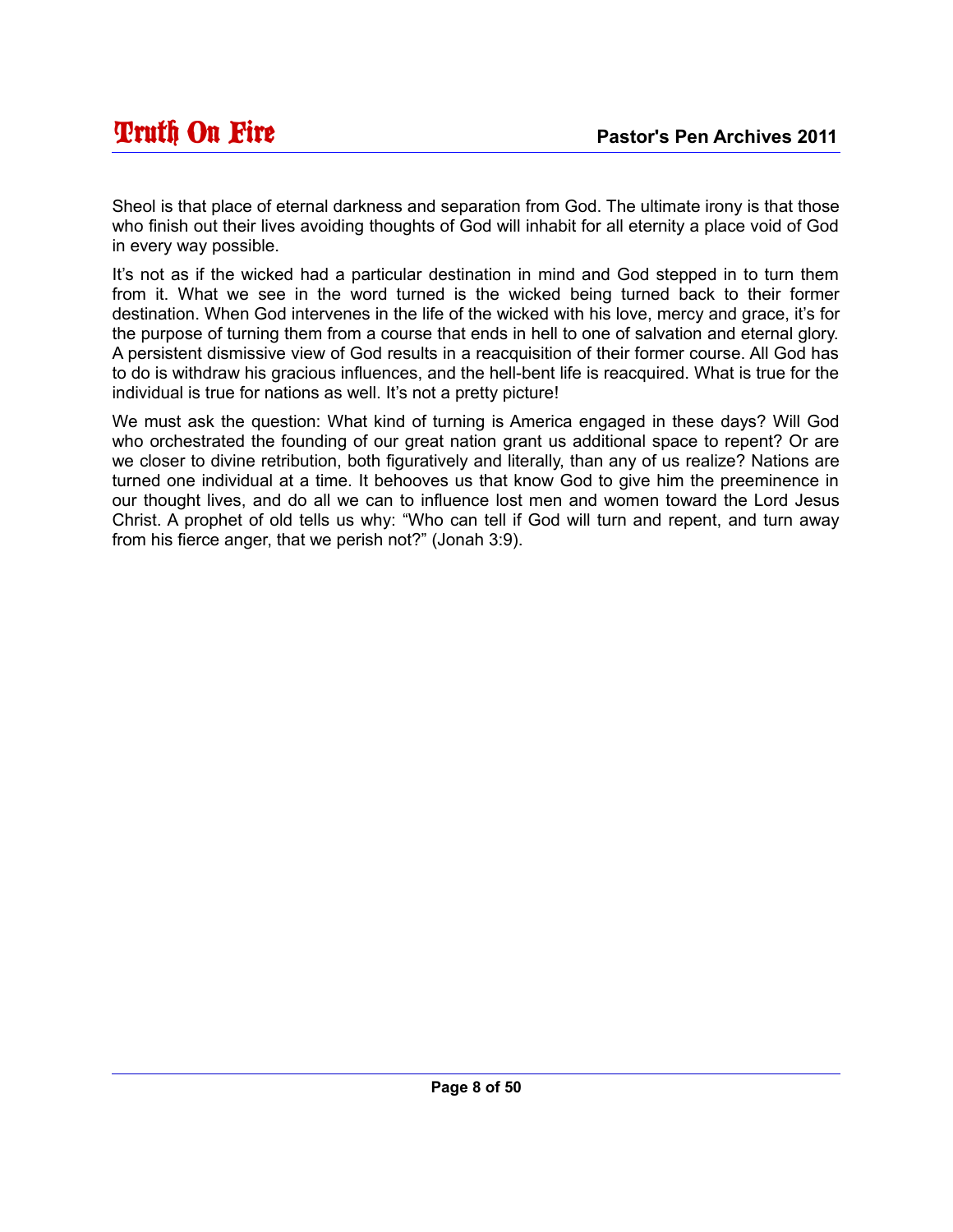#### Do Whatcha Know

Put yourself in the shoes of an employer for a few minutes. You have an open position in your department that you need to fill. You interview five candidates. One of them impresses you with his apparent knowledge and ability to articulate concepts. His knowledge set is exactly what you're looking for, so you extend a job offer. He accepts, and reports for work the next Monday.

A few weeks into the job you begin to hear complaints from his co-workers that he really cannot perform the tasks for which he was hired. After a few more weeks of input gathering it appears that you hired dead weight. In other words, there is a significant gap between what he KNOWS and what he DOES. So what are you going to do? Do you let your new hire go, or keep him around to eat up training resources?

We all know of workplace situations like this. But this kind of dynamic is rampant within the Kingdom of God. In fact, it could be argued that the greatest encumbrance to Kingdom influence and expansion is the people of God knowing much more than they are doing. The babe in Christ typically does more than he or she knows. Take the blind man in John 9. Within a few short hours of his encounter with Christ he found himself testifying before the religious leaders. His actions exceeded his knowledge. And so it is with most converts. But over time is the potential to know more things and do fewer things. And when a man or woman of faith drifts into the state of knowing more than they are doing, they have entered the realm of lukewarmness.

The Lord Jesus issued the following bottom-line analysis to his inner circle on the eve of his death: "If ye know these things, happy are ye if ye do them: (John 13:17).. The context is one of servanthood as evidenced by Jesus washing the feet of the Twelve. Their "Lord and Master" had given them an example—a spiritual lesson—in the matter of serving others. Their future happiness would be contingent upon doing what they knew.

Two comments are in order. First, the "If" clause that Jesus used was a third-class condition where the condition is assumed to be true but the conclusion is in some degree of doubt. That is, Jesus assumed that they "Got It" in terms of the lesson given, but left in doubt whether they would actually translate that knowledge into action.

Secondly, our Lord's interaction with Peter affirms the spiritual nature of the lesson. Jesus was NOT instituting the ordinance of foot washing. He was illustrating the need for those whom he had totally cleansed from sin in the matter of salvation to be washed (in part) periodically and regularly in the matter of fellowship.

The spiritual lesson has not changed in two thousand years. When you and I soil our spiritual feet with the dirt of moral uncleanness, and approach the throne of grace for cleansing to restore a broken fellowship, we are in essence allowing Jesus to wash our feet in a manner consistent with his actions in the Upper Room. No place for pride. Jesus is still our Servant as well as Master and Lord. If we are to enjoy ongoing intimacy with him, we're going to have to submit to a spiritual foot washing that ONLY he can perform. Up for that?

Jesus taught the Twelve (soon to become the Eleven) that they should do to one another what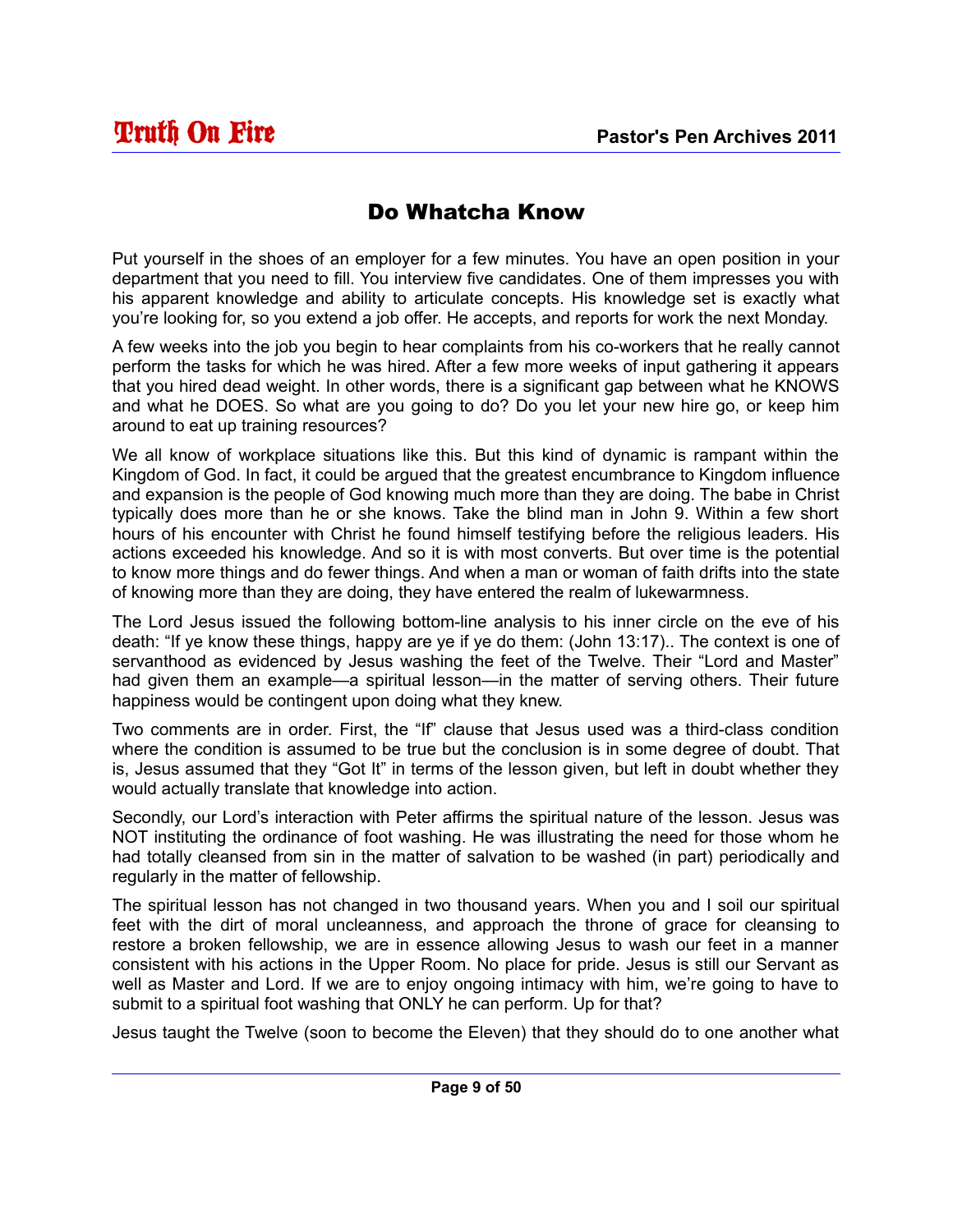he had done unto them (13:14-15). What had Jesus done? He had extended a partial washing to those whom he had washed from head to foot with salvation for the purpose of maintaining fellowship. Now, you and I have zero power to affect salvation in others. But it IS within our power to extend forgiveness to fellow saints when the push and shove of life results in offence. If you see a fellow believer mired in an unhappy state, there's a distinct possibility that he or she is holding a grudge against, and withholding forgiveness from, another believer. They know they should serve that individual with a spiritual foot washing, but pride prevents it. The doing falls short of the knowing.

Failure to do what we know is not only a recipe for lukewarmness, but the precursor to spiritual liability as well. James stated it this way: "Therefore to him that knoweth to do good, and doeth it not, to him it is sin" (4:17). It has been said that a little knowledge is a dangerous thing. Well, we know that's not necessarily true in the real world. But in spiritual terms, ANY knowledge of truth that fails to make its way into our actions can yield bitter fruit in the life. By biblical definition, failure to do what we know to do is a missing of the mark for which God will hold us to account.

The answer of the Lord Jesus to any of his children who find themselves languishing in the spiritual abyss of lukewarmness can be summed up in three words: Do Whatcha Know! Start there…and trust the Spirit of God to break additional light upon your mind and heart as you move forward off dead center. If a failure to Do Whatcha Know got you into spiritual trouble, then beginning afresh to Do Whatcha Know is the way to extricate yourself from that trouble and turn things around!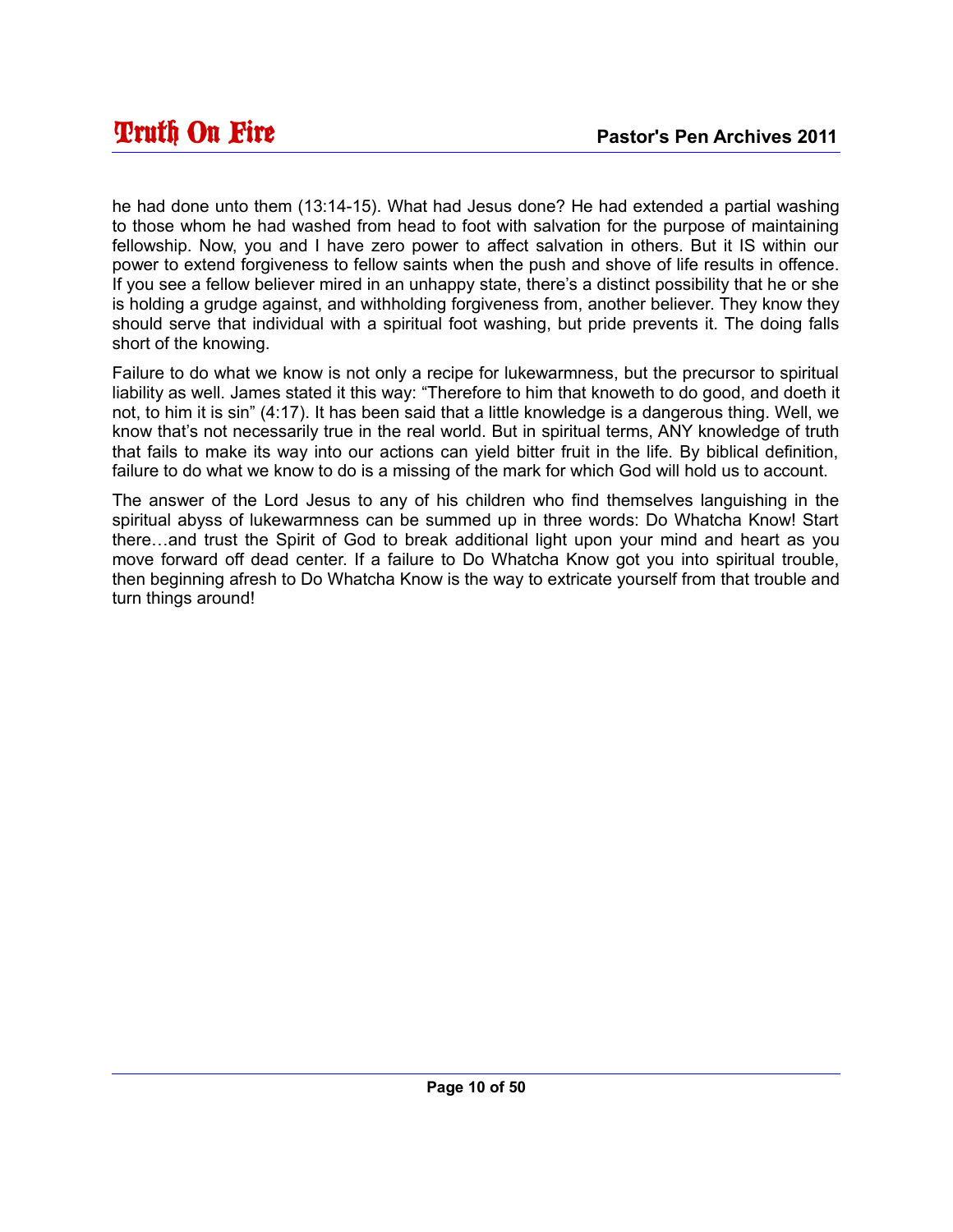#### Endurance (Part 1)―First Mention

Merriam-Webster defines endurance as "the ability to withstand hardship or adversity; the ability to sustain a prolonged stressful effort or activity." Most of us admire endurance and those who endure. One of my favorite Olympic events is the Marathon—the premier endurance race consisting of a grueling 26.2 miles at a sub-five-minute per mile pace. The upcoming 2012 Election season will require candidates to endure Media scrutiny, personal attacks by opponents and the mental-emotional-physical demands of the race. Conventional wisdom says that the ability to endure the rigors of a Presidential campaign is great preparation for the Oval Office.

As we embark upon our multi-missive study of endurance, we will discover that endurance ranks high on God's list of fundamentals for personal success in things both spiritual and vocational. Endurance is the very essence of the nature of God! The Lord ONLY asks of you and me what he himself possesses in infinite abundance and provides with endless availability to those who rely upon him!

While the word 'endurance' does not appear in the KJV, its cousins 'endure' (29), 'endured' (8), 'endureth' (59) and 'enduring' (3) occur nearly 100 times. That's fodder sufficient for a thousandpage commentary. Moreover, it signifies that something the Spirit of God references 100 times in scripture demands our attention. We'll take the occasion of a few Pens to attempt to hit the high points. In this Pen, we'll consider the first mention of the word 'endure' and its practical significance.

The first mention of 'endure' in scripture is an instructive one. The reference is not to soldiers, political leaders or athletes, but to children! The context finds Jacob and his familial entourage in an unavoidable encounter with elder brother Esau after two decades of estrangement (Genesis 33:1-17). Jacob would rather have had his molars extracted with pliers than to face Esau's angry countenance again. But Esau was a different man. No longer does he harbor resentment and rage, but rather exhibits kindness—an absence of malice—toward his younger brother. Esau's face was such a "pleasant" surprise to Jacob that he compared it to seeing the "face of God" (33:10).

Esau appears to have had a renewed cohabitation in mind, sort of like old times, when he says "let us take our journey, and let us go" (33:12). He's willing to lead the way to Seir (33:14) with his 400 men (33:1). But Jacob reminds his brother that there is a danger in "overdriving" the children and the flock (33:13). He reasons that the pace of travel MUST be limited by the ability of the children and the flocks to endure it. His argument: "Let my lord, I pray thee, pass over before his servant: and I will lead on softly, according as the cattle that goeth before me and the children be able to endure, until I come unto my lord unto Seir" (33:14).

The word endure is from the Hebrew regel (a foot, to move). It signifies the ability to travel on foot. In Jacob's mind, that ability would be lost if the pace set by the men 'overdrove' the 'tender' ones (33:13). Little did Jacob know that when he vocalized his thoughts to Esau about the ability of the children to endure foot travel that the Spirit of God would enshrine them in scripture for future generations, and teach us two important lessons.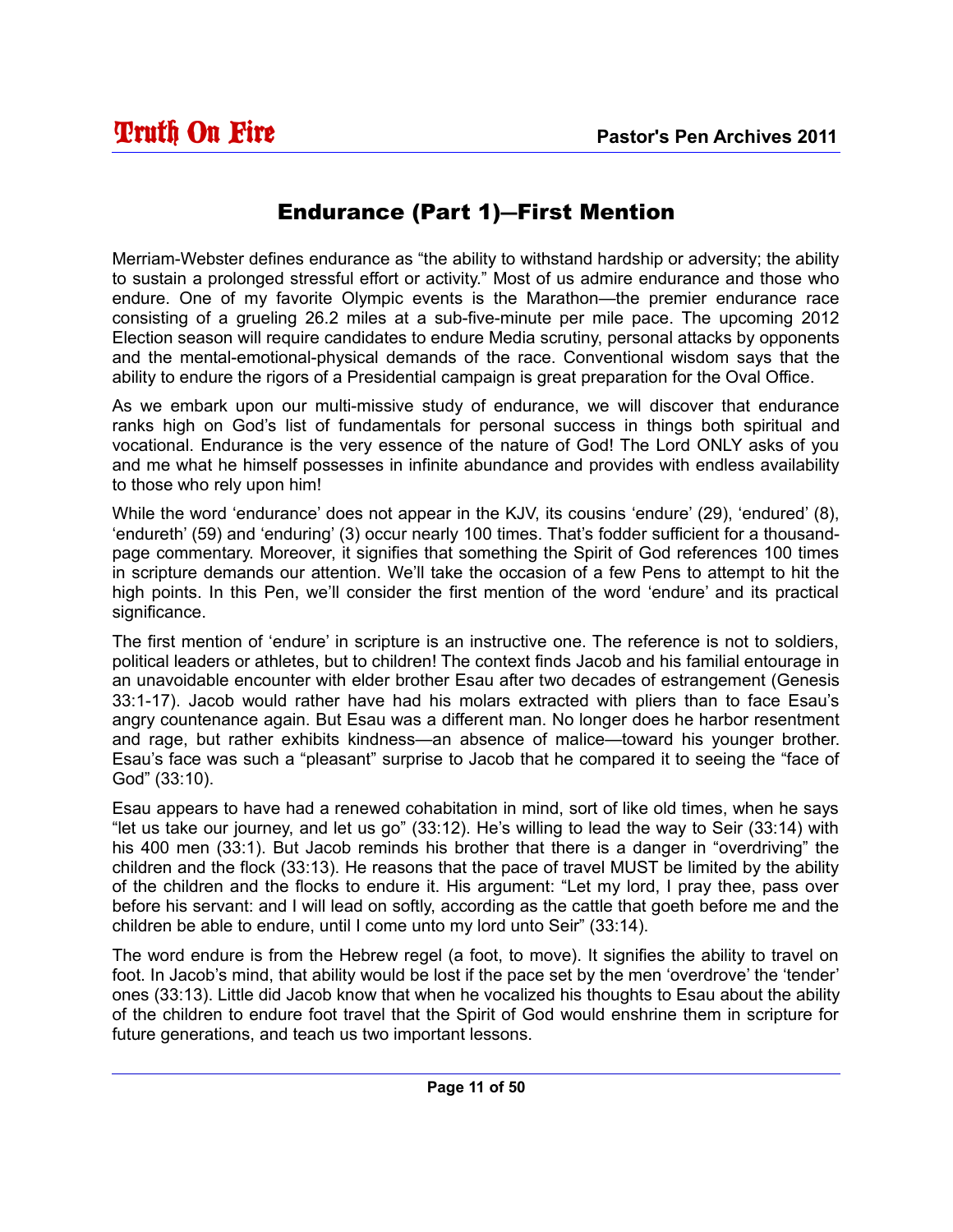First, God NEVER overdrives his children. Every child of God has a capacity for spiritual sojourning that can grow or diminish with time. An omniscient Father knows exactly the pace to set for each of them, and provides his own omnipotence as a source of strength for the journey. Thus God in his faithfulness does NOT allow his children to be tempted (tried, tested, pushed forward) above their ability to endure the pace, but will with every temptation also make a way of escape, that they might be able to bear it (1 Corinthians 10:13).

Second, no congregation is able to move forward any faster than the ability of the spiritually 'tender' among them to manage the pace. One of the great values of discipleship is bringing the spiritual infants in a church (assuming there are some) up to a level of maturity that facilitates expeditious spiritual travel. The church that neglects or abandons discipleship will ultimately see its children fall by the wayside.

In our text, Esau apparently agreed with Jacob's logic. He and his 400 grown men beat feet for Seir and left Jacob, the kids and cattle to play catch up at their own pace. Esau offered to leave some of his 400 men to travel with Jacob, but he argued there was "no need" to do so (33:15). When the "soft" traveling pace of Jacob and kinfolk had created enough distance between the two companies, Jacob set his course toward Succoth (33:17). There is no indication the two brothers ever saw each other again.

I realize there is always a danger in trying to read too much into a passage of scripture. But I believe we are well within our limits in drawing these two lessons from the first biblical reference to endurance. It certainly gives us pause to reflect upon our ability (and that of those around us) to endure the pace our heavenly Father sets for us. In the final analysis, we are all foot soldiers of Christ and his Cross. It is NOT his will that ANY of our feet fail as we move along the way!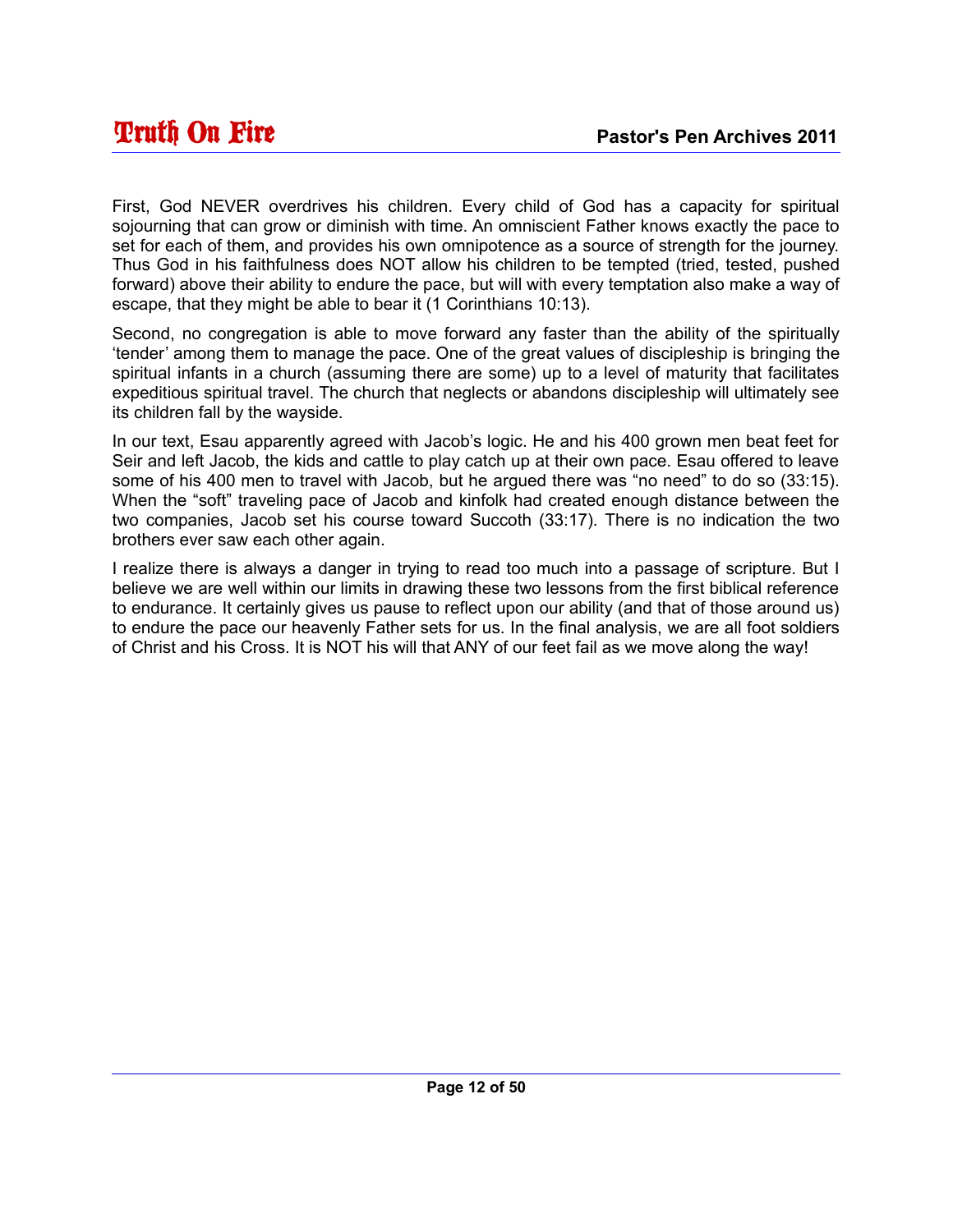#### Endurance (Part 2)―The Wisdom of Jethro

Every U.S. President surrounds himself with advisors he believes have a high-level of expertise in a policy area vital to the success of his administration. Prominent among them are Economic Advisor, Secretary of State and Chief of Staff. It is the job of these advisors to keep their ears to the ground, report critical developments to the President, and enable him to take actions that will positively impact the nation. In the ideal scenario, a President gets good advice and makes good decisions from which the nation derives a benefit.

The second mention of the word endure in scripture occurs in a context where that scenario plays out exactly as scripted. Exodus 18:1-27 is a chapter of the Bible that records for us the practical outworking of wise advice, so that the advice culminated in policy formationimplementation from which the man of God and a nation under his leadership derived great benefit.

Moses met and married a woman named Zipporah during his fugitive days in Midian. Before the Burning Bush and his return to Egypt, Zipporah gave birth to two sons: Gershom and Eliezer (18:3-4). Zipporah and her sons remained in Midian with her father Jethro while Moses was about the business of delivering God's people from a 400-year Egyptian bondage. When Jethro heard of the great success of his son-in-law, he traveled to Sinai with daughter and grandsons to reunite them with husband-father Moses (18:6).

Jethro was on spiritual cloud nine after Moses shared all that God had done (18:7-12). He "rejoiced" and blessed the Lord and sacrificed to the God who is "greater than all gods" (18:11). At the conclusion of a celebratory day, Moses, Jethro, Aaron and the elders of Israel shared a meal together in honor of God's goodness. As a father-in-law, it brings great joy whenever my daughter's husband experiences a measure of success that directly benefits my daughter and two grandchildren. I can identify with the joy of Jethro!

As an aside (but not an insignificant one), the venue for this family reunion was "the wilderness" (18:5). That word typically makes one think about what is NOT there. But our text is careful to tell us who WAS there, for Moses had encamped "at the mount of God" and the meal shared by Jethro and Israel's leadership was "before God" (18:12). Only the presence of God can make the wilderness a wonderful place to be!

The next day was business as usual. Moses took his customary seat as judge to settle matters of dispute among the people from sunup to sundown (18:13-16). After observing the demands that the millions of dislocated Jews were placing upon Moses, Jethro concluded that he would "surely wear away" if the stress of his position went on unabated (18:18). So Jethro offered advice to Moses with a humility indicative of godliness (18:19-22).

Jethro saw Moses' job as consisting of three critical functions: Intercessor, Educator and Arbitrator. He insisted that NOTHING disrupt his intercessory work on behalf of Israel. Moses would continue to be "for the people to Godward" that he might bring their causes to God (18:19). In addition, NOTHING should hinder his education ministry. Moses would continue to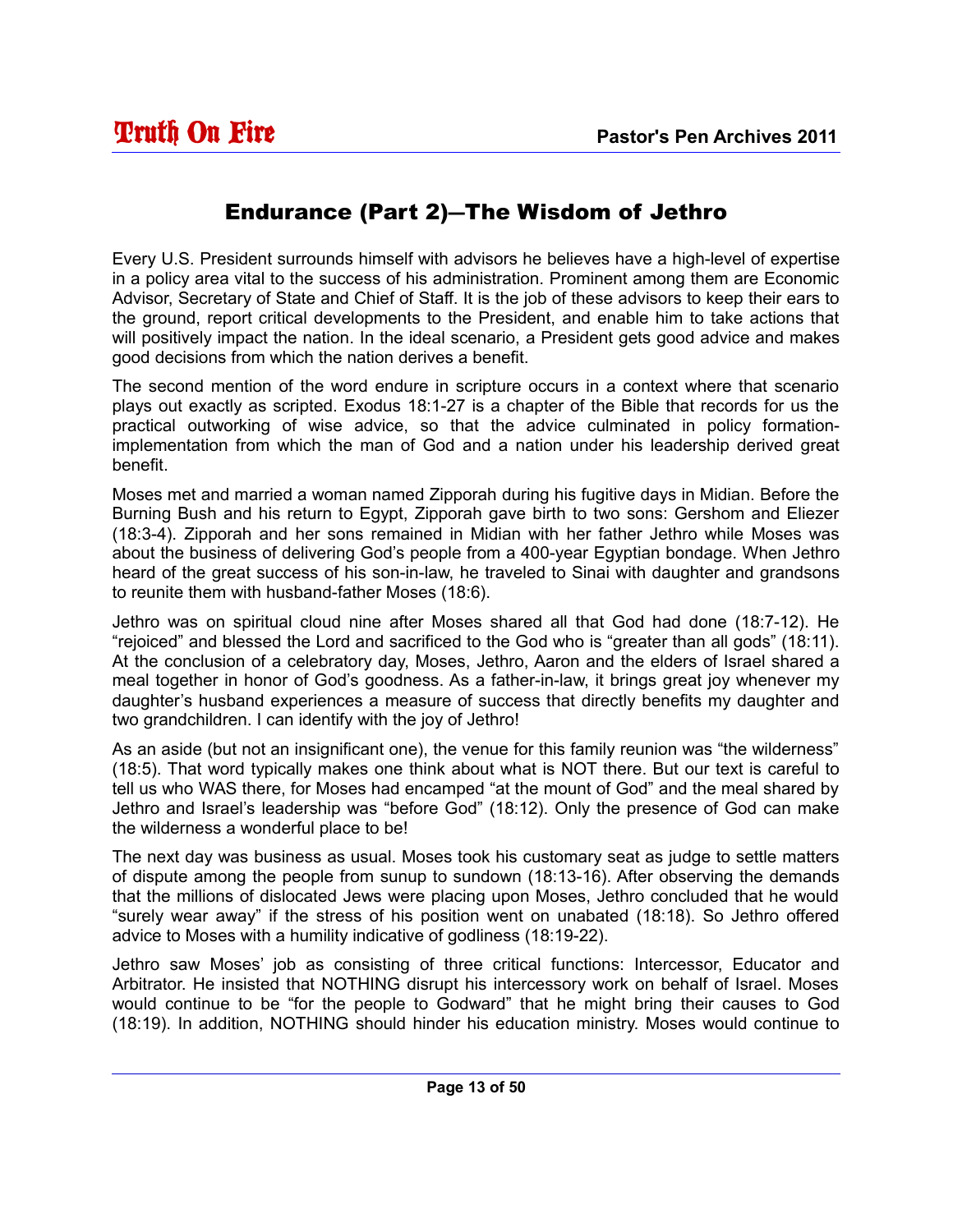"teach them ordinances and laws, and shew them the way wherein they must walk, and the work that they must do" (18:20). But Jethro insisted that SOMETHING be done about arbitration. This role should be delegated to other qualified men, who would deal with "every small matter" so that Moses would ONLY have to consider "every great matter" and the "hard causes" (18:22, 26).

Jethro laid out four qualifications for arbitrators (18:21). First, they must be "able men" (i.e., have the moral and mental firepower to discern right from wrong; connect dots in a dispute). Second, they must "fear God" (i.e., be aware of his presence-approval for decisions they render). Third, they must be "men of truth" (i.e., hate a lying tongue; possess the ability to sniff out liars in the litigation process). Fourth, they must be "hating covetousness" (i.e., incapable of being bought or bribed by litigants; immune from money motives in rendering verdicts). The list was not long, but certain to produce a godly judiciary system where "Right" would generally prevail.

Jethro thus concluded his advice: "If thou shalt do this thing, and God command thee so, then thou shalt be able to endure, and all this people shall also go to their place in peace" (18:23). Endure is the Hebrew amad ("to stand firm or persist"). Translation: "Moses, if you heed my advice, your primary roles of Intercessor and Educator will not be affected or diminished over time. Moreover, this policy will promote peace among the people."

One cannot read this story without contemplating the ability of America to endure long term without judgeships populated with the kinds of men Jethro recommended. The wisdom of Jethro was not only embraced by Moses, but by the Apostles as well, who refused to neglect prayer [intercession] and the ministry of the Word [education]" to serve tables (Acts 6:2-4). Men like Stephen and Philip stepped in to handle practical business matters. In the present age, pastors who have such men to help them bear the burdens of ministry are blessed indeed!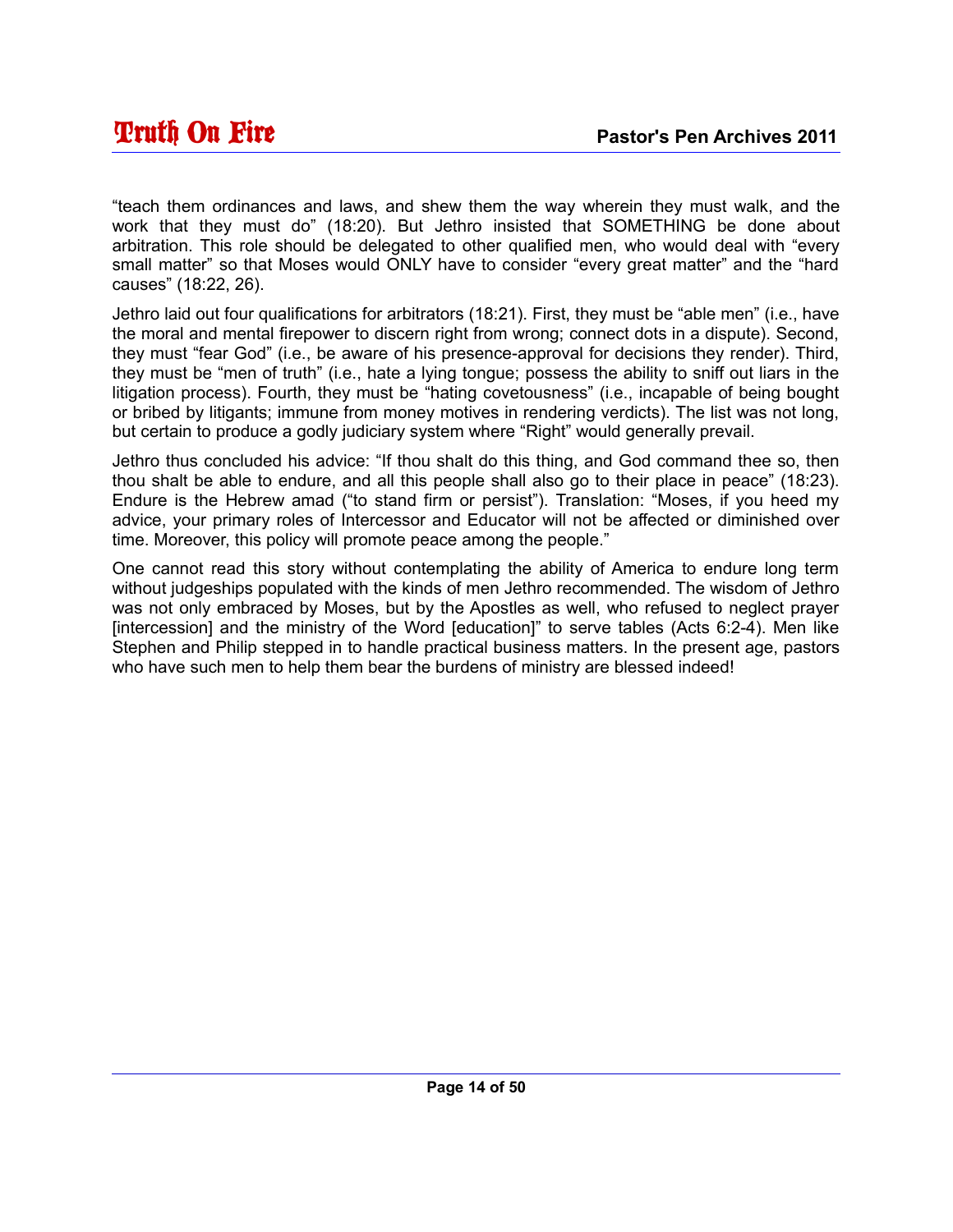#### Endurance (Part 3)―Expressing the Inexpressible

Those familiar with the King James Version are familiar with the use of italics by the translators to express an underlying sense or meaning that was left unexpressed by its authors in the original text. The use of italics was deemed an intellectually honest vehicle for conveying what was clearly intended by an author even though it was not expressly stated. A case in point is Psalm 136—the classic passage regarding the mercy of God!

There is a phrase in Psalm 136 that is the most often-used phrase in all of scripture: "for his mercy endureth for ever." The exact phrase is employed thirty-five times with twenty-six occurring in Psalm 136. Now, we would all agree that if God uses a word thirty-five times, it behooves us to study-enquire as to its significance. Should an entire phrase with thirty-five repetitions command any less of out attention? It tells me that God wants us to know with unequivocal certainty that at the very core of his being is a mercy that has no expiration date!

In Psalm 136, the word endureth is italicized, which means there is no actual Hebrew word for translation into English. What the translators faced was the Hebrew word chesed modified by the adjectival phrase "for ever." Strict translation: "His mercy for ever." Expanded translation: "His mercy [is a] for ever [kind of mercy]. Translator quandary: What word can we insert that both captures the writer's intent and smoothes out a slavish translation without doing harm to the original text? In other words, how do we express the inexpressible? Endureth was the word they chose. It captures the durative nature of Divine mercy as well as the essence of a mercy that CANNOT be worn down, exhausted or depleted by fallen sinners and their collective demands upon it. It simply endures for ever!

The first mention of the phrase came from the mouth of David as the nation of Israel celebrated the return of the ark of the covenant to Jerusalem after a hiatus among the Philistines (1 Chronicles 16:1-36). His oration to Israel took the form of a Psalm that would become a permanent part of Israel's songbook (16:7). As he concluded his tribute, he said: "O give thanks unto the Lord; for he is good, and his mercy endureth for ever" (16:34). David's declaration is the basis for Psalm 136. Goodness and mercy have ALWAYS been traveling companions (Psalm 23:6). God DOES good to men because he IS good! If we connect the dots, we see that the mercy and goodness of God are both peas from the same pod, and will endure as long as the Godhead exists!

The phrase "for the mercy of God endureth for ever" is the refrain-chorus for each of the twentysix affirmations made by the Psalmist. Each statement of fact serves as a basis for Israel to give thanks to their God for his mercy on their behalf (136:1). Psalm 136 encapsulates Israel's history from its captivity in Egypt to its establishment in the land. Many have sought to draw a distinction between grace and mercy, saying that the former is God giving sinful men what they do NOT deserve while the latter is God withholding from them what they DO deserve. But Psalm 136 reveals that mercy is a larger umbrella with broader applications. Let's consider a few.

First, the LORD is the God of gods, the Lord of lords (136:2-3). Egypt was full of gods. Many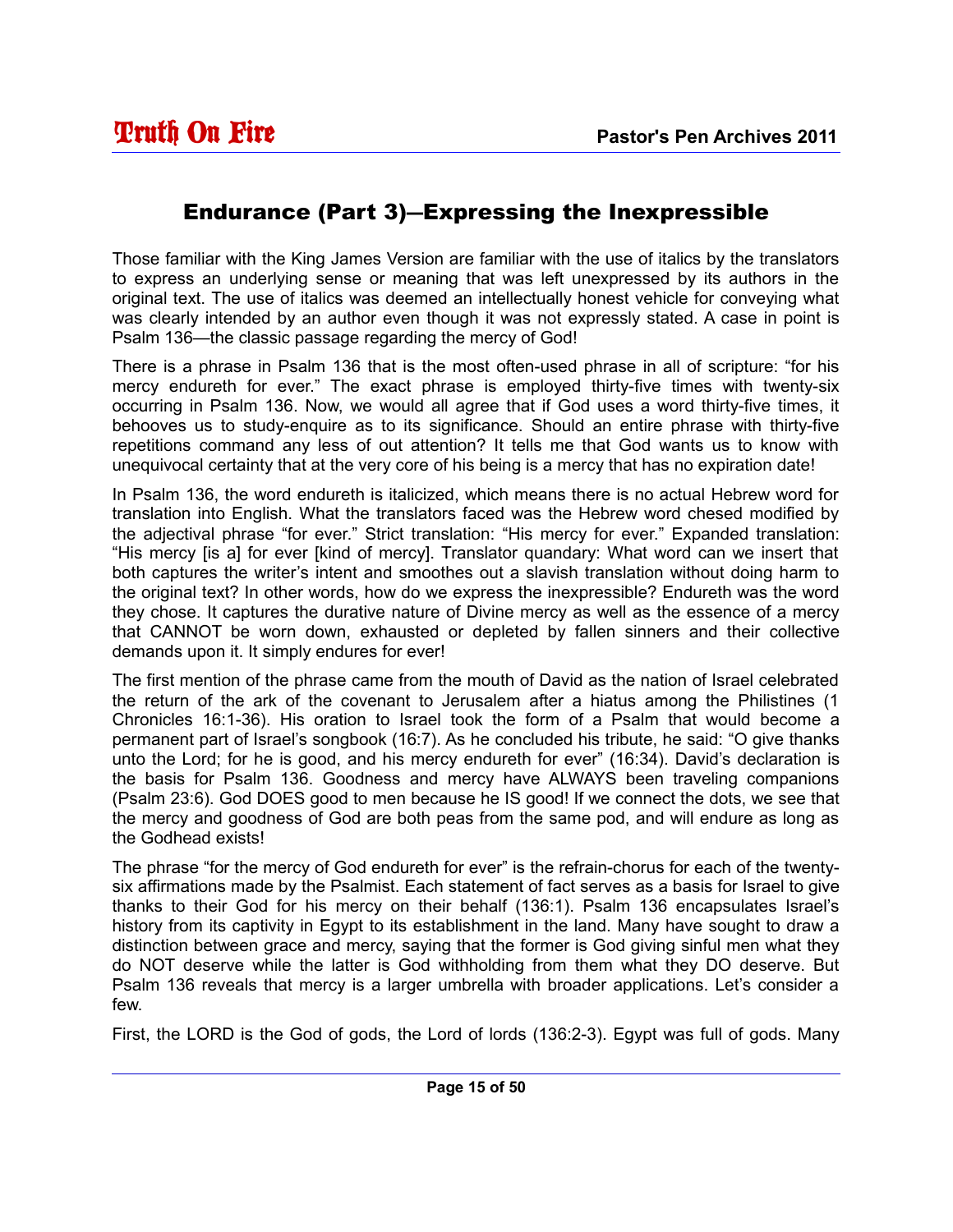cultures have a multiplicity of gods. Count them, round them up. They're ALL subservient to the ONE true God. The world is full of lords (men who exert authority over others). In every case, each operates under the ultimate authority of the LORD. The mercy in these realities lies is the fact that if I, as a sinner saved by grace, submit to and operate under the authority of the Lord Jesus, I need not fear another lord or god. I am free indeed because the LORD is who he is… and I am in him! If these great truths were the starting point for David in enumerating the mercies of God, they just might be a good place for all of us to start!

Second, the LORD "alone doeth great wonders" (136:4). The magicians in Egypt did wonders aplenty, but were trumped at every turn by God's greater wonders. In David's mind, no wonder can be considered great if another wonder is able to blow it away. Such are the wonders of God! Therefore we must conclude that God ALONE is capable of great wonders! The mercy here is that "greater is he that is in you than he that is in the world" (1 John 4:4). Whatever the god of this world does to blow you away, the greater God is able to blow him away!

Lastly, the LORD "giveth food to all flesh" (136:25). He provides both bird and beast with their daily bread. He lavishes mercy upon them inasmuch as they are the work of his hand. Moreover, the "flesh" to which he gives food includes rebellious sinners, including those that crucified his Son. Thus the "goodness of God" is in active and full pursuit of lost men to lead them to repentance (Romans 2:4).

Our ability to endure whatever we encounter in life is contingent upon the endurance of God's mercy! We are ABLE to endure because his mercy DOES endure!. Take mercy out of the equation, and the game is over for us all! BUT his mercy endureth for ever! This was the word chosen by the KJV translators in their effort to express the inexpressible! And as you and I get together with family during this Thanksgiving season, let's be sure to put the mercy of God at the top of the list of things for which we are thankful!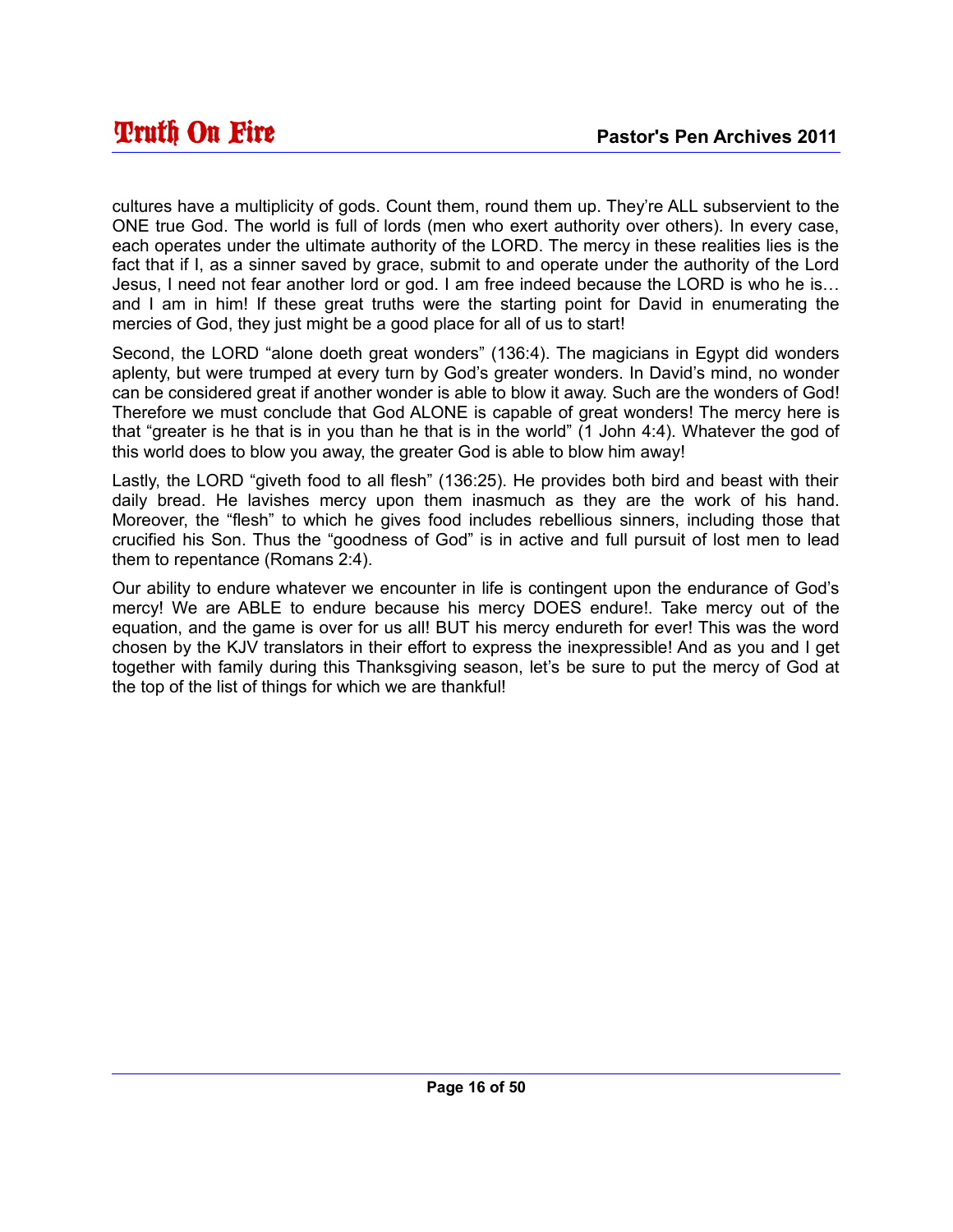#### Endurance (Part 4)―Considering Christ

Some of the most critical times in our lives are periods of consideration before points of decision. The standout high school athlete with five Division 1 college scholarship offers on the table will consider all options carefully before making a commitment. In better times, the college graduate with three standing job offers from Fortune 500 companies would carefully consider salary, benefits and work environment before choosing an employer. In the race called the Christian life, the disciple who runs is encouraged to consider Jesus, the Author and Finisher of faith, as the model for endurance (Hebrews 12:1-3).

The context has to do with the race that is set before us, of which it is said that we should "run with patience" (12:1). The text contains an exercise in redundancy for effect. The words "patience" (with respect to running), "endured" (with respect to the Cross), and "endured" (with respect to the contradiction of sinners) all come from the same Greek root. The noun "patience" is hupomone, "an abiding or remaining under." The verb "endured" is hupomeno, "to abide or remain under."

The word paints the picture of persistence, perseverance. It signifies God placing upon the shoulders of his people the burdens agreeable to his will and purpose. Our job is to stay under the load, continue to bear it, and persist and persevere when circumstances might dictate we jettison the burden and walk an easier, less arduous path. If the believer needs one or more points of reference as motivation, the writer offers (1) the cross that Jesus endured for our transgressions and (2) the contradictions of sinners he endured to get to that Hill of incalculable suffering. What more should a believer need in terms of example in order to endure the rigors of the race?

The verb tenses are instructive. When the writer says Jesus 'endured' the cross, he uses the aorist. When he says that Jesus 'endured' the contradictions of sinners against himself, he uses a perfect active participle. The use of active voice instead of passive portrays Jesus as a champion (one who actively took on his antagonists) instead of a victim (one forced to endure the contradictions). Expanded translation: "Having persevered through three years of locking horns with sinners with the result that he endured them to the very end, he finally endured that one last comprehensive act of suffering on behalf of the very sinners that opposed him." Now that is endurance with an exclamation point!

These images in the forefront of our thinking are intended to be motivators to keep us focused upon the race at hand. Mental focus of this sort can serve either as preventive medicine or an antidote for weariness and faintness of mind that can weigh us down. If you and I run long and hard enough, it will likely serve as both!

What does it mean to consider Jesus? The verb "consider" is analogizomai. It's the prefix ana ("above, over") and the root logizomai ("to think, ponder"). Our word "logic" comes from this root. It means to think something over, ponder it, to make it an integral part of our thinking process. The noun "contradiction" is antilogia. It's the prefix anti ("against") together with logia ("mental processes"). It means to have a mindset contrary to another, thus creating rebellion, strife. It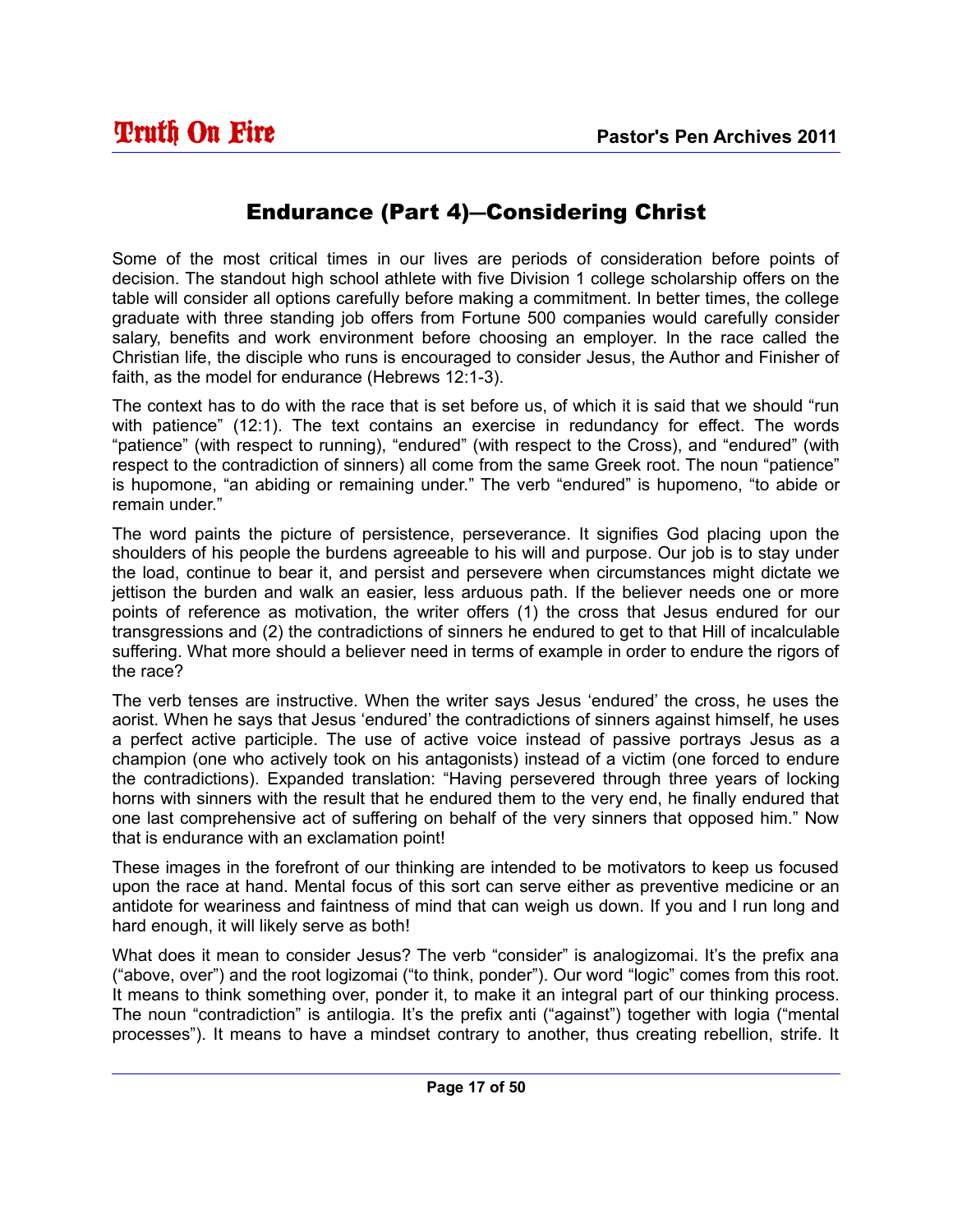means to gainsay (deny). Rebellion raises its ugly head whenever a subordinate develops a mindset that contradicts that of his superior. The scribes, Pharisees and religious elites crucified the Lord Jesus because they saw in him a superior authority whose thinking they chose to reject.

There is a subtle play on words between 'consider' (the mindset of believers toward Jesus) and 'contradiction' (the mindset of sinners toward Jesus). They have a common root, but prefixes that make them exact opposites. Thus Paul said: "the carnal mind is at enmity [warfare] with God; for it is not subject to the law of God, neither indeed can be" (Romans 8:7). And James: "Ye adulterers and adulteresses, know ye not that the friendship of the world is enmity with God? Whosoever therefore will be a friend of the world is the enemy of God" (James 4:4). Friends are friends because they share a commonality of thinking. Friendships typically disintegrate when a change in the thinking of either party makes a continued close association impossible.

Christian runners who consider Jesus as a pattern in their thinking will likely endure the same contradictions that Jesus endured. It's not something for which they must strive. It's just that the consistent godliness of life that the considering of Christ creates will, by its very nature, create the requisite friction and resultant contradiction.

There are three good reasons for considering Jesus. First, it's a reality check. The opposition he faced is exactly the kind we can expect if we walk in a godly manner. He is our motivation to keep on running! Second, it breeds a spirit of worship. Reflections on his steadfast love cause us to look upon him in awesome wonder. Third, it is therapeutic. Weariness and faintness of soul are the potential pitfalls that our consideration of Jesus are designed to prevent. The considering of Christ is a win-win. It gives glory to him…and grit to us!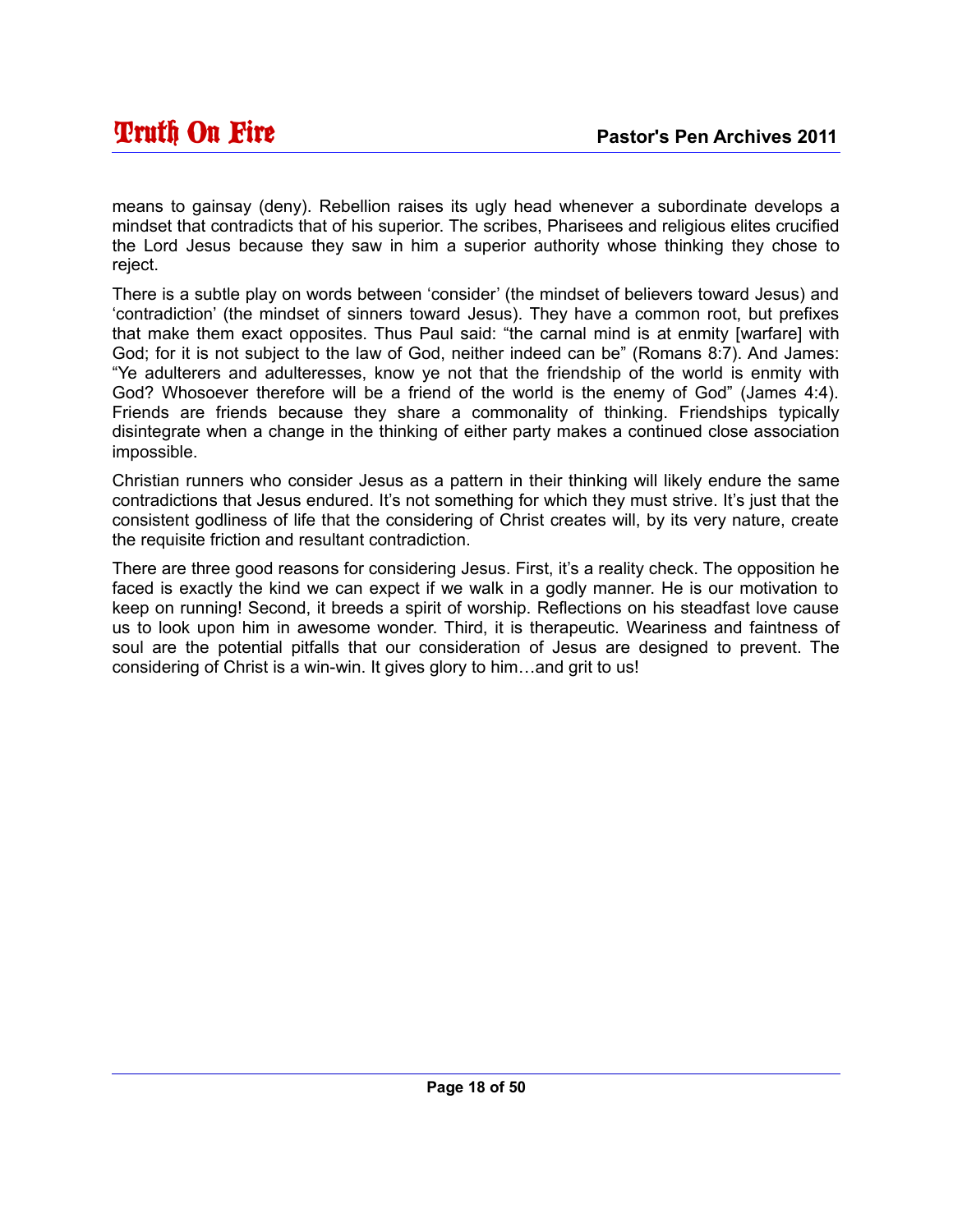#### Endurance (Part 5)―Mentor and Protégé

NFL fans are anticipating the "Luck Sweepstakes" in the next draft. Andrew Luck plays QB for the Stanford football team. He's a Heisman Trophy candidate and potential number-one draft pick. Some say the winless Indianapolis Colts, if they pick first, will select Luck (the protégé) to play behind future Hall of Famer Peyton Manning (the mentor). It's a scenario wherein Luck will receive the best QB mentoring the NFL has to offer.

The relationship between mentor and protégé is a powerful one! History is replete with examples of great men who developed their raw potential under the tutelage of a master. The relationship between Paul and Timothy was that of mentor and protégé…but much more. They served together in the Gospel as a father would with his son. In Second Timothy, Paul took the occasion of his Rome imprisonment to pen words of encouragement to his protégé, whose ministry would long outlive the apostle. The theme of "endurance" is again in the spotlight.

The mentor urges his protégé to "endure hardness" (2:3) and to "endure afflictions" (4:5). Both phrases are the translation of the Greek verb kakopatheo, the combination of kakos ("evil, bad things") and the verb patheo ("to suffer"). The admonition packs power inasmuch as the mentor is serving prison time He is imprisoned for one reason—the Gospel! One of the sobering surprises endured by young preachers, who envision themselves one day preaching the stars down to (and being loved by) their first church, is the harsh reality that many who name the name of Christ cannot and will not "endure sound doctrine" (4:3).

Thirty years ago I wrote the following adage in the cover of my Bible: "Beware of those who cast down the palm branches at your coming; for they will be the ones who drive the nails at your leaving." Those who harbor disdain for the Gospel message will often attempt to destroy the messenger! If God has called you to preach the Word of God, and equipped you as a pastorteacher, be prepared to do a little suffering along the way. It will come from places and in ways that you cannot imagine.

In keeping with what a mentor offers to a protégé, Paul cites his own example of endurance both as a model of consistency and a source of motivation. Paul said: "Therefore I endure all things for the elect's sakes, that they may also obtain the salvation which is in Christ Jesus with eternal glory" (2:10). The 'therefore' points back to the gospel (the Word of God) and the fact that it CANNOT be bound or made subject to prison chains (see Acts 16). So, as the model Christian soldier, the mentor encourages the protégé to go and do likewise (2:3-4).

Who are the elect ones for whom Paul endured all things? The first possibility is Israel—God's chosen people. Paul testified to the persistent sorrow and great heaviness of heart he endured for them as well as his willingness to be accursed from Christ for their salvation (Romans 9:3). Acts portrays the ministry of a man who lived out in its fullest sense "to the Jew first, and also to the Greek." Moreover, Paul was the Apostle to the Gentiles. For the most part, Gentiles heard him gladly in almost every city he visited. Most of the afflictions he endured came at the hands of reprobate Jews who were determined to discredit the message and destroy the messenger. The elect nation of Israel, in all likelihood, is what Paul had in mind. Timothy would have no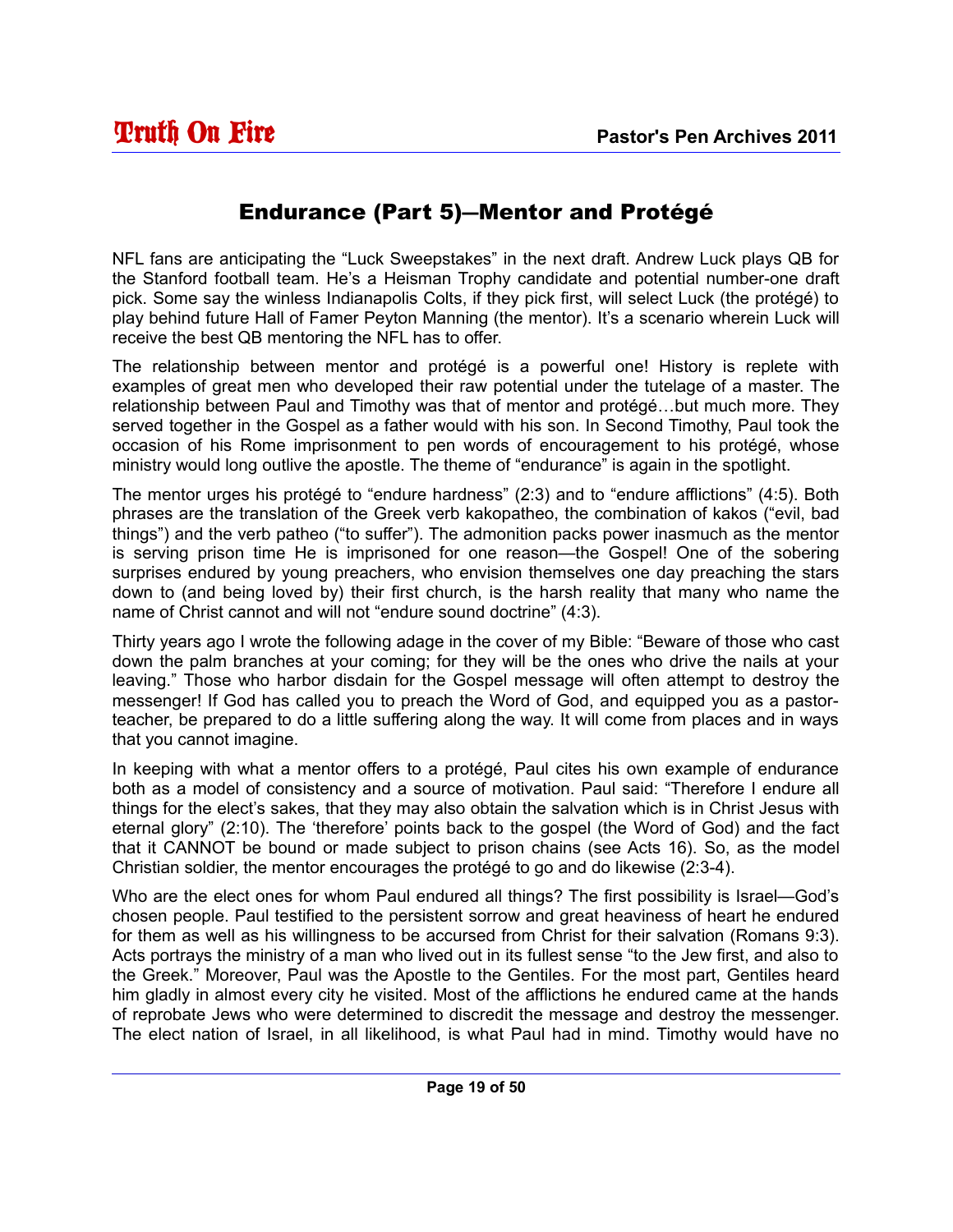doubt connected the dots.

A second possibility is the Church. Members of that body are "in Christ" the Elect One. The context provides support for this view as well. In 2:2, Paul told Timothy to teach faithful men what he had learned, who would be able to teach others. Since Timothy was pastor of the church at Ephesus, these men would have been members of his church. A dozen verses later (2:14), Paul reiterates to Timothy his obligation to the people. He is to put THEM in remembrance of the "eternal glory" of their salvation (2:11-13), charging THEM to avoid strife about profitless words. Since 2:2 and 2:14 both refer to believers, why not interpret the elect of 2:10 as believers? In that case, the "salvation" is a "glory to glory" sanctification (2 Corinthians 3:18) with "eternal" rewards.

The elect ones of 2:10 could be understood to be inclusive of both Israel and the Church without doing violence to the context. Paul endured a myriad of hardships on behalf of both elect groups. What the context does NOT support is identifying the elect of 2:10 as a group of yet-tobe-justified sinners and proof text for unconditional election. However, if "salvation" in 2:10 is seen as a reference to justification, Paul no doubt had God's chosen people Israel in mind. The fact is believers are elected "in Christ" to inherit everything. Lost men are elected to absolutely nothing! The Jew is elected by virtue of physical birth; the believer by virtue of spiritual birth.

There is no endurance so valuable as that which translates into the salvation of sinners and sanctification of the saints. May the Lord enable each of us to put ourselves in the shoes of the protégé, rally around the legacy of endurance that Paul the mentor left for us, and then go and do likewise!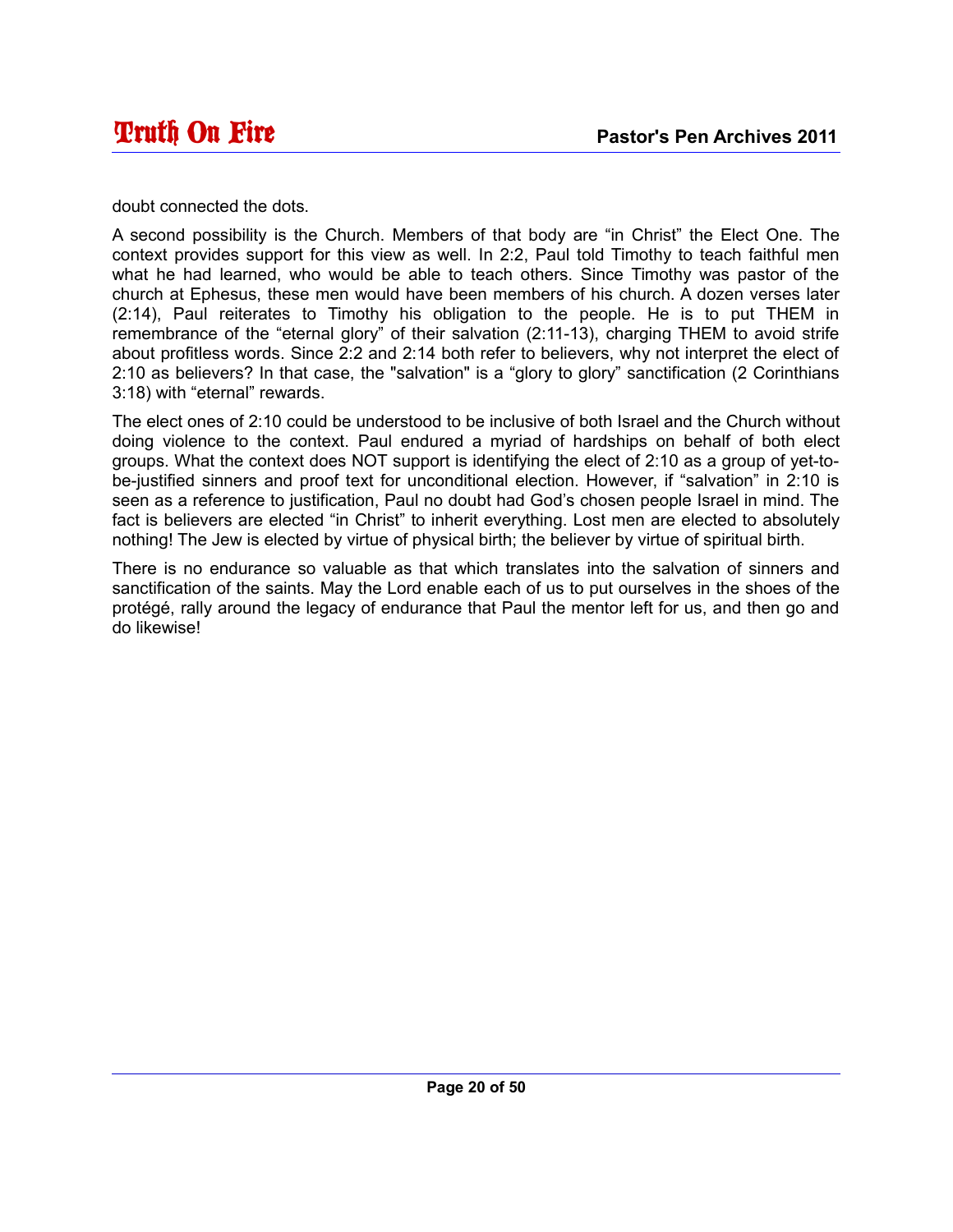#### Face to Face (Part 1)--Men with Men

The wars in Iraq and Afghanistan have provided for the media a certain kind of human interest story that almost always brings a warm-fuzzy feeling to the heart and sometimes a tear to the eye. These stories involve members of our military who have been deployed to a war theatre and separated from family for extended periods of time. Teleconferencing technology (e.g., Skype) enables these servicemen-women to set up video meetings with loved ones. When a news outlet covers one of these "virtual" encounters, the effect is both meaningful and emotional. A video conference, however, is never an adequate substitute for the real thing—a face to face!

The Bible has somewhat to say about face to face meetings. The phrase "face to face" is found eleven (11) times in scripture. Three of the usages portray interactions among men. The other eight make reference to men having an up-close-and-personal encounter with God. Let's consider first the references to human interaction.

Prior to Paul's appearance before King Agrippa at Caesarea, Festus conferred with the King to bring him up to speed on the circumstances behind Paul's imprisonment. In that meeting Festus cited a Roman legality requiring "that he which is accused have the accusers face to face, and have licence to answer for himself concerning the crime laid against him" (Acts 25:16). This legal rule opened the door for Paul to share his testimony and that of Christ with a regal audience. Paul's appeal to Agrippa's faith in the prophets and in Christ by extrapolation was the basis for this reply: "Almost thou persuadest me to be a Christian" (26:28). The Roman law requiring a face to face between an accused and accusers has survived to become a cornerstone of our own legal system!

Acts 26 encapsulates Paul's answer to Agrippa and entourage. One can read the entire chapter aloud in less than six minutes. It might well be called his "Five-Minute Message". It was so effective that Agrippa was willing to dismiss the false charges and set him free (if not for his appeal to Caesar). The "long-winded" preacher can learn from this. If a congregation grants him a face to face hearing on Sunday, why bloviate for an hour when twenty minutes might be more effective? Ben Haden, pastor of First Presbyterian Church in Chattanooga, TN for thirty-one years, is a case in point. His Changed Lives broadcast, consisting of 20-minute messages, garnered perennial high ratings from an international audience. Some suggest his oratorical discipline as a former attorney was the reason he preached every message as if delivering a closing argument to a jury. It might actually be possible for some pastors to double the size of their congregations by cutting their sermons in half using the Haden model.

John wrote his Second Epistle to "the elect lady and her children" (v. 1). The recipient is variously understood to be (1) a Christian family consisting of a mother and her children, (2) a particular local church and members, and or (3) the body of Christ at large and its spiritual members. In closing his brief epistle, John said he had much more to say, but desired a face to face rather than additional "paper and ink" to say it (v. 12). John obviously felt that a face to face with the things of Christ at center stage would generate a level of joy unobtainable through a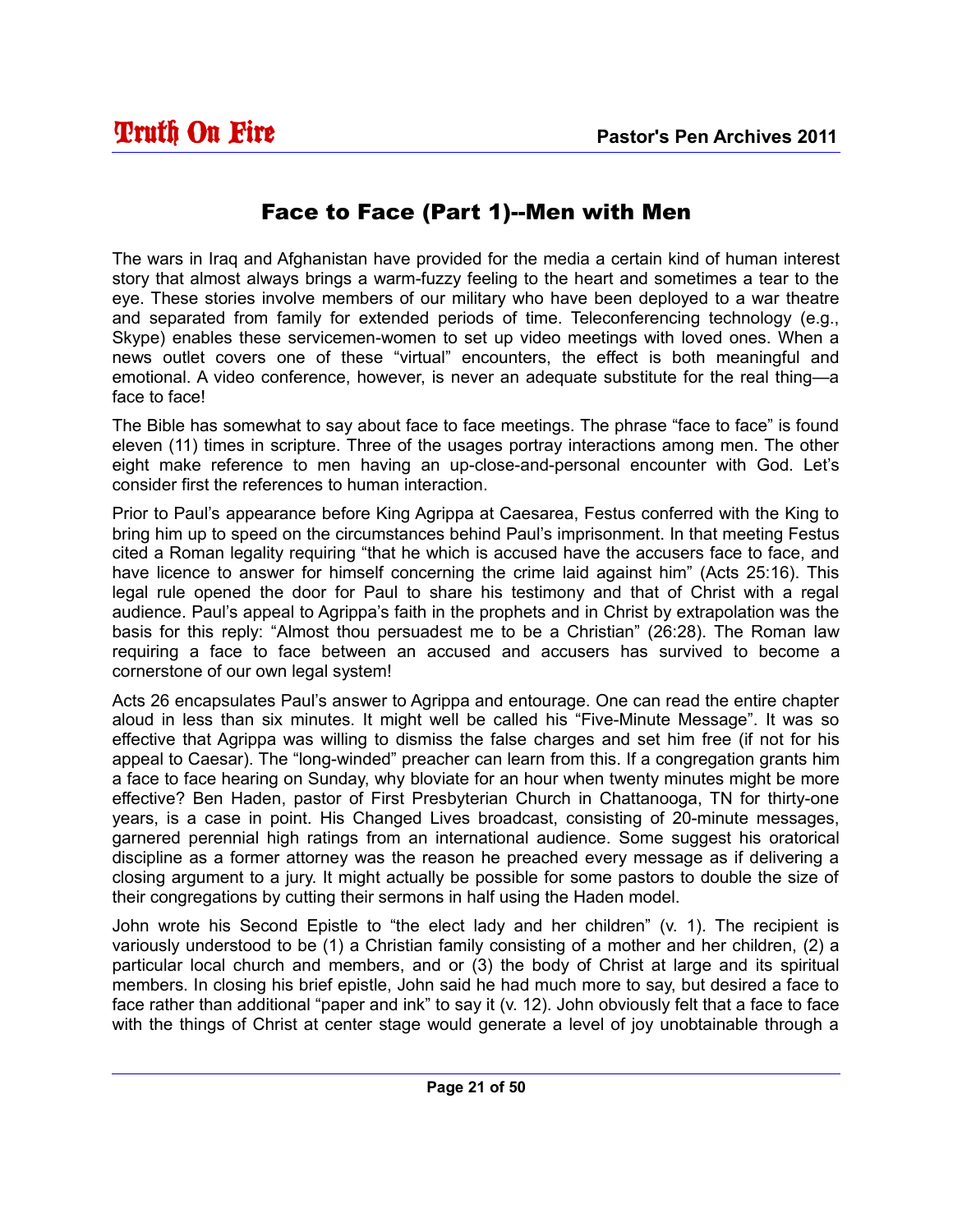mere transcription.

Is not this principle still viable? Picture a Sunday School class that comes together to recount spiritual battles during the week and to share biblical insights during study-discussion time. In the class is a scribe who takes notes and prints-mails them in letter form to members not in attendance. Who derives greater benefit, attendees or letter recipients? The same principle might apply to a church service where God's Spirit inhabits the praises, the preacher declares God's truth in heaven-sent power with sinners and saints alike gathering at the altar for the purpose of petitioning the God of grace. No attendee would be able to adequately relate that experience to one who was not there. It would require a face to face to fully appreciate the event and the work of God therein!

John wrote his third epistle to "the wellbeloved Gaius" (3 John 1). As in his Second Epistle, there were many things he wanted to write, but would wait for a face to face to share them by personal dialogue rather than "ink and pen" (v. 14). It may be that John had led Gaius to faith in Christ, which is suggested by this affirmation: "I have no greater joy than to hear that my children walk in truth" (v. 4). Indeed, there is no greater joy for a child of God than to learn that one of his or her converts continues to walk in truth, grow in grace and bear spiritual fruit. If there is one, it would be a face to face with that same individual to see and hear first hand what God had wrought…which appears to be what John anticipated with Gaius. Every believer should experience this kind of joy at least once if not multiple times during his or her sojourn to heaven.

Dear friend, we should learn to cherish and embrace the face to face time we are afforded with fellow believers in this life. It is impossible to replicate those lost opportunities with pen-andpaper or word-of-mouth accounts. In the next Pen, we will consider the "face to face" references that speak of men having up-close-and-personal encounters with God.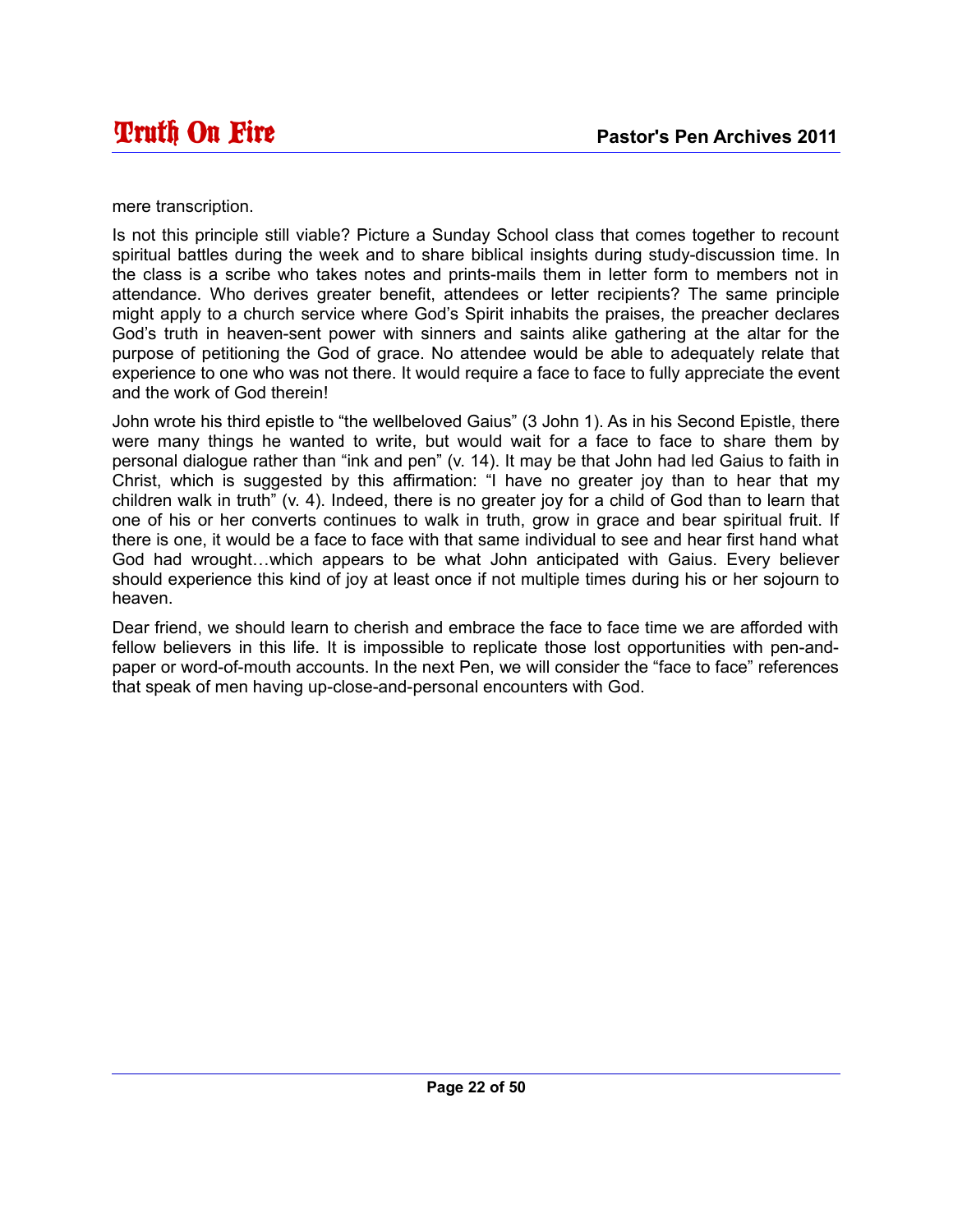#### Face to Face (Part 2)--Jacob Encounters God

Our study of the eleven (11) biblical occurrences of the phrase "face to face" began with the three (3) instances that deal with men interacting with other men. Paul's face to face encounter with his accusers at Caesarea in the presence of Agrippa and Festus silenced his critics and garnered the favor of the king. The apostle John, in his last two epistles, spoke of the spiritual and personal joy he anticipated from face to face meetings with the elect lady and Gaius respectively. These would supercede communication of the pen-and-paper kind.

The remaining eight (8) usages of "face to face" occur in contexts that describe men having personal encounters with God. Long before Steven Spielberg gave us "Close Encounters of the Third Kind" (1977) as an exercise in science fiction, biblical writers were documenting close encounters of the divine kind that were as real as the air we breathe. Is there a more significant encounter that one can experience in this life?

The first mention of "face to face" involves a man we might have voted "Least Likely" to experience such an encounter. Consider briefly five of his predecessors, for whom "face to face" would have been an appropriate reference: Abel, for whose person and offering the Lord had respect (Genesis 4:4); Enos, the son of Seth, whose prayerful example led a generation of men to call upon the Lord's name (4:26); Enoch, who walked with God until the Lord took him (5:22- 24); Noah, who walked with God and found grace in the Lord's eyes (6:8-9); and altar-building Abram, a righteous man to whom the Lord appeared multiple times on a personal level (12:7-8). Not one of these "Most Likely" candidates, however, was granted the first "face to face" reference. The Spirit of God reserved that unique distinction for the supplanter-in-chief—Jacob!

There a few individuals in scripture that better epitomize the grace of God toward sinners than does Jacob. He procured brother Esau's birthright for a mess of pottage and later appropriated the blessing of his elder brother by fraudulent means. Esau's subsequent anger forced Jacob into fugitive mode. It was shortly after hitting the road that the Lord appeared to him in a "ladder" dream with promises (28:10-22). Upon awaking, he concluded that Luz was "none other but the house of God" (28:17), named it Bethel ("house of God"), erected a pillar from the rocks he had used for pillows, and made vows contingent upon God's faithfulness to his promises

Fast forward twenty years. Jacob has accrued four wives, eleven sons, one daughter and great wealth. The angel of the Lord appears to him in another dream, reminds him of the twenty-yearold promises made at Bethel, and tells him to "get thee out of this land, and return unto the land of thy kindred (31:11-13). Jacob complies, and once again is acutely aware that an unavoidable encounter with Esau lies ahead. He sends an advance "present" to Esau so as to "appease him" and find acceptance prior to seeing "his face" (32:20). As it turned out, the Lord was about to put Jacob's concern over Esau's face in proper perspective with a glimpse of his own.

On the eve of his meeting with Esau, Jacob made additional precautionary steps to protect his family. This left him alone for the night (32:24-32). It was there that he "wrestled with a man" until daybreak. There is no doubt in the minds of most Bible students that the "man" with whom Jacob wrestled—and effectively so—was none other than the Pre-Incarnate Christ. In order to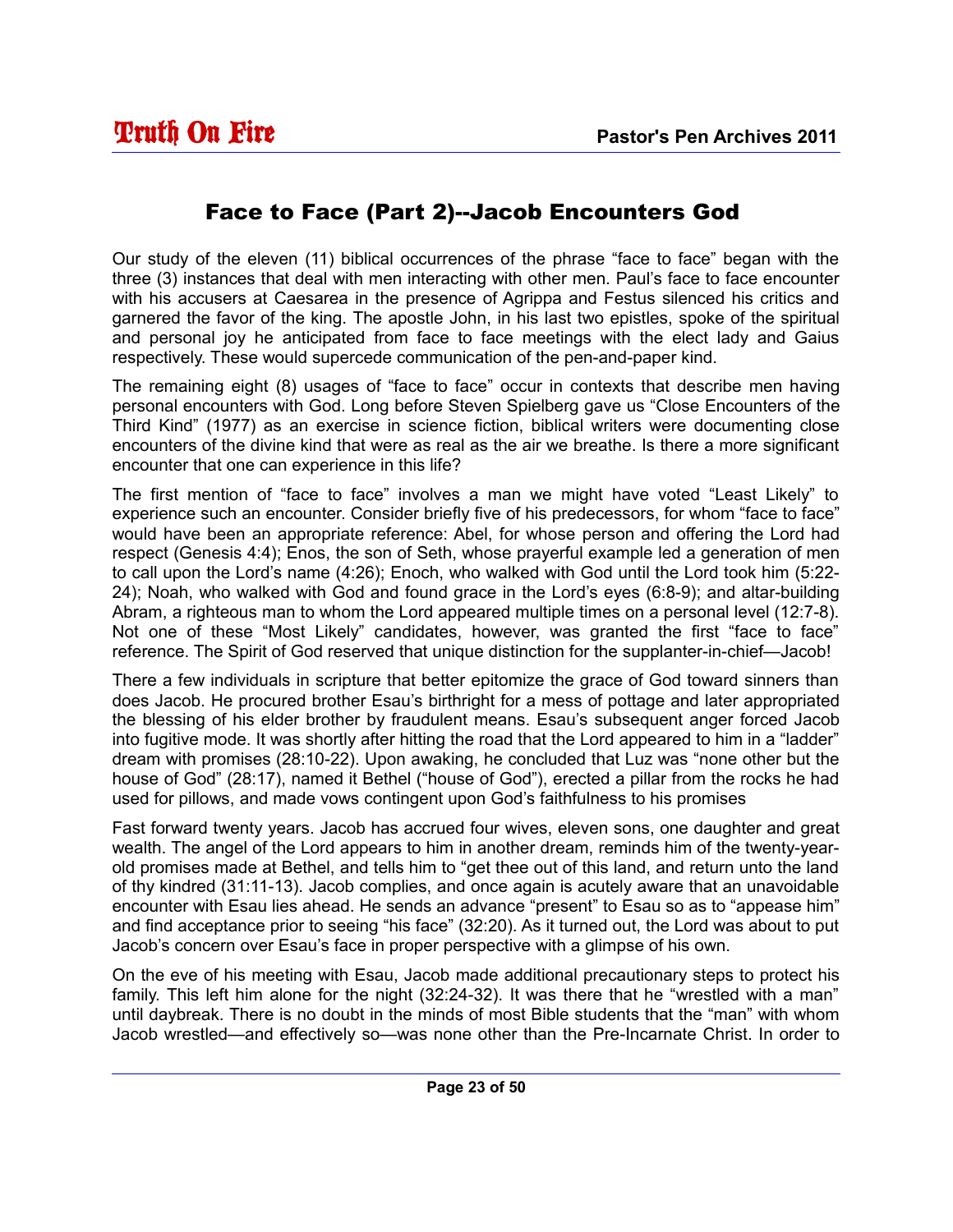get the upper hand, the man touched-disjointed one of Jacob's hip sockets…a touch that left him with a perennial limp. Still Jacob refused to relinquish his grip until he had been blessed by the divine grappler. Jacob's grip on this man reminds me of the industrial product Nonserviceable Loctite. Once applied to threaded objects, only the extreme heat of a torch can break it loose.

The man who changed the name of Luz to Bethel was about to have his own name changed. God gave Jacob ("heel holder, supplanter, snare layer") the name Israel ("God prevails"). This happens to be the first occurrence of "Israel" in the biblical text. When Jacob asked the man for his name, he got a rhetorical response, which led him to the correct conclusion. Thus "Jacob called the name of the place Peniel: for I have seen God face to face, and my life is preserved" (32:30). Peniel and Penuel (32:31) both have the same meaning: "facing God."

What conclusions can we draw from Jacob's face to face encounter? First, face to face encounters that involve believers always result in an alteration of one's identity and life. It's impossible to meet face to face with God without a change for the better…and holier. Second, no face we encounter in this life is of greater import than the face of God. The man or woman who meets God face to face need not fear the face of any man. Third, the promises of God have no expiration date. Whether decades or centuries, the passage of time cannot disannul them. Fourth, America's future may very well depend upon believers who are willing to grapple with God in Loctite fashion until they have secured a blessing from his merciful hand on behalf of their nation. Our next Pen will continue to examine those passages that describe face to face encounters with God.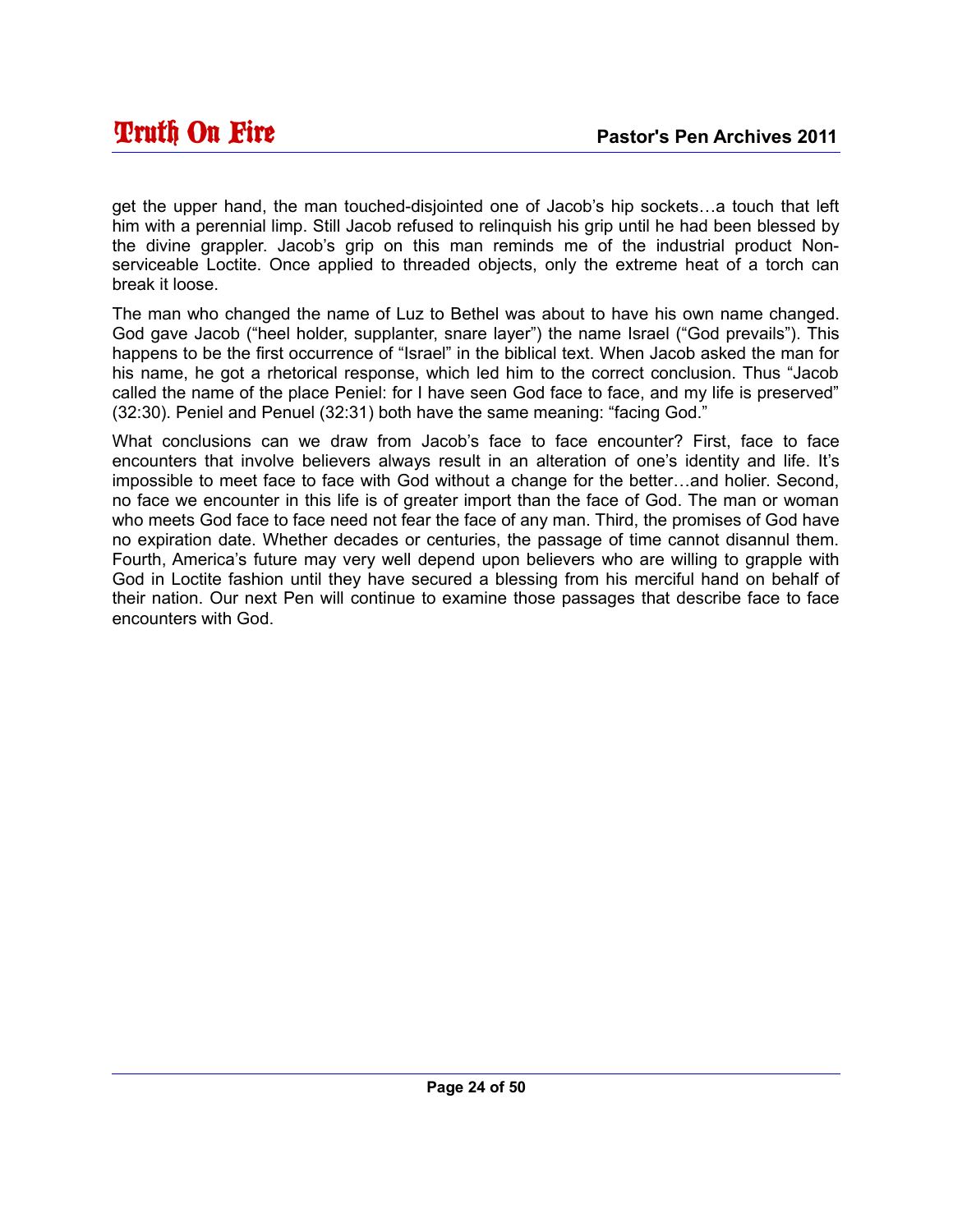#### Face to Face (Part 3)--Moses and Joshua

As we began our examination of the eight (8) usages of "face to face" that describe men interacting with God, we limited our focus to its first mention—Jacob. It included a high-level summary of events that culminated in his wrestling match at Peniel, after which he came to this conclusion: "I have seen God face to face, and my life is preserved" (Genesis 32:30). An additional word or two about his assessment are in order.

The primary sense of "my life is preserved" is awareness that he had survived exposure to God's up-close-and-personal presence and lived to tell about it. That's the 'backward' look. I believe those words had a 'forward' or prophetic look as well. "Is preserved" meant "has been" and "will be." Jacob's long-harbored fear of Esau was replaced by a confidence that nothing would or could nullify God's promises or endanger his life. His face to face transitioned him from fear to faith to fearlessness! What would a similar encounter do for you and me?

We now turn our attention to a man—a prophet—that had no peers. That is what scripture tells us: "There arose not a prophet since in Israel like unto Moses, whom the Lord knew face to face" (Deuteronomy 34:10). So we observe once more that the life lived with habitual face-toface interludes with God endows one with a spiritual prowess that is otherwise unobtainable. Did you get the phrasing? "Whom the Lord knew"! The fact that a man knows God is important; but God knowing the man is paramount!

Paul understood this truth well. In admonishing the Galatians and contrasting their former and current spiritual status, he wrote: "But now, after that ye have known God, or rather are known of God, how turn ye again to the weak and beggarly elements…? (Galatians 4:9). In fact, when final judgment comes and we all stand before the Lord to give account, any claim that one has known God will avail nothing! The only criterion that will matter is whether God ever knew the individual (see Matthew 7:23). According to Jesus, for the one who claims to know the Lord without the Lord knowing them, all of his or her religious activity done in God's name will be counted as "iniquity." Now that's a sobering thought indeed! A spiritual relationship consists of two-way knowledge; but one-way knowledge leaves the claimant in a state of spiritual death! Got two-way knowledge?

The reference we cited from Deuteronomy 34:10-12 is essentially an epitaph for this great man of God. It speaks of "the signs and the wonders" that "the Lord sent him to do." Pharaoh and his servants were witnesses to God's great power as was Israel. The words "all the great terror" capture both the grand scale on which miracles were executed and the effect upon witnesses. A Moses-like lifestyle in our day might not produce spectacular results on a scale comparable to that of Moses, but I'd love to see what effect a generation of Moses-like pastors might have on their churches and upon a nation that would become eyewitness to God's glory in those churches!

If we turn back the clock about four decades, we find this reference: "And the LORD spake unto Moses face to face, as a man speaketh unto his friend. And he turned again into the camp: but his servant Joshua, the son of Nun, a young man, departed not out of the tabernacle" (Exodus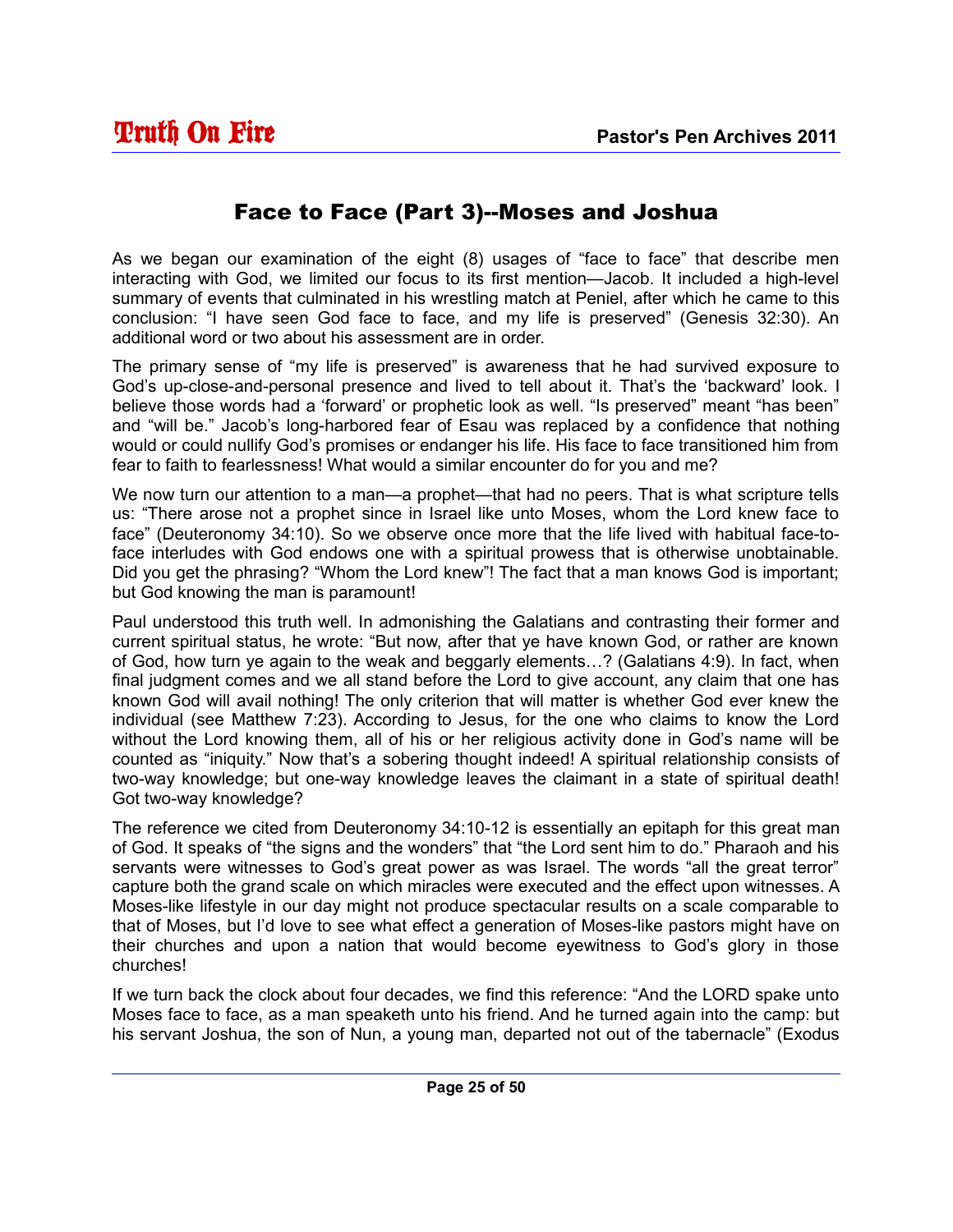33:11). No pastor since Moses has had a tougher flock. Israel was plagued with lust, doubt and rebellion on a scale that included millions. Do you think any man packs the wisdom to pastor that many earthy folks without heavenly resources? For that matter, what man can claim selfsufficiency for a flock consisting of hundreds…or dozens?

For Moses, the answer for the infamy in the camp was the face-to-face intimacy he found in the tent. There the God of Israel granted an audience and his full attention to a single man—HIS man! Every turning again into the camp required a return trip to the tent for replenishment of divine resources. Nothing will frustrate, discourage and or "burn out" a man of God faster than neglect of the tent while making excursions into the camp!

We know that the young man Joshua would one day replace Moses and lead Israel into the promised land. Is it any wonder that Joshua was his successor? Joshua served Moses in the context of his service for God. And what a mentor was Moses! All of those face-to-face encounters rubbed off on protégé Joshua. I like to think Joshua might have looked Moses' way as he headed out to the camp, looking for an indication as to whether he should follow…hoping that Moses would go alone. Joshua cultivated a face-to-face lifestyle early on in his walk with God, and it served him well all his days! Perhaps Moses looked his way, and said: "Stay here, son of Nun! Get all the face to face you can get while you can get it! You're going to need it down the road!"

In conclusion, there is a question we must ask: Is our need for "face to face" encounters with God any less than it was for Moses and Joshua with regard to the race set before us? From the greatest to the least of God's people, we are all equally dependent upon divine resources to effectively execute the spiritual tasks God assigns. In the next Pen, we'll conclude our study of "face to face" encounters.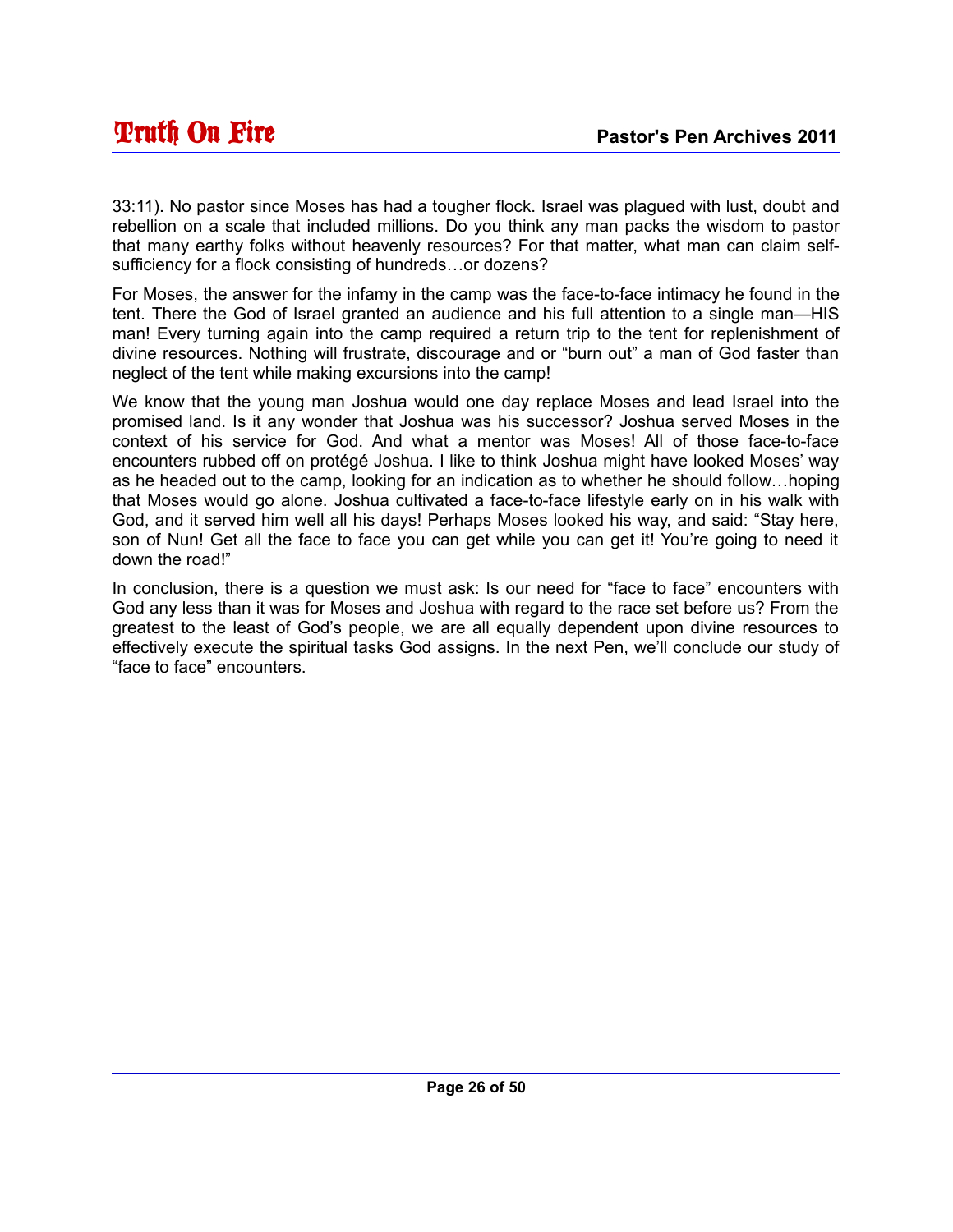#### Face to Face (Part 4)--Venue of Intercession

Thus far in our study of "face to face" encounters with God we have considered Jacob, Moses and understudy Joshua. For Jacob, that face-to-face meeting signaled a transformation of life and designation as the progenitor of an entire nation. Moses the man of God engaged in routine face-to-face meetings with the Lord not only to nurture the most valuable of friendships but to draw from divine resources the wisdom and power required to provide leadership for Jacob's descendants. In the young man Joshua, we saw that godly habits established early in life especially regular face-to-face meetings with God—can serve one well for a lifetime.

Have you ever wondered why so many church-raised teens become dropouts after moving on to college and entering their twenties? One reason might be they never had a mentor like Moses in their life to set the proper influence. The face-to-face life can certainly be taught by exposition. But it must be caught by exposure. The greatest contribution any pastor can make to his generation is to live a face-to-face life that the young people in his flock can emulate. In the best of circumstances, however, we can expect to find Judas, who caught nothing after three years of exposure to the perfect face-to-face life!

The next biblical mention of "face to face" occurs in a rather amazing context (Numbers 14). The twelve men Moses sent to spy out the land had returned with an evil report…with the exception of Joshua and Caleb. (Does anyone doubt that Caleb was a face-to-face man?) These two men affirmed "We are well able" (14:30) to take the land and possess it whereas the gainsayers lamented "We are not able…" (14:31). The congregation at large subsequently embraced unbelief and basically questioned God's ability to make good his promises. By God's reckoning, this was the tenth time Israel had provoked him (14:22). Enough was enough!

As the mob-like congregation considered stoning Joshua and Caleb, the glory of God appeared in the tabernacle in a manner visible to all. (The "Hate the message, harm the messenger" mentality was in vogue long before the professional politician made it popular.) The Lord made known to Moses that he was on the brink of destroying his people by pestilence and disinheriting them. He would make Moses the progenitor of a "greater and mightier nation" (14:12). How incredibly easy it would have been for Moses to come back with, "Works for me! What's next?!" A lot of pastors do essentially the same thing by leaving one congregation for what they believe will be a greener-pastured one. But that's not what this man of God did!

Moses immediately broke into intercessory prayer mode (14:13-19), which had as its focus what was at stake Godward as opposed to manward. This is one of the key fruits of living a face-toface life. It breeds within the spirit of its practitioner a high-level panoramic of the spiritual landscape that tends to dominate the perspective and promote spiritual agility. Israel and its survival were no doubt a concern for Moses. But of greater concern was the long-term impact on God's reputation among the heathen (in this case, the Egyptians) if Israel should fall by the wayside. "What's in it for me?" was and is trumped by "What's in it for God?!"

Moses analyzed and itemized the issues. Among the various aspects of the divine reputation was this one: "Thou Lord art seen face to face" (14:14). This dynamic was and is unique to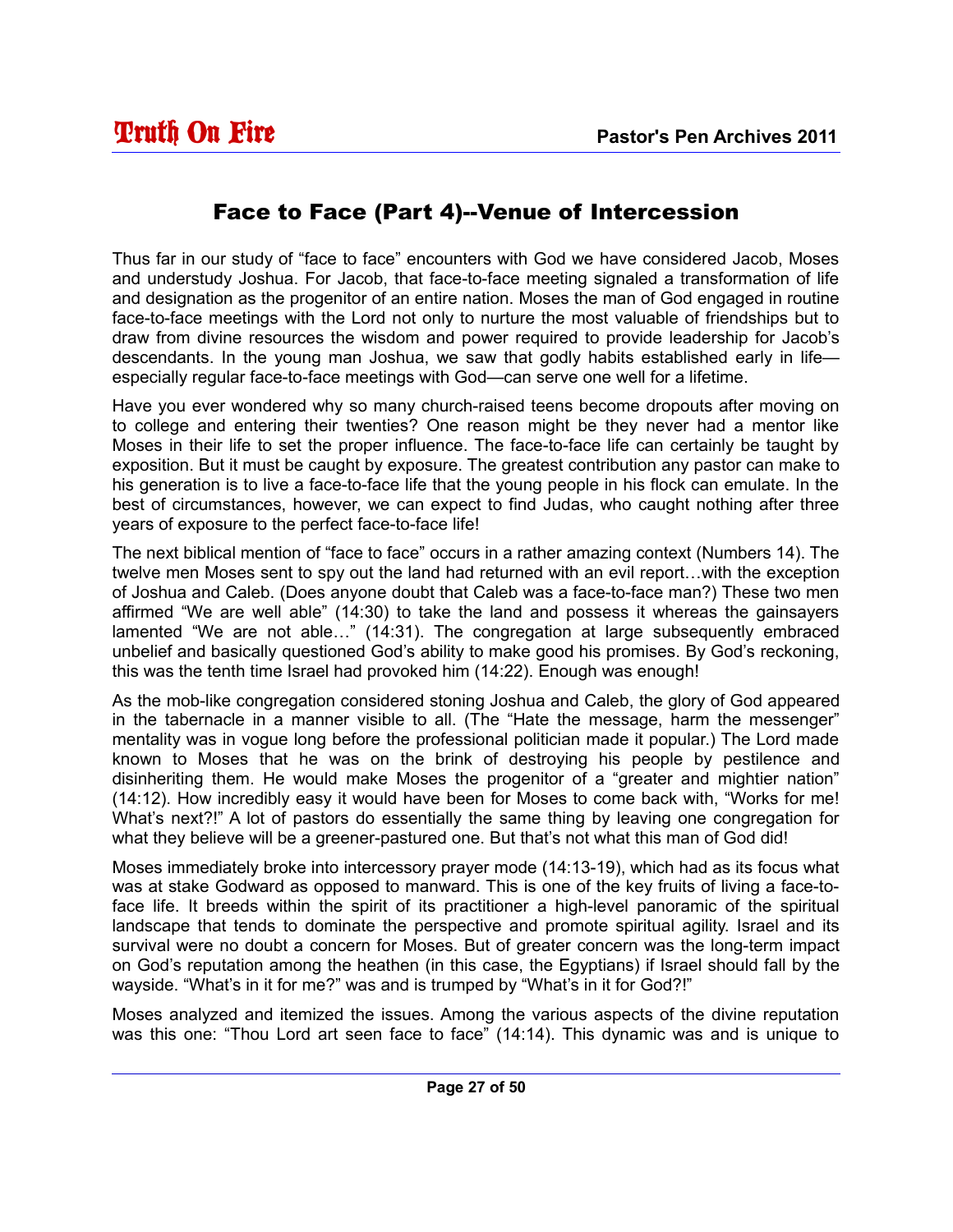God's people. Egypt had nothing more than physical objects—natural and man-made—for gods. Israel's God transcended the physical. He was the God of glory who, in his supernatural splendor, condescended to men of low estate. Unlike the heathen gods, he was approachable and merciful in addition to being all powerful. This is the reputation that the Lord held among the heathen. Moses reminded God of what it would cost HIM should he kill Israel as one man  $(14:15)$ .

At stake: The Lord who brought his people out of Egypt "was not able to bring this people into the land which he swear unto them" (14:16). What a portentous indictment—INABILITY to DELIVER on a PROMISE! Thus Moses framed his argument. For a nation that enjoyed face-toface intimacy with their God to suffer failure IN SPITE OF such favor would be catastrophic in terms of reputation. The concepts of "face to face" and "failure" are as incompatible as water and oil—an unseemly state of affairs! The Lord hearkened to Moses, and worked out his will without risk to his reputation. In fact, he enhanced it. For the God who brought his people OUT OF bondage was not only ABLE to bring them INTO the Promised Land, but ABLE also to SUSTAIN them during the forty years it took to get them there!

Dear friend, it is equally unseemly for a child of God who has met the Lord Jesus face to face via the born-again experience to fail in his or her quest for the life he promised—a Spirit-filled life of power and fruitfulness. This much is certain: Our Lord is sufficiently ABLE to bring every one of his children into that land flowing with the milk and honey of spiritual abundance. In our next Pen, we will continue to examine "face to Face" encounters of the divine kind.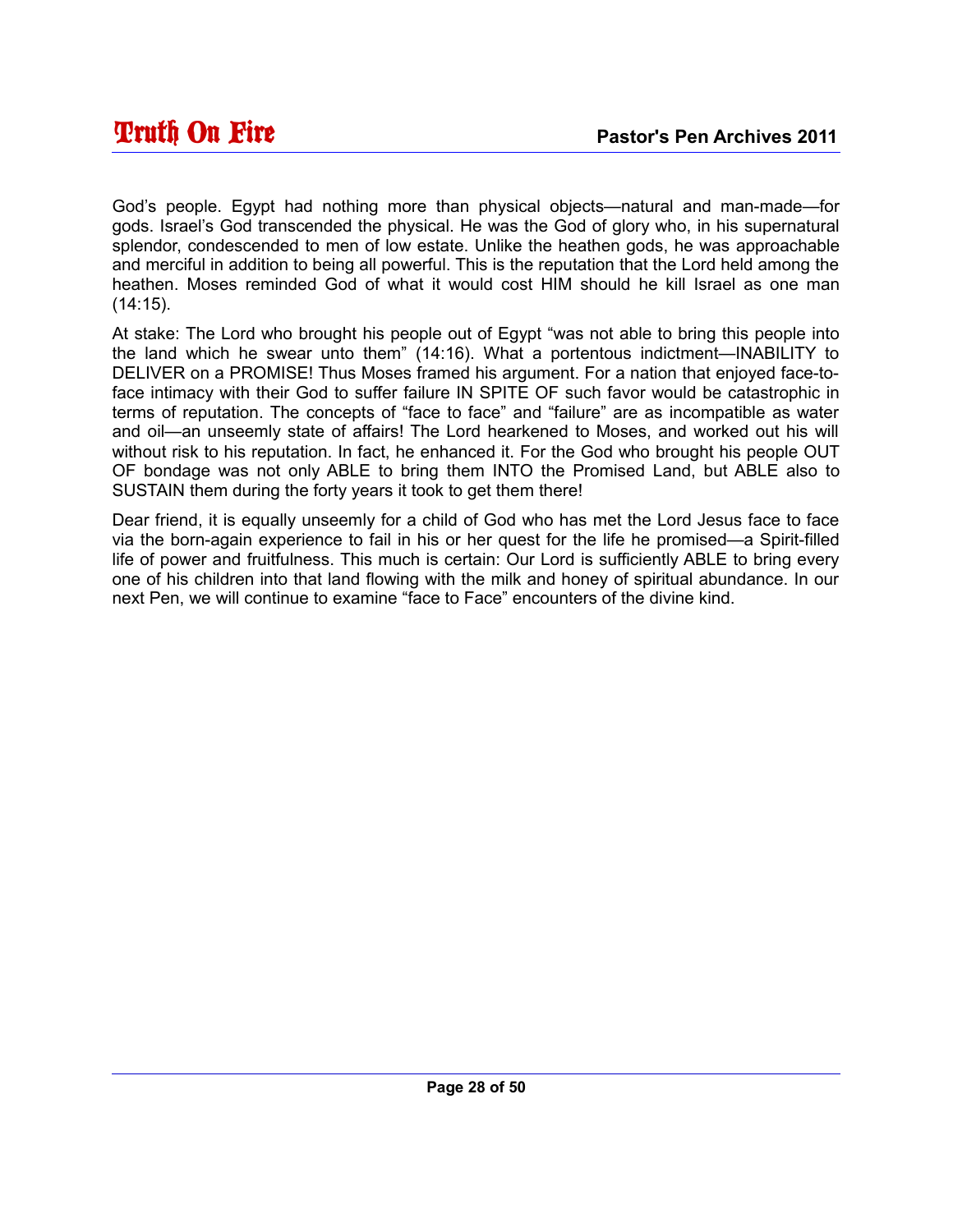#### Face to Face (Part 5)--A Godsend for Gideon

Our study of "face to face" encounters with God has given us a glimpse into his dealings with Jacob, Moses and successor Joshua. In Numbers 14, we considered the manner in which Moses—the one man that stood between an angry God and a provocative nation on the brink of annihilation by pestilence—interceded on their behalf to spare them such an end. The big stakes, however, had to do with the negative impact on God's reputation among the heathen namely, the Egyptians—that such an outcome would inflict.

The reputation of which Moses reminded the Lord was encapsulated in this statement: "Thou Lord art seen face to face" (14:14). No other nation could boast of such a privilege. In fact, Pharaoh and his army, as they pursued a delivered Israel to the banks of the Red Sea, had a little "face to face" of their own with the God of Israel, and met a watery grave as a result. All of these displays of power-protection were integral to the reputation God had garnered. If the Lord who brought his people out of Egypt "was not able to bring this people into the land which he swear unto them" (14:16), a portentous indictment of "INABILITY" was in the cards. We cannot overstate that a certain "wounding" of God's reputation takes place every time a true believer in the Lord Jesus, who has experienced a regenerative face-to-face encounter with him, is guilty of overt spiritual-moral failure within view of an observant secular world—one that would love to hang that failure on God himself.

The next "face to face" mention takes us forty years into the future. The days of wilderness wandering had come to an end. Moses summoned Israel together to reiterate all that God had said and done as a manifestation of his precepts and power. In his introduction, Moses reminded them of their unique heritage: "The Lord talked with you face to face in the mount out of the midst of the fire" (Deuteronomy 5:4). I believe those words were meant as a stake in the ground, an anchor for the soul. Israel's greatest days—days of military conquest and acquisition of land in a theocratic context—were yet to come. Moses wanted that supernatural meeting at Mount Sinai to be indelibly etched in their minds. In like manner, we as believers should NEVER forget that the One who began a good work in us will perform it until the day of Jesus Christ (Philippians 1:6).

In the post-Joshua era, there was an acting judge whom the Lord God visited on a "face to face" basis. Gideon lived in the time frame wherein the Midianites served as the bully de jour for seven years (Judges 6:1). Because of the harsh treatment, Israel resorted to dens and caves as strongholds, and was "greatly impoverished" (6:2, 6). A chastened people finally reached the breaking point, and cried unto the Lord for deliverance (6:7). As is often the case, God called a man of his own choosing to stand in the gap.

The Angel of the Lord (pre-Incarnate Christ) appeared to Gideon, promised his presence for the task ahead and confirmed the promise with signs. Before departing, the Angel consumed by fire the offering that Gideon had prepared. Gideon came to a full realization of whom he had met: "I have seen an angel of the LORD [Yahweh] face to face" (6:22). Two points of observation: (1) It was God in his mercy who had initiated this up-close-and-personal encounter. Gideon simply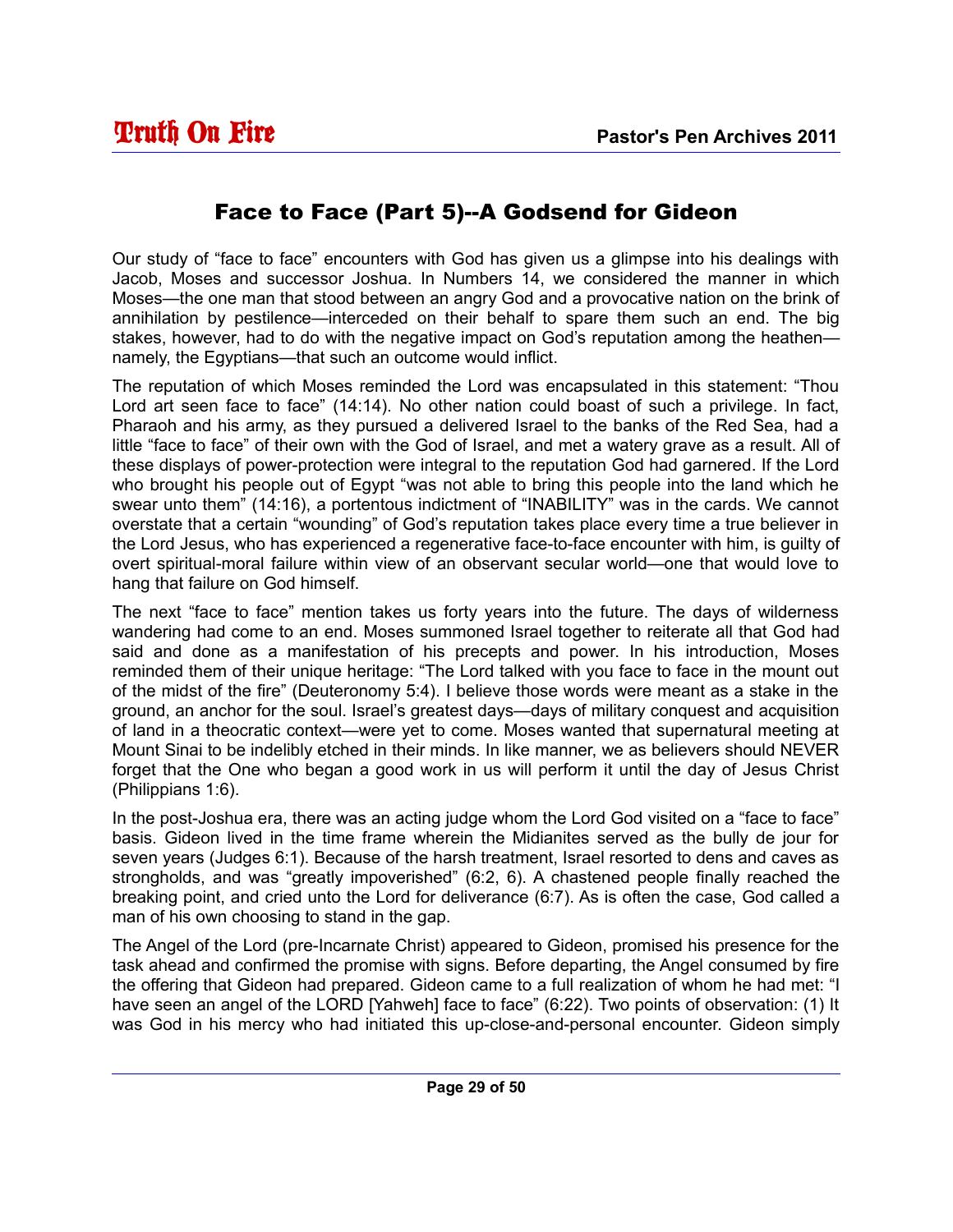responded in obedience to the grace God proffered. (2) A special encounter with God that he initiates in your life may very well be a prelude to and preparation for a much-needed spiritual breakthrough! God is always working and always up to something. Rejoice if his master plan includes you!

The next (and last) OT usage of "face to face" occurs in a prophetic context (Ezekiel 20). As the Lord's prophet, Ezekiel casts his eyes into the latter days to describe the manner in which God will deal with the wickedness of his wayward people. The Lord warned: "And I will bring you into the wilderness of the people, and there will I plead with you face to face" (20:35). The word "plead" typically signifies an advocatorial role as in attorney for the defense. In this context, however, the pleading God has in mind is prosecutorial, meaning that Israel will be without a defense! No believer ever wants this kind of face-to-face encounter with his or her God. For it means the Lord that bought you with his precious blood is fed up with your rebellion and about to clean your clock!

Our final "face to face" reference is also prophetic in nature. As Paul put the final inspired touches to the great love chapter of scripture (1 Corinthians 13), he penned these words of anticipation: "For now we see through a glass, darkly, but then face to face; now I know in part, but then shall I know even as also I am known" (13:12). Is it not rather amazing that we will know God to the extent he now knows us? The obscurities we encounter in theological terms will one day give way to a level of comprehension hitherto unattainable. That initial face-to-face moment of full disclosure shall mark the beginning of an eternity of fullness void of limitations. Glory!

In closing, I invite you to consider afresh the familiar lyrics written by Mrs. Frank A. Breck and put to music in 1898 by Grant Colfax Tullarin: "Face to face with Christ, my Savior, Face to face —what will it be? When with rapture I behold Him, Jesus Christ who died for me. Face to face I shall behold Him, Far beyond the starry sky; Face to face in all His glory, I shall see Him by and by!" And all God's people said…"Amen!"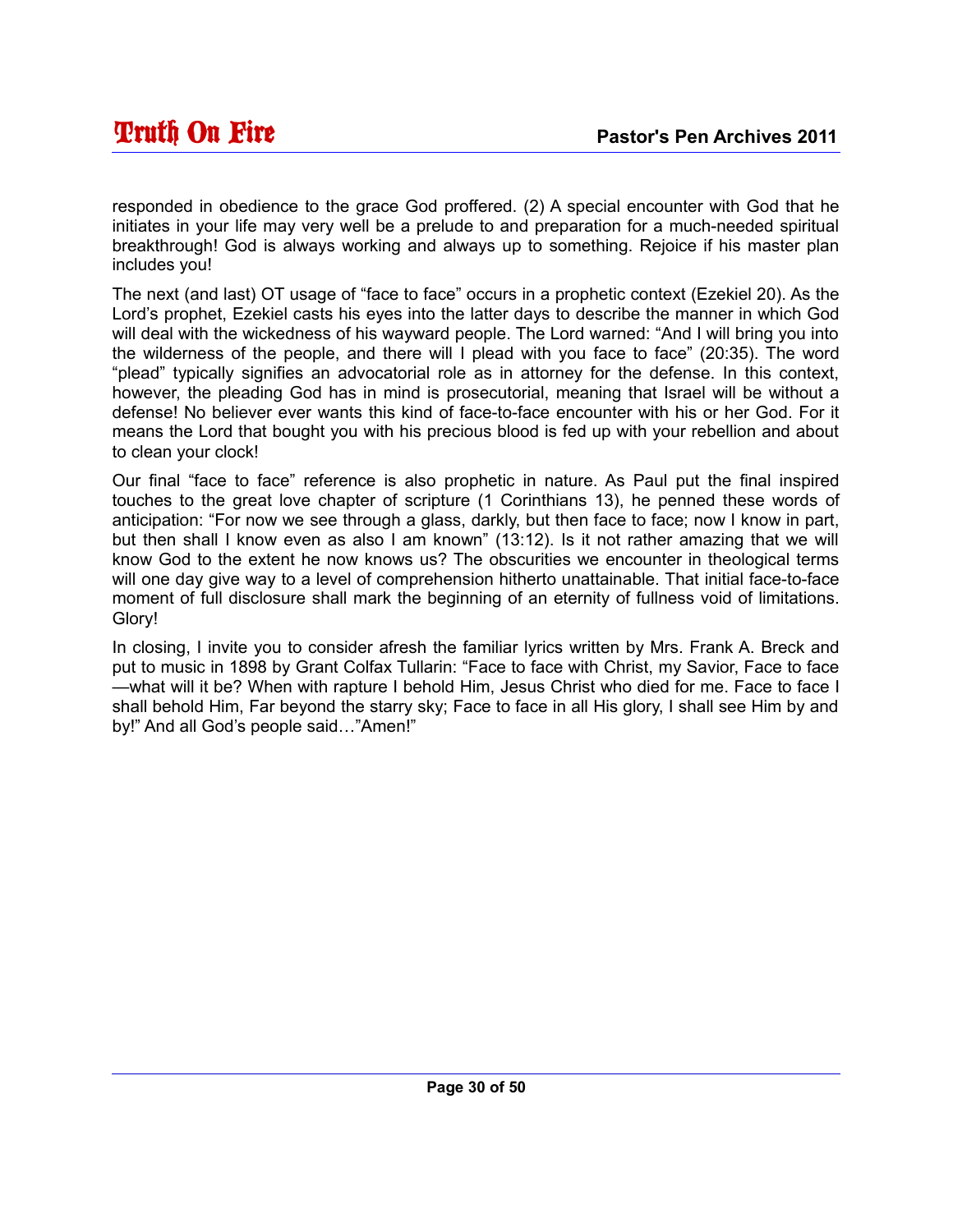#### How's that Yoke Workin' for Ya?

One of the great issues of our generation has been that of Global Warming with the winter of 2010-2011 being one of the coldest on record. Those who repudiate the Global Warming theory as a "hoax" perpetuated by the proponents of a New World Order, choosing rather to believe that planet earth moves through regular cycles of heating-cooling over which man has zero control, have found numerous occasions of late to issue the following query to the warming crowd: "How's that Global Warming workin' for ya?"

A similar question might be asked when we consider one of the most fundamental issues in scripture. It has to do with whom or what one serves in this life. Jesus expressed it this way: "Ye cannot serve God and mammon" (Matthew 6:24). Mammon extends beyond mere materialism to include anything that a man or woman deems more valuable to his or her existence than God himself. It could be love of self and or fleshly appetites, which Paul referred to when he warned against those "whose God is their belly" (Philippians 3:17-18).

In another text, Jesus invited those who "labour and are heavy laden" to come to him, and exchange the onerous yoke under which they served for his yoke—a yoke they would find to be "easy" and represent a load that was "light" by comparison (Matthew 11:28-30). In a nutshell, the Gospel of Jesus Christ bids lost men and women to take upon them the yoke of Christ and disavow the former yoke. Sadly, there are relatively "few" that take his yoke and "many" that opt not to relinquish the old (Matthew 7:13). What yoke are you wearing? If not the yoke of Christ, here's an appropriate query: "How's that yoke workin' for ya?"

When Jesus said "my yoke" he was not implying that the hearers were yokeless. Every man and women wears a yoke of one sort or another. Jesus was confronting the laboring and heavy laden in his audience with the reality that their yoke was not working for them in a manner they might have desired. He then described the yoke that he was offering—easy versus laborious, light versus heavy. Would that kind of yoke exchange appeal to you?

The word "labour" is from the verb kopiao ("to toil with wearisome or exhaustive effect"). It is a present active participle in nominative case. The words "heavy laden" are from phortizo ("to place a burden upon, to load one with a burden'). It's a perfect passive participle in nominative case. Expanded translation: "Come unto me all of you who are continually toiling to the point of weariness, ones having been burdenized to a point where it seems like escape and relief are impossible." The lading of which Jesus spoke most certainly included the regimen of illegitimate religious rules imposed by the Pharisees as well as the smothering political rule of Rome. There is another burden, however, that always exacts from its bearers a higher price than they would ever be willing to pay—the burden of sin! It is the one yoke that, if left in place, will abandon its bearers to an irreparable state of eternal suffering. Sin is a yoke that ultimately works for no one!

By contrast, Jesus said his yoke was easy and his burden light. The adjective "easy" is chrestos, signifying that which is "fit for good uses, manageable, mild as opposed to harsh." The adjective "light" is elaphros, and refers to that which is "light in weight, quick, agile." The yoke of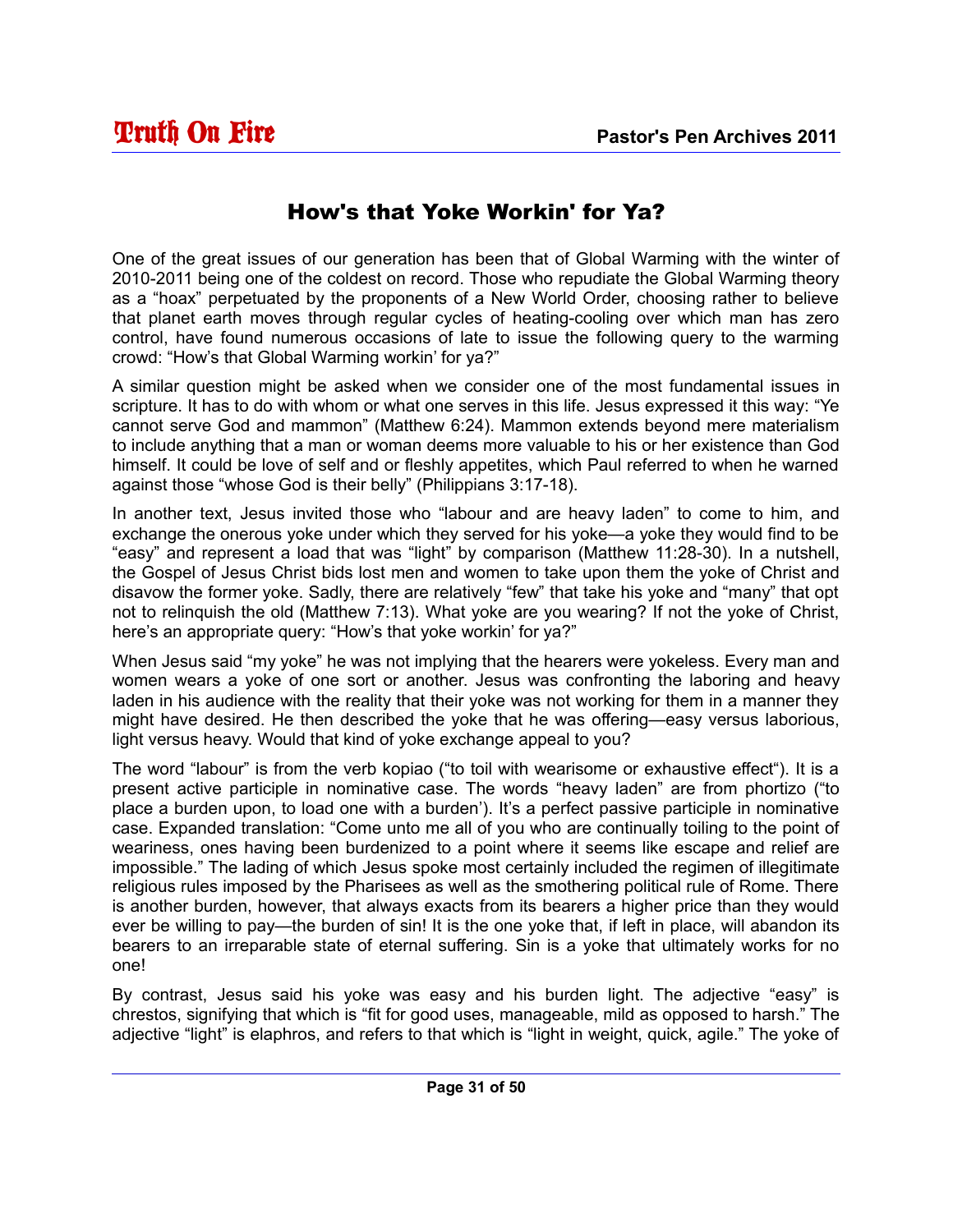the Lord Jesus, as he described it, opens up a whole new world of freedom for the bearer so that he or she can serve God as he intended and experience his pleasure in the process. There is no greater joy for a sinner than to have his or her sin burden lifted by the Lord Jesus and to experience the gentle peace that takes its place! The Lordship of Christ is a yoke that works for one-hundred percent of those who take it up in exchange for the old. Moreover, taking up the yoke of Christ is a deliberate act at a specific point in time…not a process with multiple religious steps.

Once the yoking is done, the learning can begin. Jesus urged: "Learn of me" (11:29). What he said his followers would learn is that he was "meek and lowly in heart." "Meek" is praos ("gentle, mild"). An exchange of yokes would not usher in another harsh taskmaster, but rather a kindgentle master who gathers his children together as a hen would gather her chickens under her wings (23:37). Such is the winsome appeal of the gospel! And for the weary and heavy-laden sinner, the offer of the yoke of Christ is a difficult one to turn down. Yet many stumble over its simplicity and take the burden of sin to the grave…and beyond.

There is but one path to true spiritual rest in this life, and that is the yoke of the Lord Jesus. Dear friend, is that the yoke that you wear at this hour? If not, and you're still laboring under and loaded down with the burdens of a life without Christ, we must ask: "How's that yoke workin' for ya?"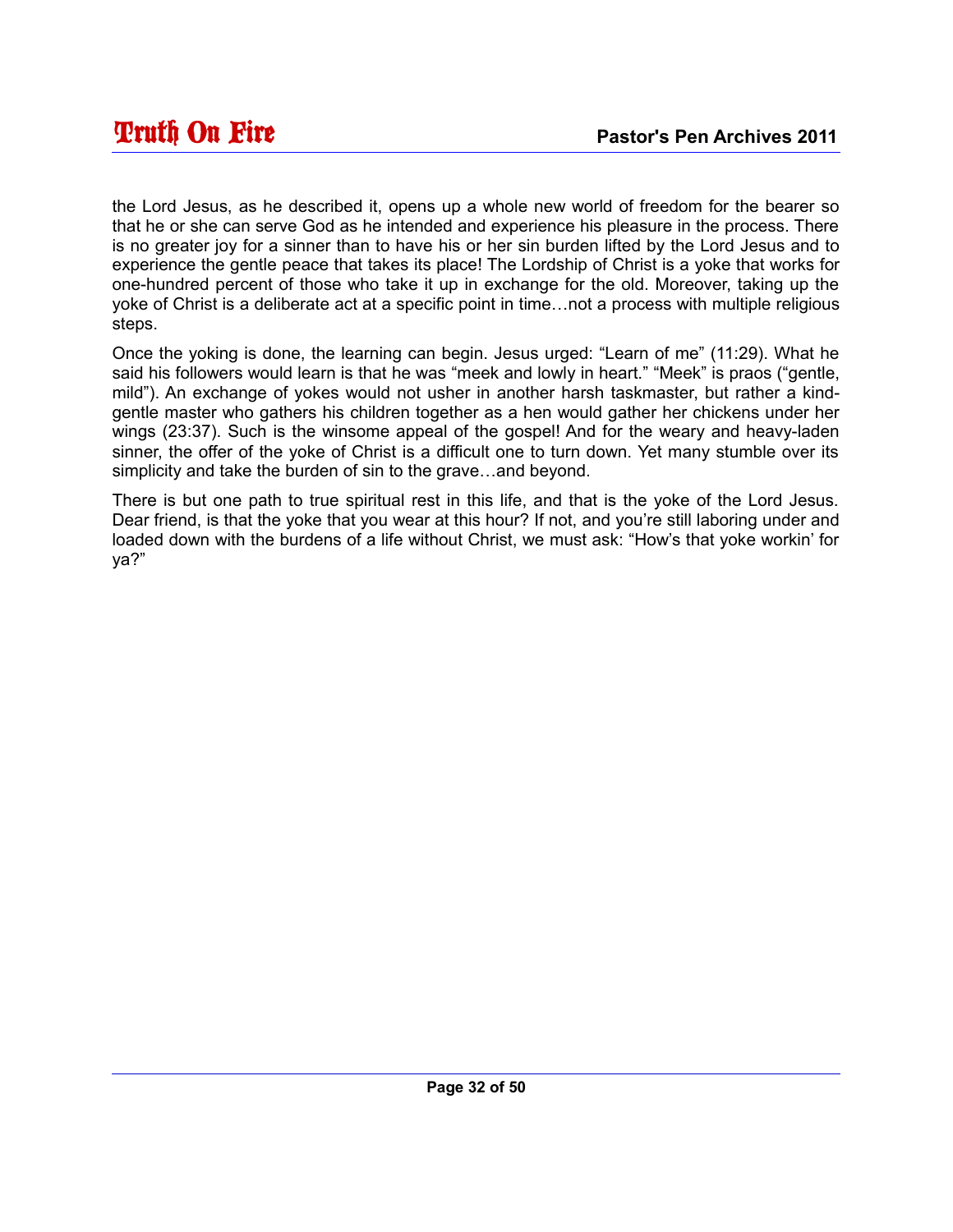#### Jesus' Name

Your name is one of your most valuable possessions. As you and I sojourn through this life with all of its twists and turns, decisions and disappointments, troubles and triumphs, we are subject to observation by all those with whom we interact and come into contact. What people observe in us inevitably results in a general assessment of our character, stature and trustworthiness, which is inextricably tied to our name.

The scriptures speak clearly with regard to the value of a name. The inspired record contains the following two statements from Solomon, the sage of sages: "A good name is rather to be chosen than great riches" (Proverbs 22:1a). And again: "A good name is better than precious ointment" (Ecclesiastes 7:1a). The Hebrew etymology of the words "good name" suggests a conspicuousness that one achieves for all the right reasons.

No man who has ever walked the planet has achieved a better name than Jesus of Nazareth. And to be certain, no man has ever borne a name that was more consistent with his character and the impact he has had on those with whom he interacted. Prior to Jesus' birth, the angel of the Lord spoke these words Joseph: "And she shall bring forth a son, and thou shalt call his name JESUS: for he shall save his people from their sins" (Matthew 1:21). Matthew continues his narrative by citing the prophet Isaiah: "and they shall call his name Emmanuel, which being interpreted is, God with us" (1.23). No one but God can forgive sins. Jesus forgives sins and saves believers from them! Jesus' name says everything about his character, his stature, and his ability to save to the uttermost those who trust him.

For this reason, salvation is unavailable to sinners "in any other: for there is none other name under heaven given among men, whereby we must be saved" (Acts 4:12). His life of perfect obedience included obedience unto death, even the death of the cross. There he died, not for crimes he had done, but as a substitute for us and our sins. "Wherefore God also hath highly exalted him, and given him a name which is above every name: That at the name of Jesus every knee should bow, of things in heaven, and things in earth, and things under the earth; And that every tongue should confess that Jesus Christ is Lord, to the glory of God the Father (Philippians 2:8-11). And because Jesus is the fullness of the Godhead bodily (Colossians 2:9), bowing at the mere mention of his name is equivalent to worshipping the glorious Person behind the name.

The exclusivity of Jesus' name where salvation from sin is concerned has given him a bad name in America's current amoral and pluralistic culture. I can still remember a Jerry Falwell appearance on Phil Donahue many years ago. In the name of "balance" Donahue had a second guest—a liberal Episcopal scholar. This so-called "scholar" was a defender of homosexuality and spent a good portion of the program bastardizing the Word of God. Donahue spent his share of time attacking the "narrow" and "myopic" view that Jesus was the ONLY way to heaven. Donahue and the Episcopal charlatan were on the same page. Their clear intent was to gang tackle Falwell and portray him as a narrow-minded bigot.

The pervasiveness of anti-Christian sentiment in America has grown exponentially over the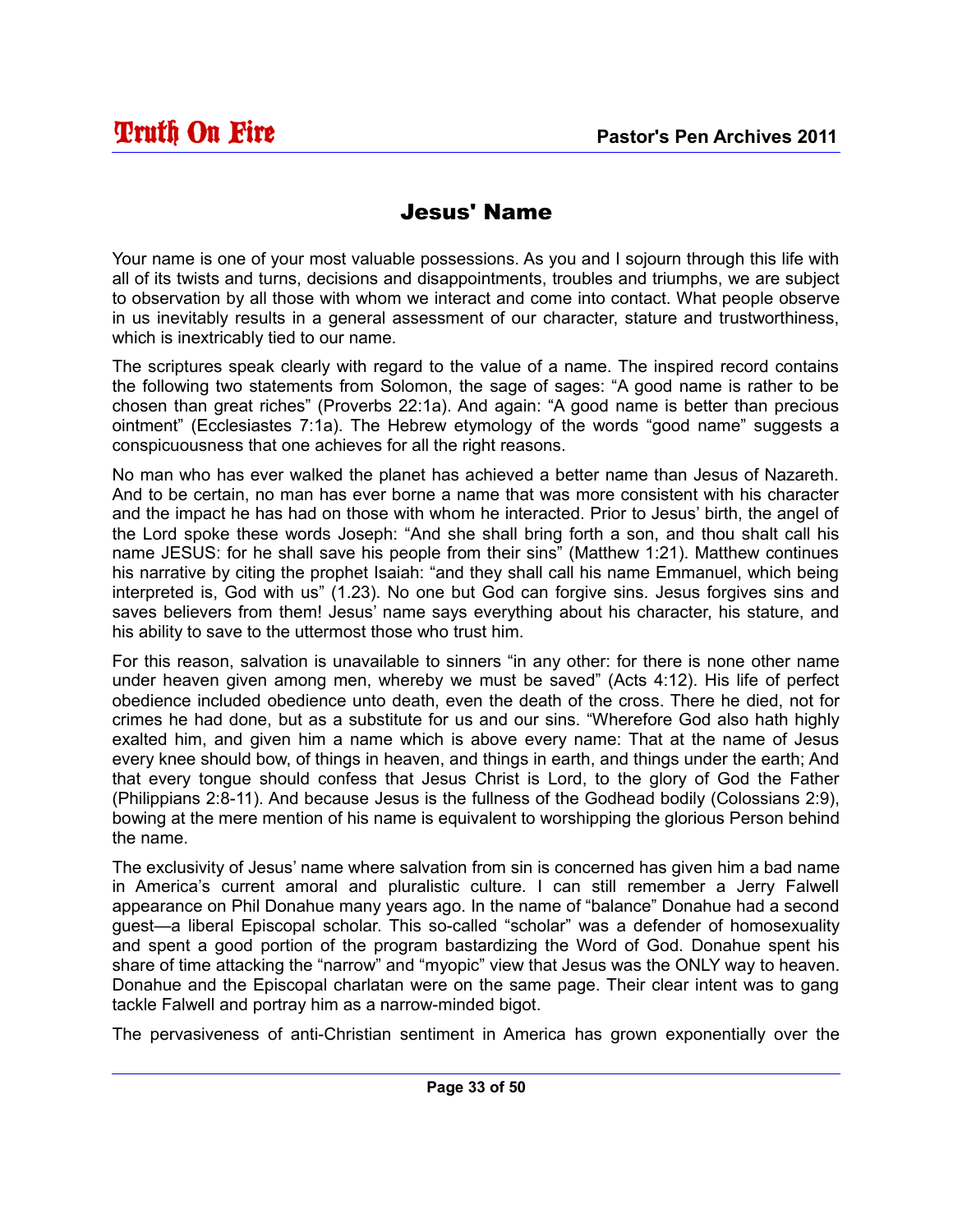decades since I first watched that episode. It's at the point now where the inclusion of "in Jesus' name" at the conclusion of a public prayer can trigger litigation. And for all that the politically correct among us have ballyhooed about Islam being "peaceful" and "tolerant", the mere mention of Jesus' name or the possession of a Bible in a Muslim country can cost one his or her head in the name of Allah. Now, things may never get so bad in America that the mention of Jesus' name a public forum becomes a capital offense. But we ARE at the misdemeanor threshold and well on our way to an array of fines and incarcerations for invoking the name that's above every name! If you think the current leadership in Washington, D.C. has any concern for the Constitution and its First Amendment rights, you would be sadly mistaken!

Feel the frustration? Listen to this three-millennia-old lament: "O God, how long shall the adversary reproach? Shall the enemy blaspheme thy name forever?" (Psalm 74:10). The answer to that second question is "No!" By-and-by all of God's foes will fold, and bow the knee to the Lord Jesus Christ. But until that blessed day arrives, we as God's people must join Asaph in approaching the throne of grace with this petition: "Help us, O God of our salvation, for the glory of thy name: and deliver us, and purge away our sins, for thy name's sake" (Psalm 79:9). The counterbalance to worldly opposition is godly adoration. The world isn't going to slow down its opposition to Jesus' name any time soon. Nor should we in our adoration of it!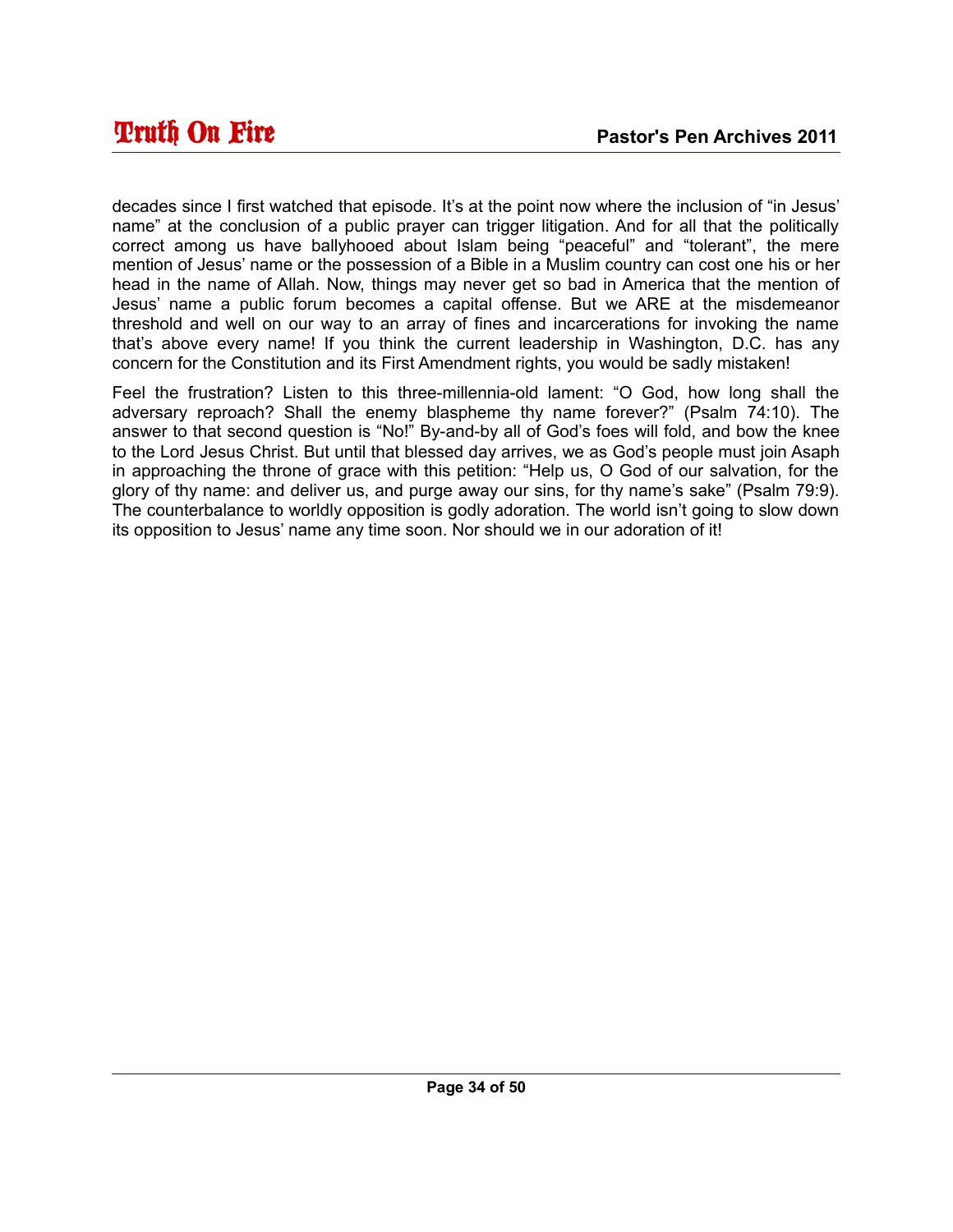#### No Place of Repentance

The technical definition of repentance is "a change of mind." Its contextual usage in scripture goes beyond its basic etymological meaning to include an altered disposition of the will that translates into a change in one's behavior. Moreover, the scriptures teach us that while repentance is a prerequisite for forgiveness, it does NOT necessarily guarantee restoration of that which might have been forfeited or lost as the result of a sinful act.

In Hebrews 12:16-17, the writer warned readers about the danger of being a "profane person", and cited Esau as an example: "Who for one morsel of meat sold his birthright. For ye know how that afterward, when he would have inherited the blessing, he was rejected: for he found no place of repentance, though he sought it carefully with tears." No place of repentance! Esau lost something personal and precious that he could never recover.

There is a distinct difference between repentance and the place of repentance. Repentance is that change of mind following an act of sin that realigns the mind of the perpetrator with the mind of God accompanied by a measure of godly sorrow. The 'place' of repentance is the actual condition or status that existed prior to being altered by the profane act. It does NOT mean that Esau was incapable of repentance. Nor does it mean he could not have received forgiveness for his profane act. What it DOES mean is that it was impossible for Esau to recover what he had lost. The birthright was gone. Remission of sin is no guarantee that a place of recovery will follow.

The twelfth chapter of Hebrews has been variously interpreted as to its application. Some allege the primary application to be Jewish brethren who had professed Christ without possessing Christ. It seems to me that its content is applicable to both true and faux believers alike. If the shoe fits, wear it! A genuine child of God can struggle with profane tendencies (that formerly ruled his or her life) long after conversion. The context identifies two other potential trouble spots—bitterness and fornication. What a trifecta! They are itemized in connection with profanity for good reason. Some who named the name of Christ were fornicating, allowing themselves to become embittered, and defiling others in the process.

The scripture teaches us that the underlying cause for Esau's forfeiture of blessing to younger brother Jacob was a profane streak. One is profane when he or she relegates the sacred to common status. Profanity is essentially a distorted value system that alters one's perception of reality. Esau was profane long before he returned hungry from his hunt. So when faced with the option of abating his appetite by selling his birthright, it was no more difficult than flipping a switch. His choice was made in a moment of time, but changed his future for all time.

Esau "sought" to recover his inheritance "carefully with tears" (12:17). The words "sought carefully" are the translation of the verb ekzeteo ("to seek out"). The prefix ek intensifies the verb to indicate a vigilant search. Esau's search was an exhaustive one. It was no nonchalant inquiry from which the unsuccessful petitioner might walk away saying, "Oh well!" Peter used the very same verb to describe the OT prophets who "enquired" and searched the scriptures diligently to learn all they could about the salvation to come (1 Peter 1:10). The fact that Esau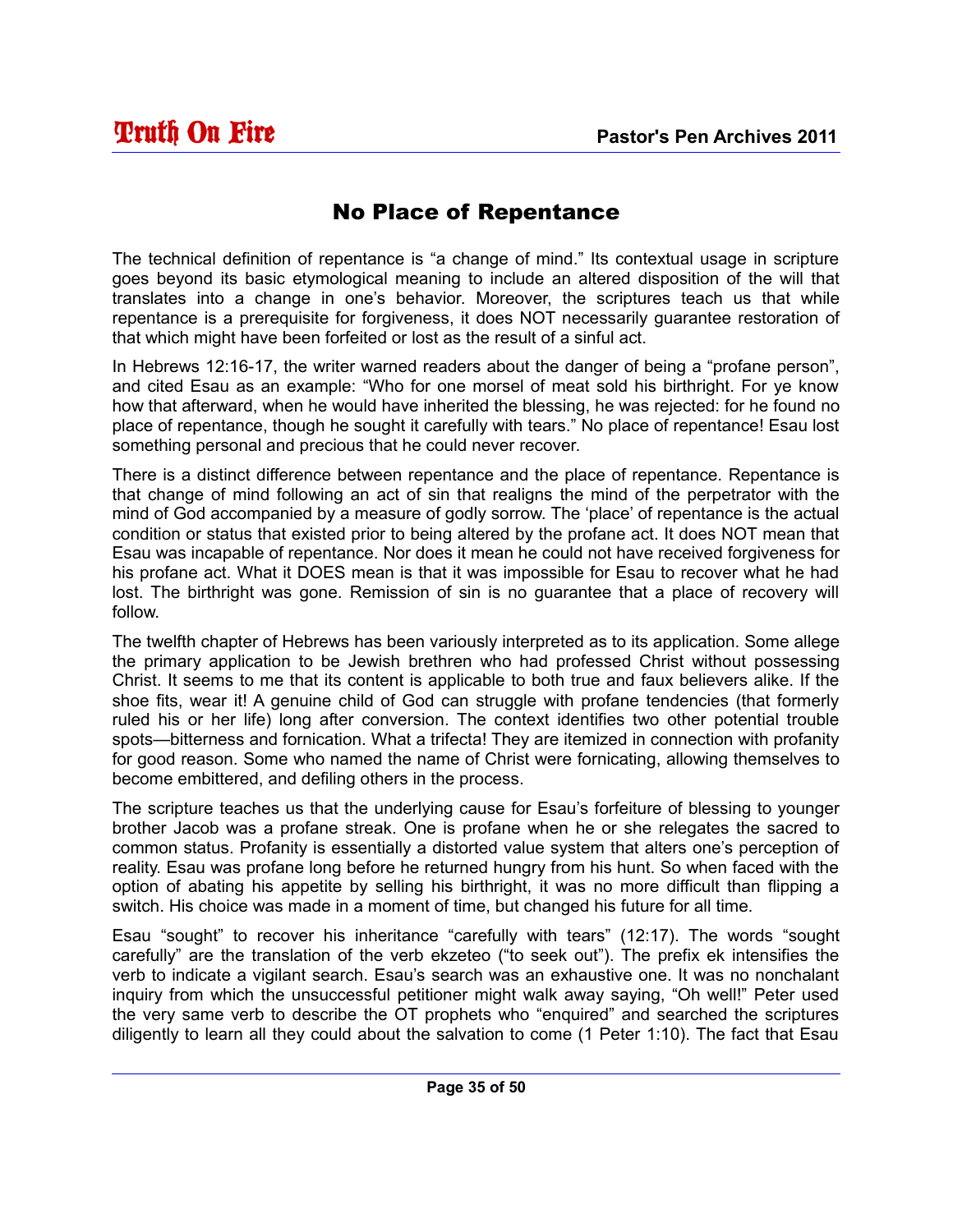sought a remedy for his dilemma with energy comparable to that of truth-hungry prophets says it all.

The word "afterward" tells a sad story. It represents the time when the blessing should have been inherited. No individual has ever been more qualified for the "Shoulda-Coulda-Woulda" lament. But thoughts of "afterward" never entered Esau's mind as he opted for that one morsel of meat. He sacrificed his future upon the altar of the immediate. Have you ever patronized your favorite BBQ joint or Buffet and wondered "Why did I do that?!" AFTER wiping out your third plate of all-you-can-eat ribs or fried chicken? Most of us have done so multiple times. Twentyfour hours afterward your bloated stomach is no longer an issue. But trading a birthright (or other precious possession) for a mess of pottage (or other fleeting pleasure) will have you asking that heart-sickening query for the remainder of your life!

How can one avoid tendencies toward the profane? Or if one has been guilty of a profane act and lost something of inestimable worth in the process, how can he or she avoid a repeat performance? The answer can be found in regular ingestions of the truth coupled with prayer and meditation—a godly exercise that brings and keeps the mind in sync with the mind of God. Synchronization of this sort arms the believer with wisdom and strength that he or she can tap into at the moment of temptation. The wherewithal to nurture a profane-free character via daily vigils at the throne of grace is a sacred privilege no believer should neglect. Failure to do can cause us to "fail of the grace of God" (12:15) and set us up to forfeit something irreplaceable after a profane act has run its course.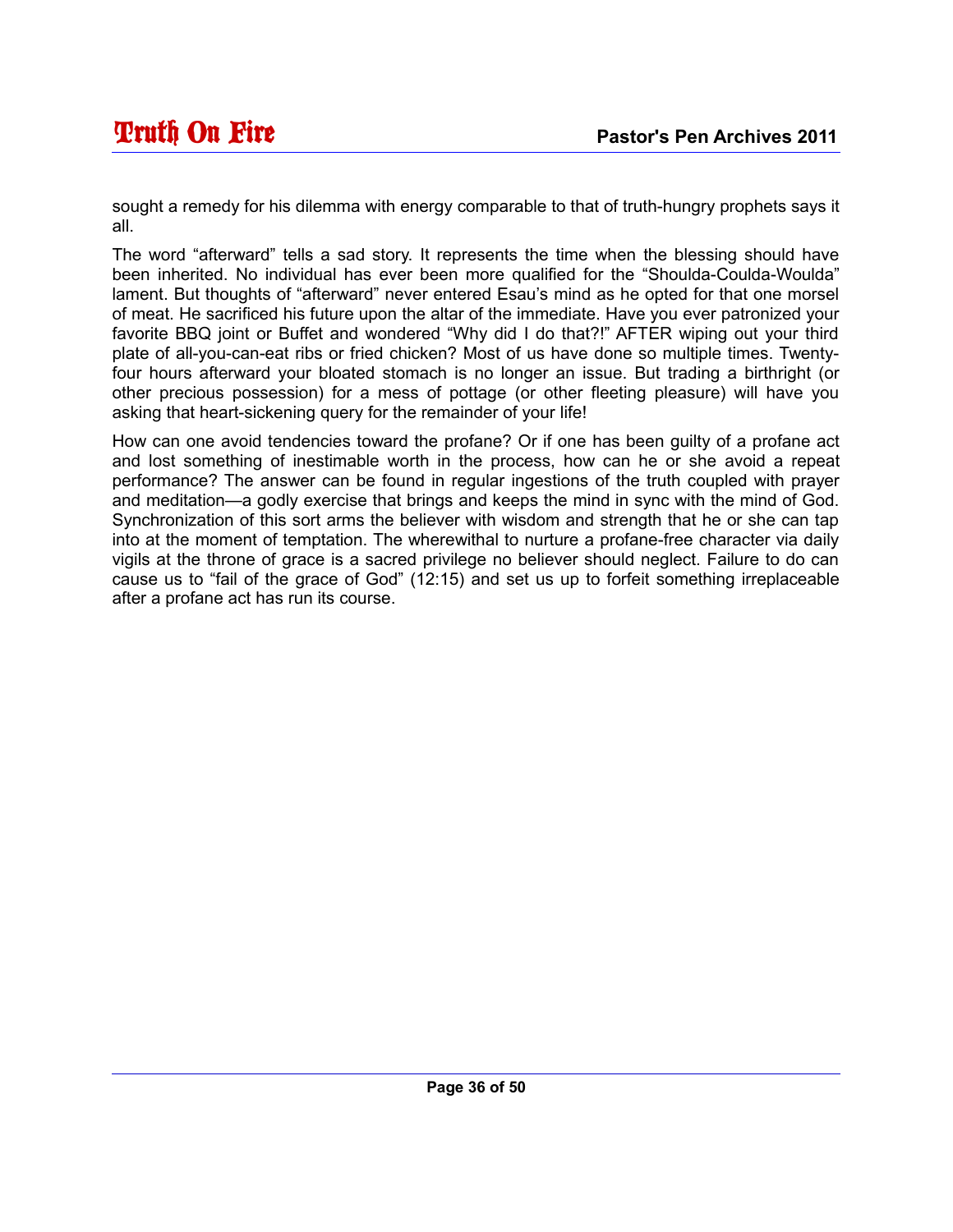#### No Technological Replacement

The sundry ways in which technology has changed and defined our world is encyclopedic. One of the greatest technological advances (some would argue THE Greatest) was the Printing Press by Johannes Gutenberg circa 1440 A.D. The printing press replaced the painstaking work of scribes in copying written materials. Gutenberg's technological advance made possible the mass production-distribution of the Scriptures.

The twentieth century was the story of three remarkable technological advancements: the internal combustion engine, the transistor and the wireless revolution. A history of these technologies demonstrates that a particular product can be rendered obsolete in a matter of months by the next technological iteration. On Friday, October 14, 2011 tens of thousands of iPhone3 and Blackberry loyalists formed lines outside of wireless vendors to get the latest and greatest iPhone4 as a replacement.

The twenty-first century will no doubt tell the story of more technological advancements with such and such a product replacing this or that clunker. But there's one commodity on this earth for which there never has been and never will be a technological replacement. That, my friend, is the God-anointed preacher!

In the last century of church history, denominational bodies have modified the manner in which they organize themselves to better 'accommodate' the needs of the flock. We now have 'Senior' pastors, 'Worship' leaders, 'Program' administrators and any number of other monikers to delineate roles. Now, there's nothing inherently wrong with organizational structure. God is a God of order. Our problem is feeling like we're 'good to go' when we have a peg in every hole of the organizational chart. It's like a captain feeling he can now take his ship to sea because it has a full complement of crewmembers. That might work for our ship captain and the course he's charted for his vessel, but will prove inadequate for the Church and the mission for which God has tasked her. For the work of the captain is nautical; but that of the Church is supernatural!

Hebrews 4:12: "For the word of God is quick, and powerful, and sharper than any two-edged sword, piercing even to the dividing asunder of soul and spirit, and of the joints and marrow, and is a discerner of the thoughts and intents of the heart." The Word of God is supernatural! It needs no embellishment from man to be what it is! It can meet a man or woman in their private devotions with the same dynamic impact one might experience in a congregational meeting. It's alive, full of power, and with a sharper cutting edge than any earthly artisan is able to produce. It penetrates the spirit of man and impacts his physical body. It can get into his mind and expose the substance of his thoughts and motivations of heart. It has the power to turn your world and mine upside down!

So how does the supernatural Word relate to the God-anointed preacher? The logic takes the form of a question: Should the man of God who handles the truth be any less lively, any less endued with power, any less sharp than the truth he is handling? How incongruent for the handler of supernatural truth to proclaim it within the confines of natural ability! The apostle Paul said: "…for the letter killeth, but the spirit giveth life" (2 Corinthians 3:6). In the context, Paul is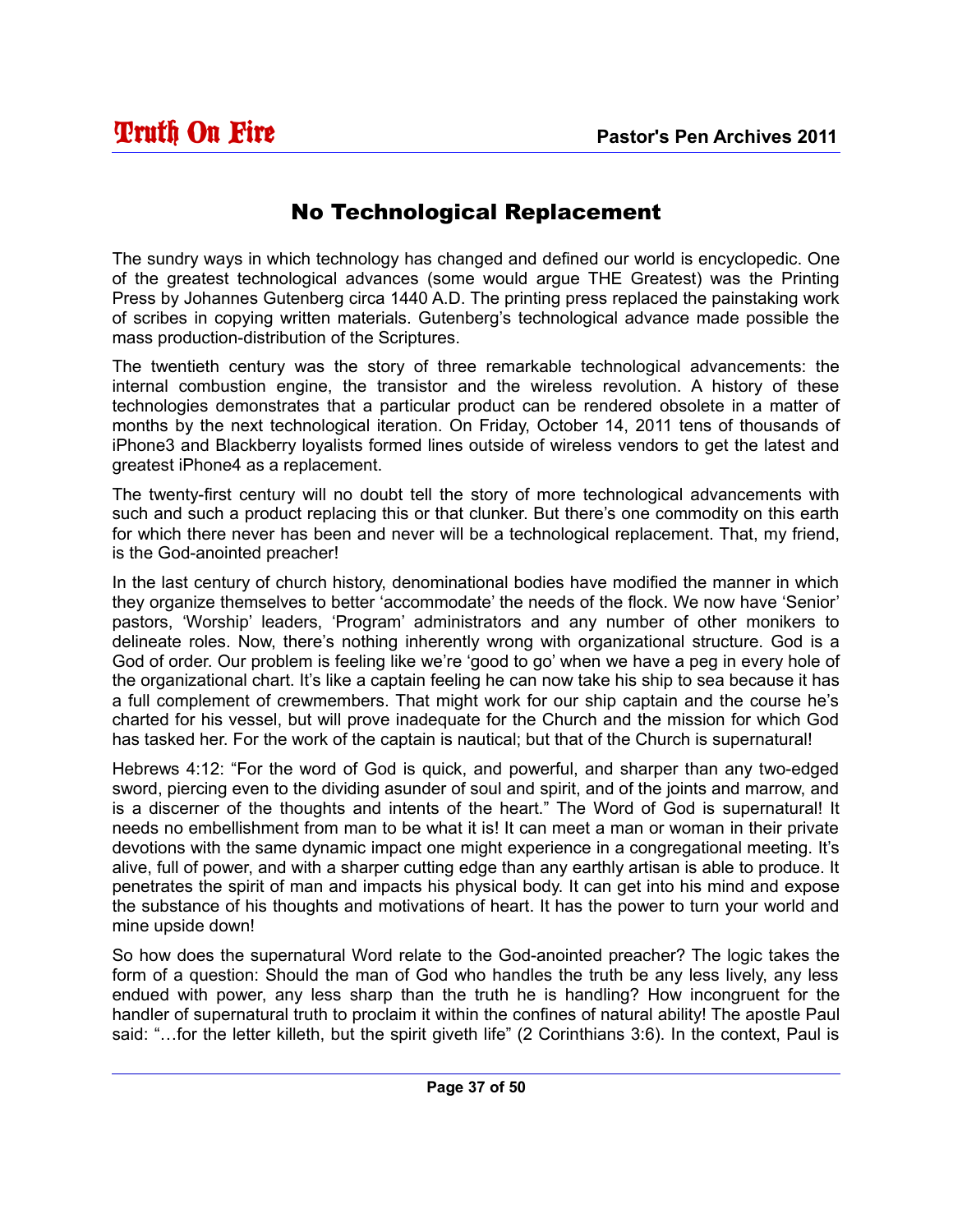contrasting the law of Moses with the gospel. But as a matter of application, is the powerless preacher who handles the letter of scripture without the life-giving force of the Spirit any less fatal?

In Acts 6:1–8:8, we find a narrative that tells how one God-anointed preacher replaced another. It is a story that involved two men of the early Church—Stephen and Philip. Luke mentioned them together in Acts 6:5. He says Stephen was a man "full of faith and of the Holy Ghost" (6:5), "full of faith and power" (6:8). It's no injustice to scripture to extrapolate those qualities to Philip inasmuch as he demonstrated them in Acts 8. Stephen was NOT an apostle, but he operated in apostolic power…as did Philip. Stephen was a master orator and miracle worker in the early Church. His death was mourned with "great lamentation" (8:2). Perhaps some asked: "Is there any way to replace this man of God? Who's going to fill his shoes?" Enter Philip.

The persecution that scattered the Church sent Philip to Samaria, where a few years earlier Jesus had sown the gospel seed in the heart of a woman who was a five-time marital loser. Apparently the fields that Jesus said were "white already to harvest" (John 4:35) were STILL ready for harvesting, for "the people with one accord gave heed to the things that Philip spake, hearing and seeing the miracles which he did" (Acts 8:6). The Church is in good hands when the passing of one God-anointed preacher sets the stage for another of equal caliber!

The technological age in which we live has given Church leaders a bevy of tools for ministry. The busy pastor now has electronic resources in the form of concordances, Greek-Hebrew lexicons and hundreds of thousands of books on CD, making other hard-copy assets virtually obsolete. He can develop superior sermon content at any local McDonalds with laptop, CD collection and free Wi-Fi. There is one commodity, however, for which there is no technological replacement—the God-anointed preacher!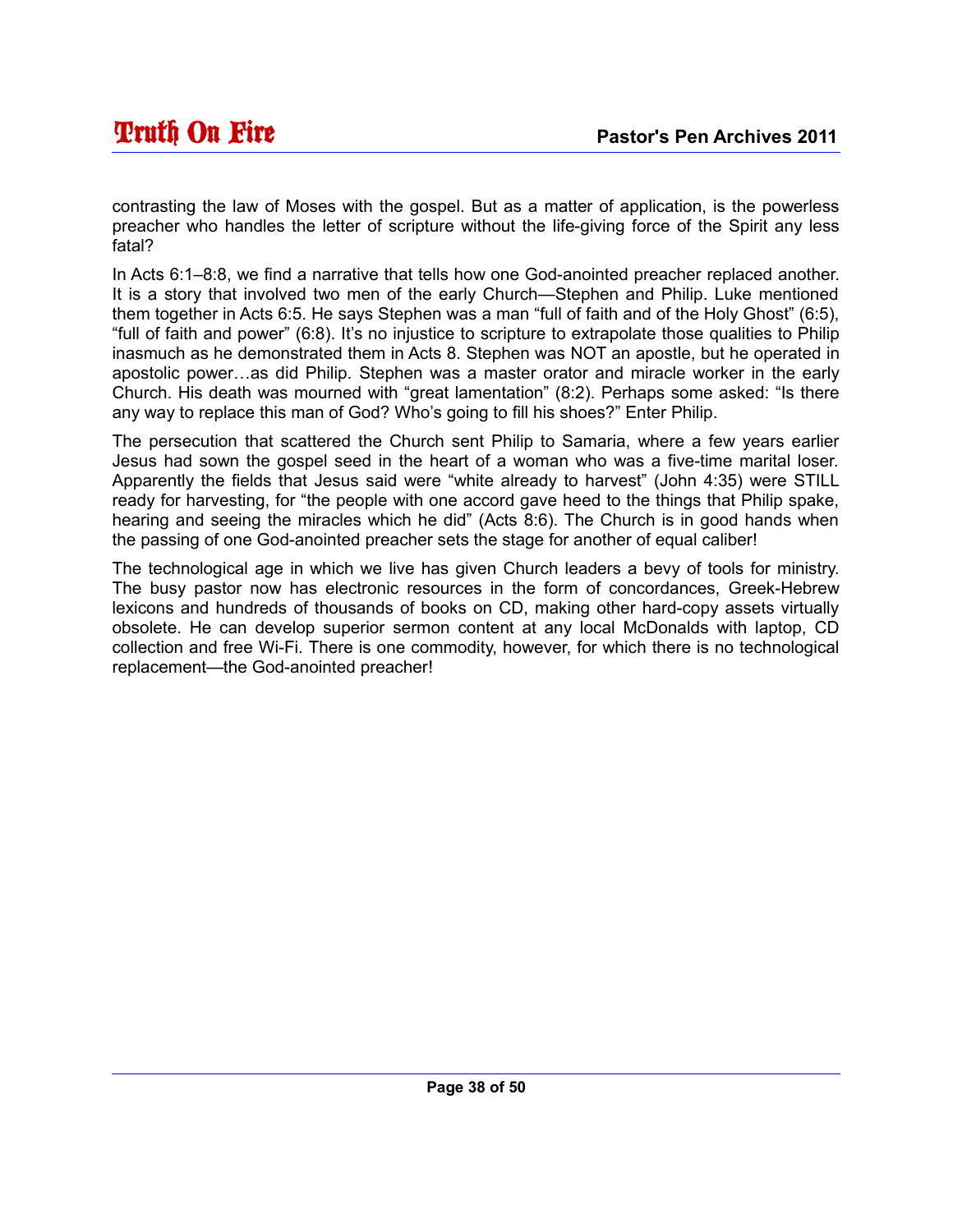#### The Political Bands Are Back!

As we celebrate our 235th year of separation from British rule and our subsequent independence as a nation, it might be a worthwhile exercise to think about where we are and where we're heading as our history continues to unfold. Consider briefly the first paragraph of the Declaration of Independence that was ratified by the original Thirteen States on July 4, 1776. The text reads as follows:

"When, in the course of human events, it becomes necessary for one people to dissolve the political bands which have connected them with another, and to assume among the powers of the earth, the separate and equal station to which the laws of nature and of nature's God entitle them, a decent respect to the opinions of mankind requires that they should declare the causes which impel them to the separation."

Human events do indeed run a course determined largely by the decisions of governments. The dictates of the British government regarding its subjects are what fueled the perceived need for separation. That need is what gave birth to America. And now, in 2011, there is a loudening refrain among Americans that the government in Washington, D.C. is beginning to bear a striking resemblance to the Political Bands of its former boss. The Tea Party movement was, in a microcosm, an expression of that same need for a degree of dissolution.

The other side of the dissolution coin is the assumption of a separate and equal status among nations. That is what the Founders sought and secured for us. It was something to which they felt "entitled" by both nature and nature's God. It's noteworthy that the Founder's idea of "entitlement" meant freedom and INDEPENDENCE FROM government. Now 235 years hence it signifies DEPENDENCE UPON government. And we all know that those who are dependent upon government are CONTROLLED BY government. This is where America is today with half of its citizenry dependent upon a government subsidy and adamant about their entitlement to it.

The phrase "a decent respect for the opinions of mankind" is what the Founders had for the inhabitants of the Thirteen States they represented, and therefore felt impelled to declare their noble causes (opinions) as a basis for separation. Its British taskmasters lacked such respect. The fact that Britain LACKED it was NO EXCUSE for not having it. In like manner, the U.S. government has demonstrated repeatedly—especially since January 2009—its total LACK of DECENT RESPECT for the opinions of Americans. And any government void of such decent respect is INDECENT government! We need go no further than the first paragraph of the document we are celebrating this weekend to realize the dangers we face. What we once were is NOT what we now are! The Political Bands are back!

The dissolution of Political Bands is a relevant biblical topic. In the law God gave Israel at its formation as "one nation under God" was the Year of Jubilee. That statute is found in Leviticus 25:10: "And ye shall hallow the fiftieth year, and proclaim liberty throughout all the land unto all the inhabitants thereof: it shall be a jubilee unto you; and ye shall return every man unto his possession, and ye shall return every man unto his family." The various causes and reasons for an indentured condition are not within our scope here. But the fact is servitude of men to other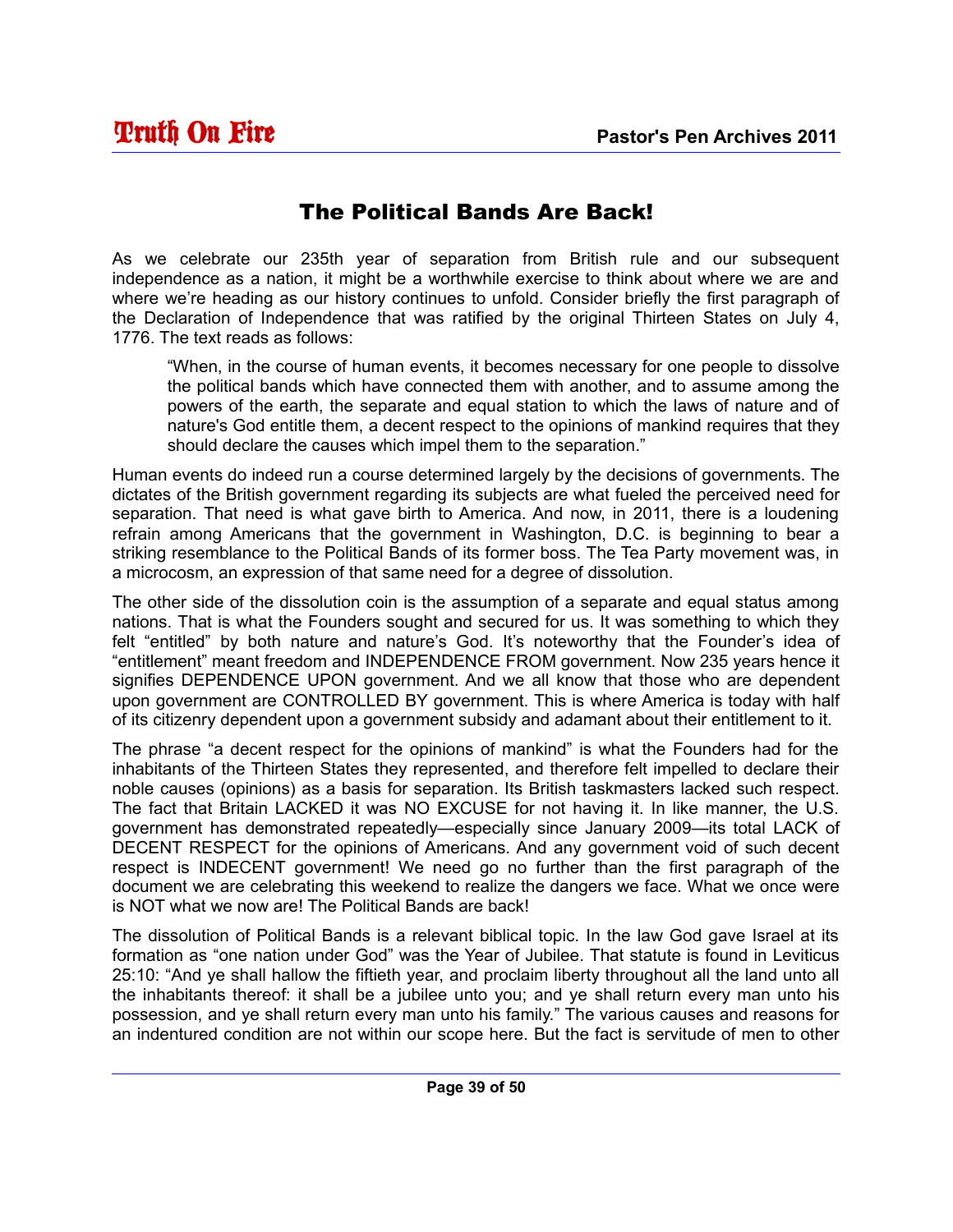men was a reality the Lord anticipated and for which he gave a specific directive.

I am not certain why the Lord sanctified the Fiftieth Year. But if we take seventy years as a general time frame for life expectancy (Psalm 90:10), it may very well be that God chose fifty to virtually guarantee that every man, at some point in his lifetime, would experience a quality of life representative of genuine freedom! And the Lord was serious about the leadership of Israel ensuring that Jubilee was carried out in accordance with his directive.

When Jeremiah (often referred to as "The Weeping Prophet" because of his "laments" about backslidden Israel) spoke of judgment, one of the reasons he cited was failure to keep Jubilee as the sacred event God meant it to be (Jeremiah 34:15-17). The word "liberty" is found four times in those verses with the first three constituting an indictment against masters for denying to indentured Israelites that taste of liberty God commanded for them. In his indictment, the Lord rebuked Jewish masters for basically doing to their servants what Pharaoh attempted to do to the Jews after releasing them from Egyptian bondage: BRING THEM BACK INTO BONDAGE!

Of this much I am certain. Jubilee prefigured the spiritual freedom that IS the birthright of every believer in the Lord Jesus Christ. By granting and then retracting that liberty, Israel's leadership blurred that sacred picture and incurred the displeasure of Almighty God. If only America's leadership could see the dangers of bringing back the Political Bands from which once we were loosed!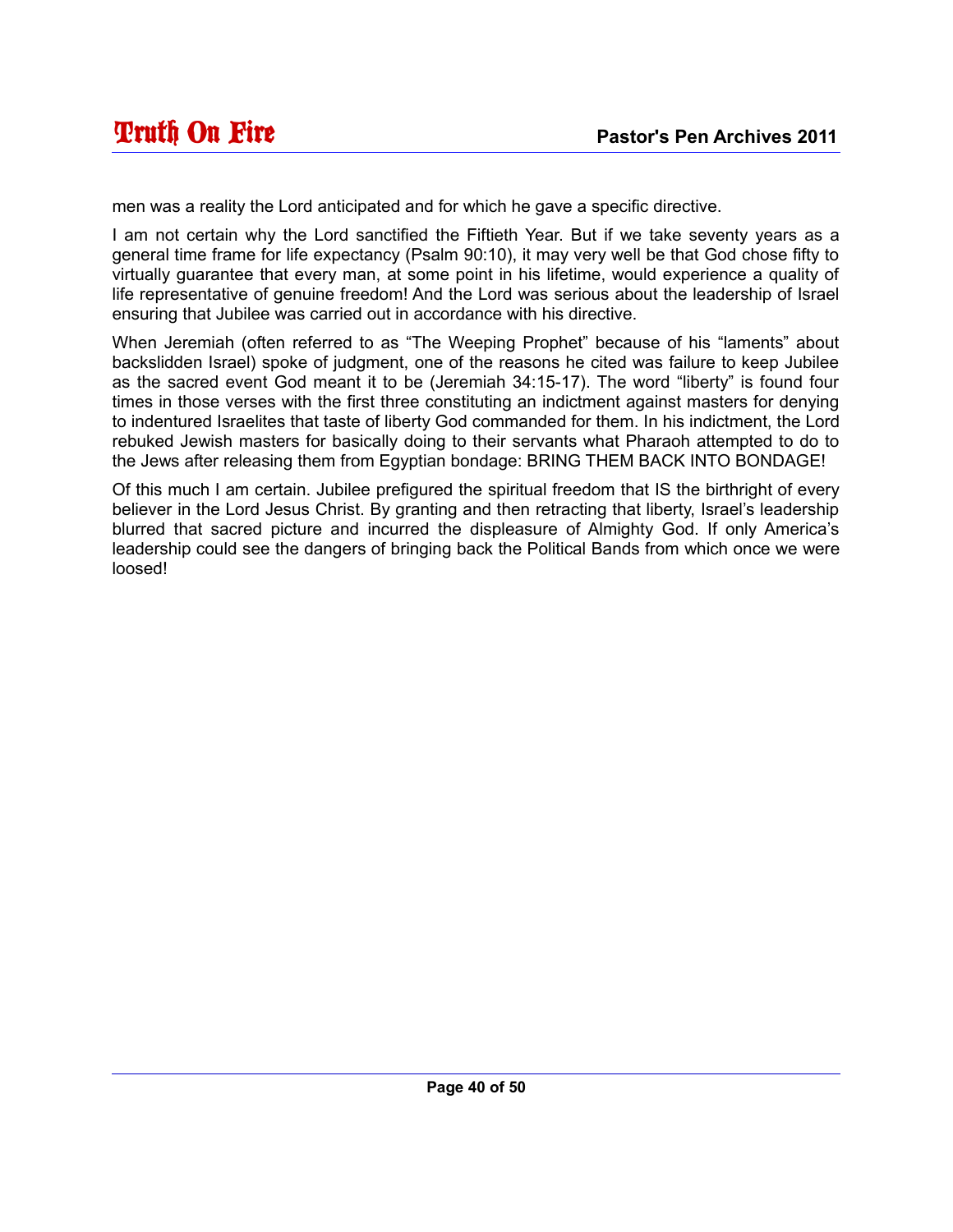#### A Post Mortem Message from OBL

The current calendar year is 2011 A.D. But it is also 48 A.O.B.L. The first is reckoned in years relative to the death of our Lord Jesus Christ; the second in hours relative to the extermination of the vermin Osama bin Laden. He left this world roughly 48 hours ago, and learned more about the True and Living God in his first post-death hour than he did his entire lifetime on planet earth.

Throughout the course of my life I have listened to and watched atheists, moral perverts and blasphemers thumb their noses at God and utter obscenities with apparent impunity. At their passing, I often wondered what their reaction was a few moments after that last breath, realizing they had fallen into the hands of the Living God and were stricken with unimaginable fear as a result (Hebrews 10:31). Prominent in my mind are atheist Madalyn Murray O'Hair (1919-1995), actor Burt Lancaster (1913-1994), comedian George Carlin (1937-2008), and astrophysicist Carl Sagan (1934-1996). On numerous occasions, I heard all four of these individuals speak with degrees of disdain concerning a sovereign and loving Creator that man the creature should trust and obey. Now we can add Osama bin Laden (1957-2011) to that infamous list.

There are at least three (3) words that we should associate with death. The first is finality. Yogi Berra said "It ain't over 'til it's over!" At death, it's over! No turning back, no second chances, no more choices, no court of appeal, no place of repentance! The second is eternity. Death signifies an ending and a beginning. The body ceases to function, and surrenders the soul, which carries on in the afterlife in a state of full awareness. The state in which a departed soul finds itself is a perpetual one where time is no longer applicable. The third is clarity. Death ushers in the ultimate reality. All of the religious fog that blinded and clouded the earth-bound mind is vanquished…and replaced with the purist reality.

What is Osama bin Laden experiencing at 48 A.O.B.L.? Well, Jesus gave us a glimpse into the clarity that defines the next world (Luke 16:19-31). In the Luke narrative, our Lord described the experience of a lost rich man who died, went to hell, and was tormented in the flames. He lifted his eyes, saw Abraham, and begged for mercy in the form of water from the tip of Lazarus' finger to be placed on his tongue. Request denied. He then asked that Lazarus be sent to testify to and warn his five brothers so they might repent and avoid the same flames. Request denied. Those brothers had the scriptures as a valid witness. The rich man insisted that if one arose from the dead, surely they would listen and respond. Request denied. Why? Because the Word of God, according to Jesus, is a more credible witness than even a resurrected Lazarus would be! If they don't believe the scriptures (the greater witness), neither will they believe a resurrected man (the lesser witness)!

What would Osama say if he had just 60 seconds of resurrected time to say it? No doubt in my mind that the content would sound something like this: "My dear Muslim brethren! Listen to me! There is no Allah. There are no virgins! We were all deceived! Islam is a religion of demons! Satan is its founder! Flush the Koran, embrace the Bible! Jesus is Lord! Jesus is Lord! Believe on Him! Avoid the hell that Mohammed and I now share! Believe on the Lord Jesus Christ! Only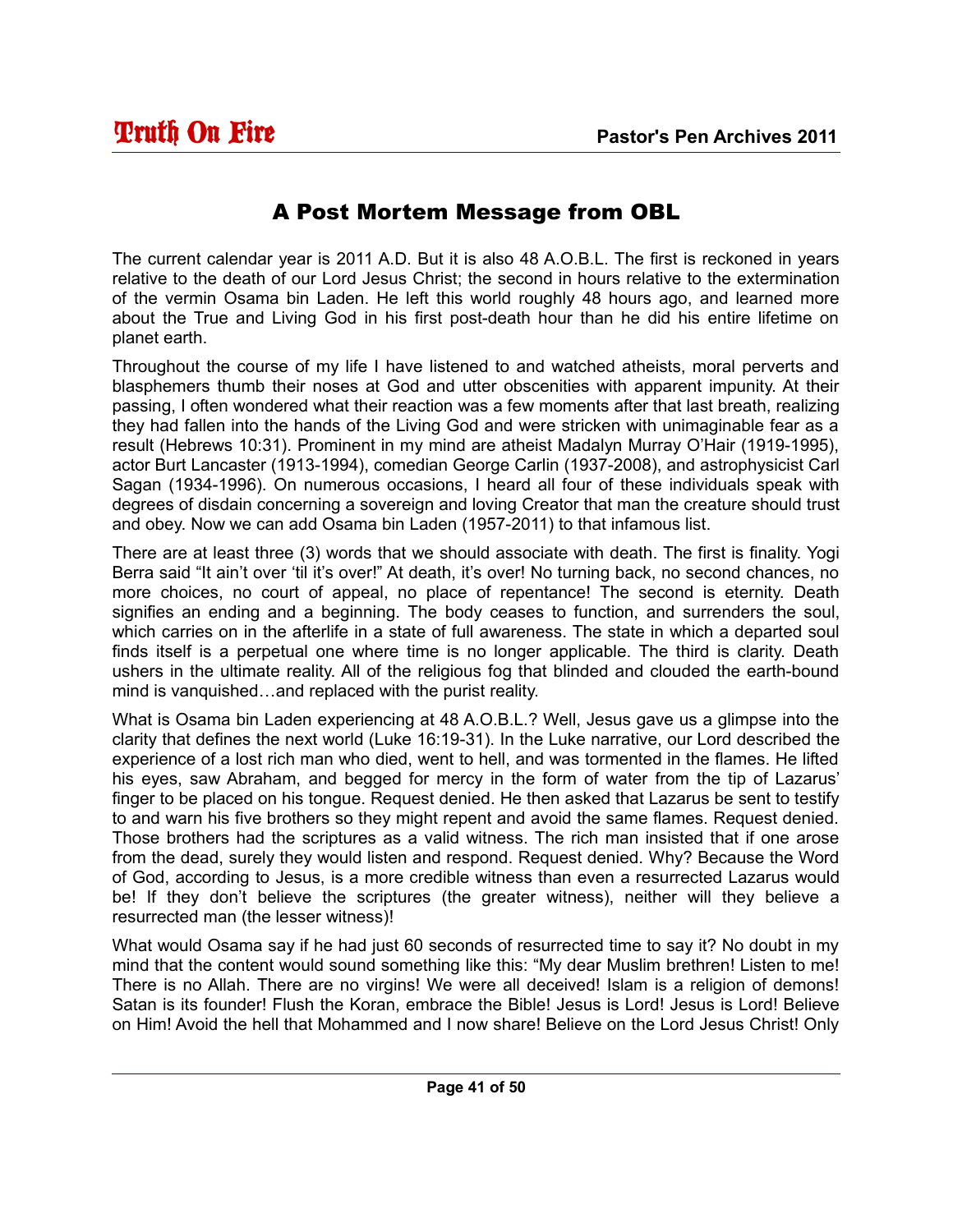his blood can atone for sins! Believe on the Lord Jesus Christ! Believe on the…" [time expires].

Osama bin Laden, like all his godless predecessors, has experienced the finality of death, embarked upon a Christ-less eternity, and discovered the ultimate clarity…a clarity found too late. Please do not let it come too late for you, my friend. If you have not yet trusted the Lord Jesus Christ for the forgiveness of your sins and the gift of eternal life, why not do so today? Today, if you hear his voice, harden not your heart. The mercy and grace available to you at this hour, if neglected-rejected, will be forever unavailable after you draw your last breath. Just ask Osama bin Laden.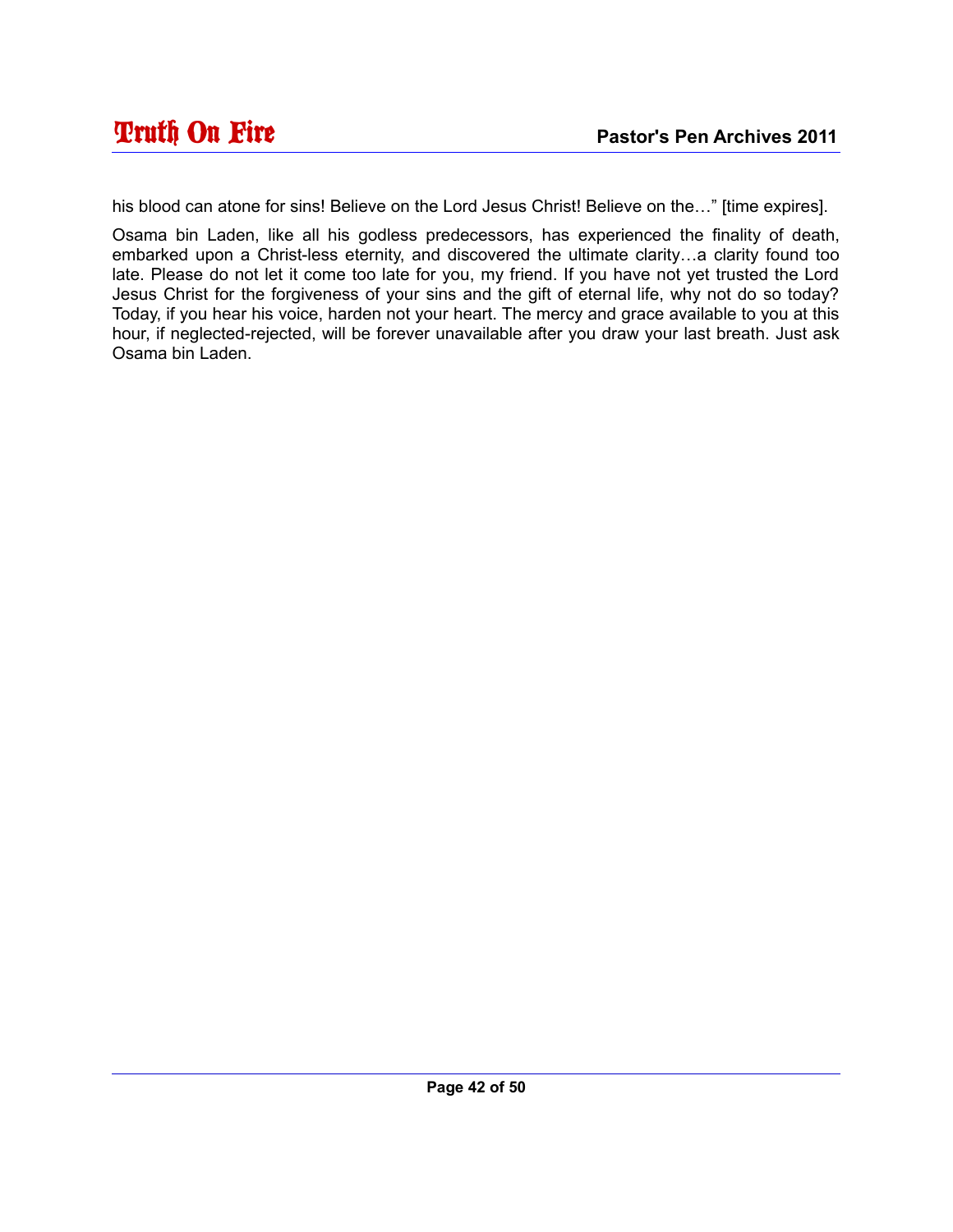#### The Repurposed Life

A few months ago I caught a segment of a home-and-garden type program on PBS wherein a landowner had transported an archaic corn crib from the old family farm to her new digs and transformed it into an arbor with prolific flowering vines. Inside was a stone floor with wooden bench. What once served as a structure for grain storage was now a meditative retreat. In a word, the landowner had repurposed the corn crib.

We've all done it in some form or another. On my dresser is a large Folgers coffee container that now serves as a collection point for the pennies in my pocket change. Glass jelly jars now collect dimes and quarters while an old relish jar collects the nickels. I recently enjoyed grilled hamburgers at the home of Evangelist Bill Chapman and wife Peggy (www.billchapmanevangelism.org). The spinach leaves on my burgers were grown in half-keg planters that once served as vehicles for Jack Daniels whiskey…a repurposing of the first order!

The onset of 2011 might be a good time for us to consider repurposing our lives with regard to those things that pertain to godliness. In the above examples, repurposing constituted a divergence from the original intent of the designer. In the spiritual realm, however, repurposing is simply the reaffirmation of and recommitment to those purposes for which the Lord Jesus redeemed us. Here are three (3) relevant areas for our consideration.

The first pertains to things visceral. When the Jerusalem church sent Barnabas to Antioch to observe first-hand the Gentile salvation explosion (Acts 11:19-24), he was elated over God's operative grace, and exhorted the new converts that they should continue to "cleave" unto the Lord "with purpose of heart" (11:23). Genuine salvation is always a visceral matter, eliciting total dependence upon the Lord Jesus from the very core of the sinner. An ongoing dependence from that same core is an absolute essential for discipleship and spiritual growth.

The word "cleave" is prosmeno (pros='towards', meno='remain' or 'abide'). It signifies a holding fast to (or a continuing with) someone or something that is indicative of steadfast devotion. And such rock-solid devotion is something that the believer must purpose to do with the same visceral energy that led to his or her salvation. If and when slackness of devotion precipitates spiritual drift, dullness and disobedience, a visceral repurposing of the life to the Lord Jesus is in order. It's worth noting that cleaving begets cleaving because "much people was added to the Lord" on the heels of his exhortation (11:24). No church can grow beyond its capacity to cleave!

The second involves things verbal. In Psalm 17:3, David expressed in prayer the following confidence: "Thou hast proved my heart; thou hast visited me in the night; thou hast tried me, and shalt find nothing; I am purposed that my mouth shalt not transgress." This man of God, who had laid himself open to unabridged scrutiny by the Holiest, knew that purposeful discipline of his mouth to avoid transgressions of the verbal kind would lead to a broader holiness of life that would pass Divine muster. Thus James wrote: "If any man offend not in word, the same is a perfect man, and able also to bridle the whole body" (James 3:2). A verbal transgression just might be the indicator of a moral violation. In any case, if a verbal or moral flaw exists, a Holy God will find it!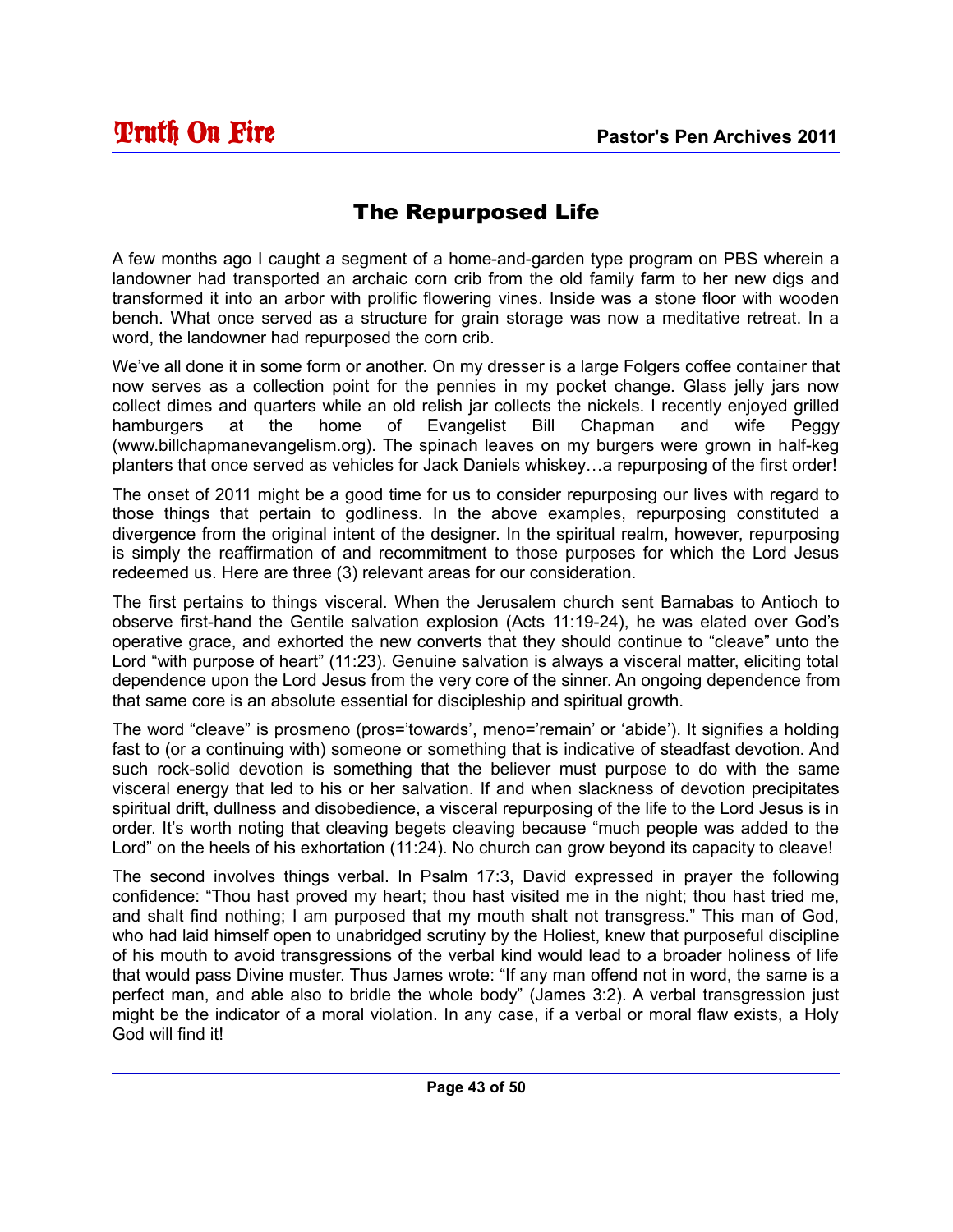The third pertains to things visual. Although there are no biblical passages linking "purpose" with the eyes, we certainly find the concept: "I will set no wicked thing before mine eyes: I hate the work of them that turn aside; it shall not cleave to me" (Psalm 101:3). The phrases "wicked thing" and "turn aside" suggest idol worship (at least in my mind) as the primary reference. David's visceral devotion (cleaving) to the Lord precluded all false gods and associated images. The same was not true for many of his fellow countrymen, who turned aside and thus violated the Second Commandment.

If we accept the primary meaning of "wicked thing" to be manmade idols-images, there is legitimate room for any number of secondary applications where the introduction of an untoward visual stimulant leads to a turning aside from the path of righteousness. The greatest spiritual blunders in David's own life (adultery and murder) came about as the result of a visual focus upon a bathing woman who was wed to another. The lust of his eyes gave birth to a scheme for fulfillment with lethal consequences. And there's not a nickel's worth of difference between David's visual fixation upon Bathsheba and the believer who, through insufficient visual purpose in life, exposes him- or herself to the readily available cesspool of Internet pornography and or other visual vices.

Dear friend, are there areas of your life and mine that need to be repurposed in order to comply with our Lord's redemptive purposes? If so, may the Lord Jesus, who is well acquainted with our passions and frailties, grant us grace sufficient to repurpose ourselves where applicable to make these "earthen vessels" all they can be for His glory…and make 2011 the year of the repurposed life!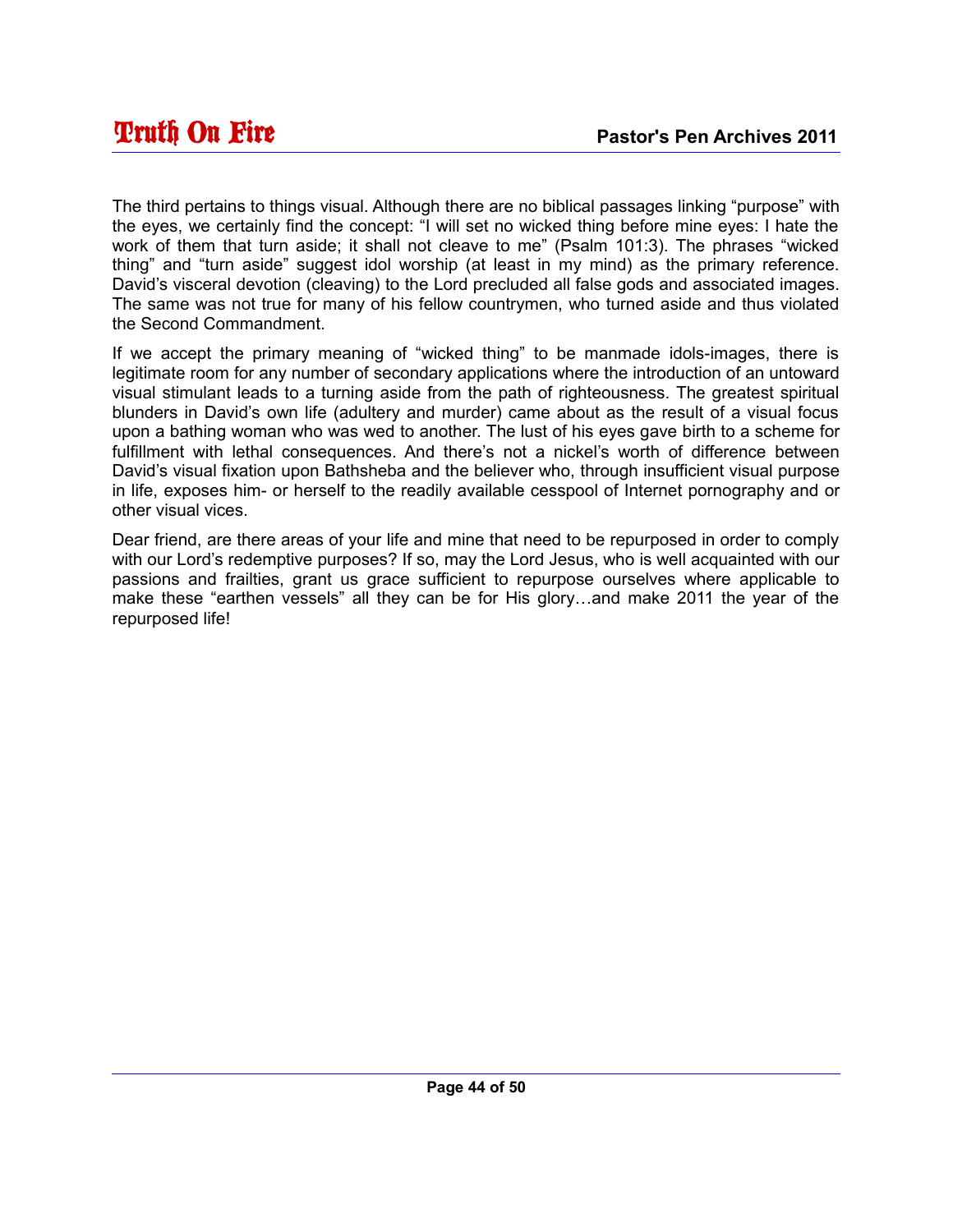#### Samson-Like Desperation

One of the encouraging aspects of Scripture is the balance of truth incorporated within biographical records. The book of Genesis, for example, portrays Abraham's nephew Lot as a man governed by observation more than revelation, resulting in a pattern of poor decisionmaking that left him morally and materially impoverished. The book of II Peter, however, reveals that Lot was a "just man" whose "righteous soul" was "vexed" daily "with the filthy conversation of the wicked" (2:7-8). The glorious reality is that the garment of imputed righteousness given to Lot by a sovereign God in response to his faith was in no wise tarnished or diminished by bad choices!

The same kind of balance is provided for us regarding Samson. Alexander Maclaren refers to him as "a strange champion for Jehovah" who exhibited "no moral elevation or religious fervor." He was a man of strong yet uncontrolled passions with a bent toward vanity and selfindulgence! The supernatural strength afforded to him by the Spirit of the Lord appears to have been confined to the physical realm. The book of Judges makes it difficult to find in Samson any commendable traits apart from Nazarite vows. The book of Hebrews, however, includes him in the gallery of the faithful, who "through faith subdued kingdoms, wrought righteousness, and waxed valiant in fight" (11:32-34). Such a balanced presentation enables the believer to draw valuable spiritual lessons from this unconventional warrior!

The ministry of Samson appears to have migrated through five distinct phases. The first was dedication. Prior to his birth, the angel of the Lord appeared to his father Manoah with the promise of a son from his barren wife (Judges 13:2-5). He was dedicated as "a Nazarite unto God from the womb to the day of his death" (13:7). His mother named him Samson, meaning "like the sun". His birth represented a brighter future for Israel, which was now on the cusp of deliverance from the Philistines. So "the child grew, and the Lord blessed him" (13:24). Dedication is a marvelous virtue, and is always the forerunner of favor from God!

The second phase was demonstration, inasmuch as "the Spirit of the Lord began to move him at times in the camp of Dan between Zorah and Eshtaol" (13:25). Demonstrations of power continued over the course of twenty years, and became commonplace for this one-man wrecking crew (14:6; 14:19; 15:14; 15:20). I can imagine that Samson became the key topic of conversation at many dinner tables. He was no doubt a national hero adored by adults and adolescents alike.

The transition into phase three was probably missed by the masses, but it was nonetheless real. This was dereliction! The willful neglect of his vows coupled with vanity and sexual lust led him to disclose to seductive Delilah the secret of his supernatural strength. The result was the infamous haircut in Hell's barbershop, and the loss of his "seven locks" (16:17-19). Sadder still is the fact that "he knew not that the Lord had departed from him" (16:20). Dereliction always leads to seduction. The fruit of seduction is always a powerless life!

Phase four, which was devastation, followed quickly on its heels! The former champion of God and Israel was now grinding in the Philistine prison house with empty eye sockets, and "bound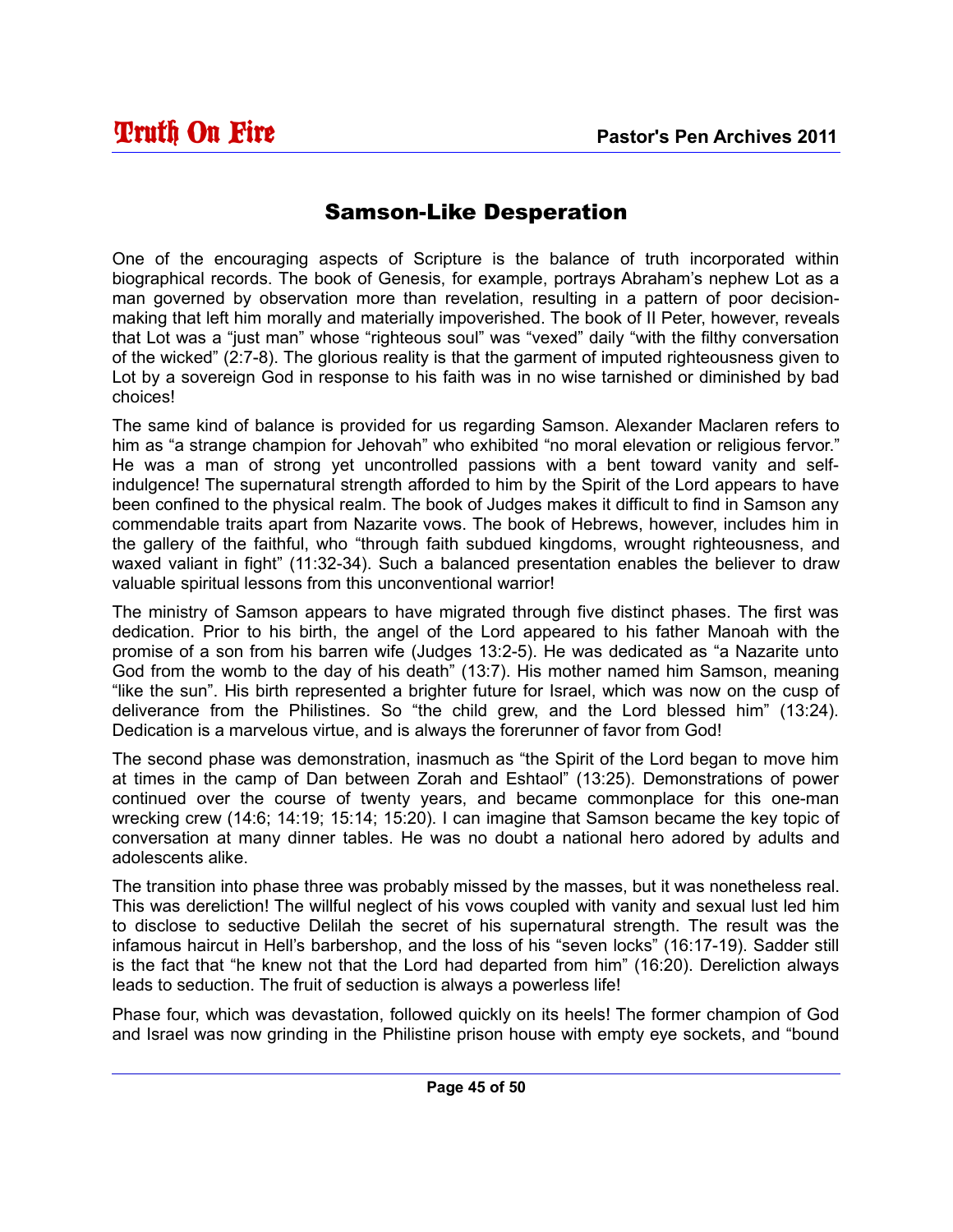with fetters of brass" (16:21). Samson was the epitome of personal devastation! He had given the enemies of the Lord an occasion to blaspheme (16:23-24). It was in the prison house that he realized, perhaps for the first time, the seriousness of his vows! It was here, however, that "the hair of his head began to grow again" (16:22). There is indeed blessedness in the blindness that restores to a believer the condition for power with God!

At the provocation of the Philistines, Samson entered phase five, which was desperation. In the words "only this once" we hear the desperate cry of one who had formerly known and lost the anointing of God (16:28). He had come to the realization that death under a fresh anointing was far better than life without it! The Lord apparently agreed, and granted his request!

America has now passed the half-way point of 2011. The leadership in both political parties appears to be asleep at the switch, especially with the recent downgrade of our debt by S&P…a downgrade that was easily avoidable. There is plenty of blame to be assigned across the political spectrum. But the pertinent question regarding the spiritual condition and direction of America is this: Where is the Church? Is she grinding in the prison house of self-indulgence and broken vows? Many Americans have a tough time understanding the willingness of Islamic terrorists to die for their religious cause. They are unaccustomed to such fervor and desperation to achieve a set of goals. Could this be due in part to the fact that true believers in this age have provided no such example? Isn't it high time for the People of God to exhibit afresh a Samsonlike desperation for the anointing of God?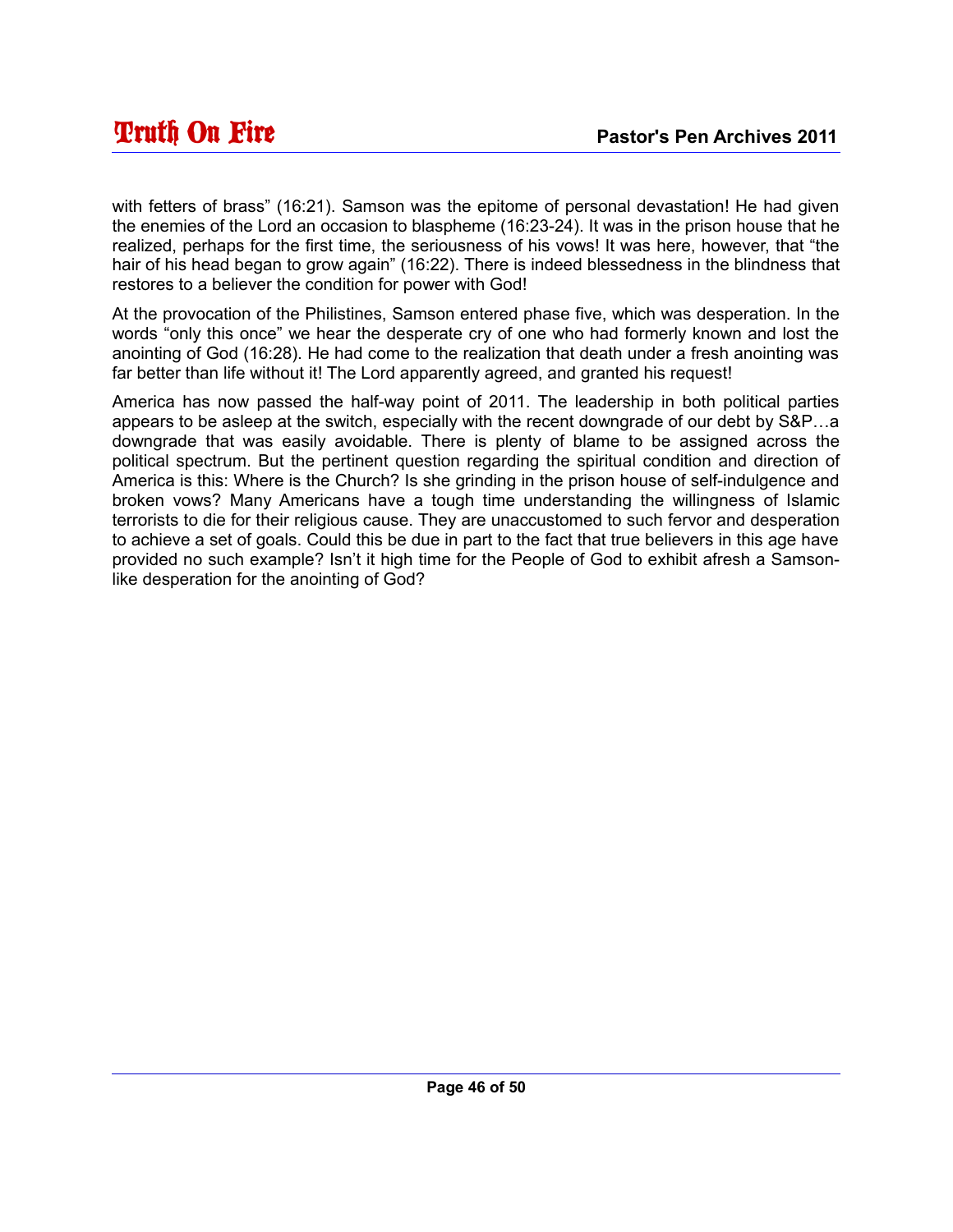#### Significance of the Signage

Several centuries before the birth of Christ, the prophet Isaiah gave a signature prophecy to Israel, saying: "Behold, a virgin shall conceive, and bear a Son, and shall call his name Emmanuel" (Isaiah 7:14). Matthew's narrative confirms that sign: "When as his mother Mary was espoused to Joseph, before they came together, she was found with child of the Holy Ghost" (Matthew 1:18).

Matthew includes what the angel told Joseph: "Joseph, thou son of David, fear not to take unto thee Mary thy wife: for that which is conceived in her is of the Holy Ghost. And she shall bring forth a son, and thou shalt call his name JESUS: for he shall save his people from their sins. Now all this was done, that it might be fulfilled which was spoken of the Lord by the prophet, saying, Behold, a virgin shall be with child, and shall bring forth a son, and they shall call his name Emmanuel, which being interpreted is, God with us. Then Joseph being raised from sleep did as the angel of the Lord had bidden him, and took unto him his wife: And knew her not till she had brought forth her firstborn son: and he called his name JESUS" (Matthew 1:20-25).

What scripture makes abundantly clear is that Christmas is as much about the Virgin CONCEPTION as it is the Virgin BIRTH! There are four historical events that trump ALL others: (1) The DEATH of Jesus, whereby God provided atonement for the sins of the whole world; (2) The RESURRECTION of Jesus, whereby God provided validation for the substitutionary nature of his death; (3) The BIRTH of Jesus, whereby God provided the body that would become the sinless sacrifice for our sin, and (4) The CONCEPTION of Jesus in the womb of a virgin named Mary, whereby God provided the Holy Ghost seed that would make his prenatal development and his birth as the God-Man possible.

Some Liberal theologians have argued that the virgin birth is NOT fundamental to the Christian faith. Their case is one based on physiology and reason. In terms of female physiology, once a woman's egg is fertilized (conception), the ovulation cycle shuts down, making another conception impossible until she is postpartum. Thus reason dictates that Mary and Joseph could have physically consummated their relationship ANY time after the virgin conception without tainting the sinless-divine nature of Jesus.

It sounds reasonable enough on a physiological basis, and is hypothetically true. After all, the virgin conception is the REAL sign. The problem is this. We as believers are bound to embrace revelation over reason. What might pass muster in the arena of reason can fail miserably in terms of revelation. What saith revelation? "And KNEW HER NOT TILL she had brought forth her firstborn son" (1:25). That one sentence serves as the death knell for the Liberal argument!

Other theologians of the ranker sort deny both the virgin conception and subsequent virgin birth. They argue that Jesus was conceived and born via natural processes but was endowed with a divine nature at some point after his birth…perhaps at his baptism. Space does not allow us to discuss all of the mental gymnastics employed by Liberals to gainsay the truth. Again, revelation makes the case with crystal clarity: "BEFORE THEY CAME TOGETHER, she was found with child of the Holy Ghost" (1:18). That's ALL the confirmation we need to validate the signage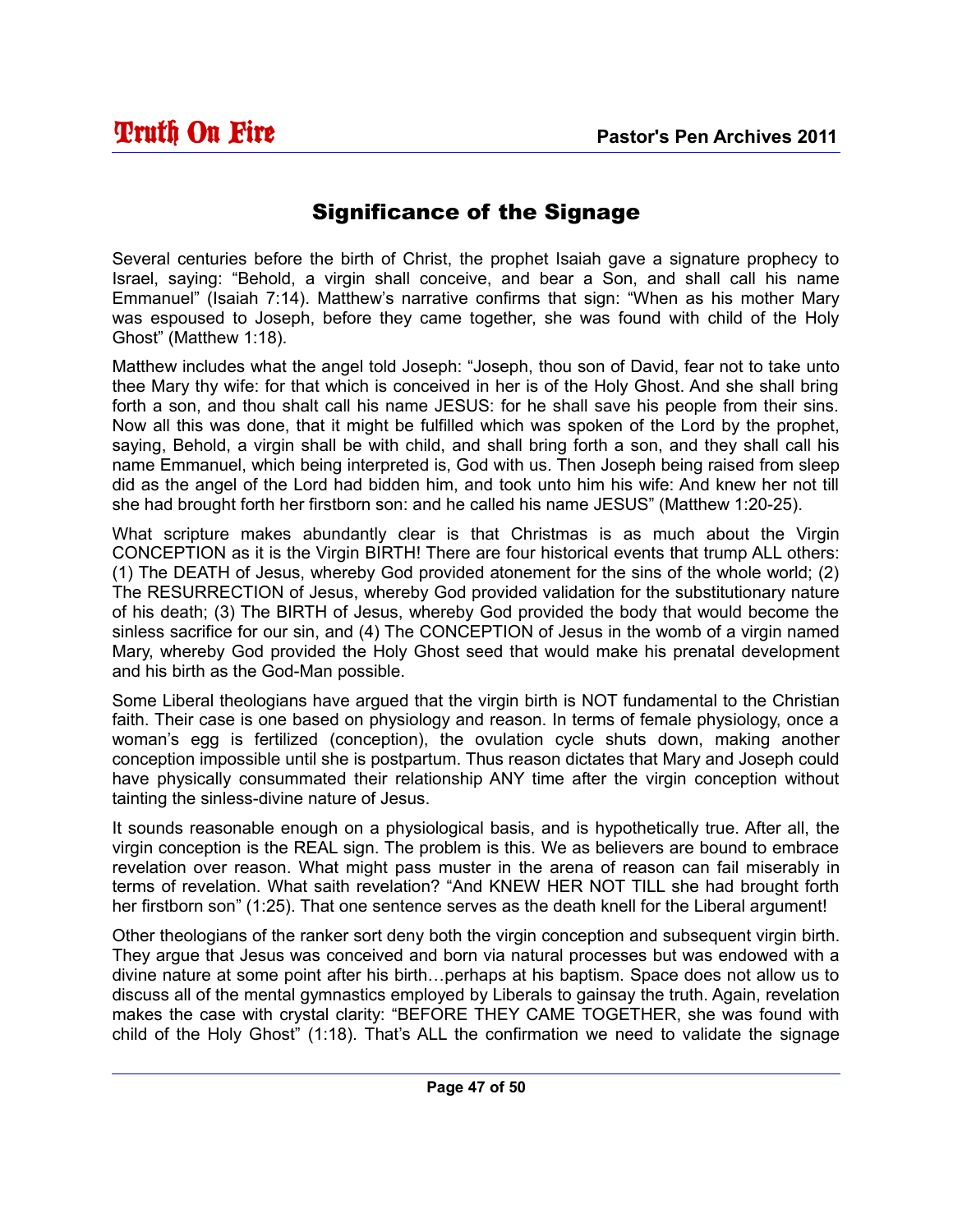fulfillment of Isaiah 7:14.

Jesus was Virgin Conceived AND Virgin Born. Our redemption requires that both are true; revelation affirms that they are! As you and I celebrate on this day the birth of our King, let us also give thanks for the SIGN of the Virgin CONCEPTION, without which NONE of the other events, by which Jesus is able to save us sinners from our sins, would have been possible! Thank you, Lord, for the signage!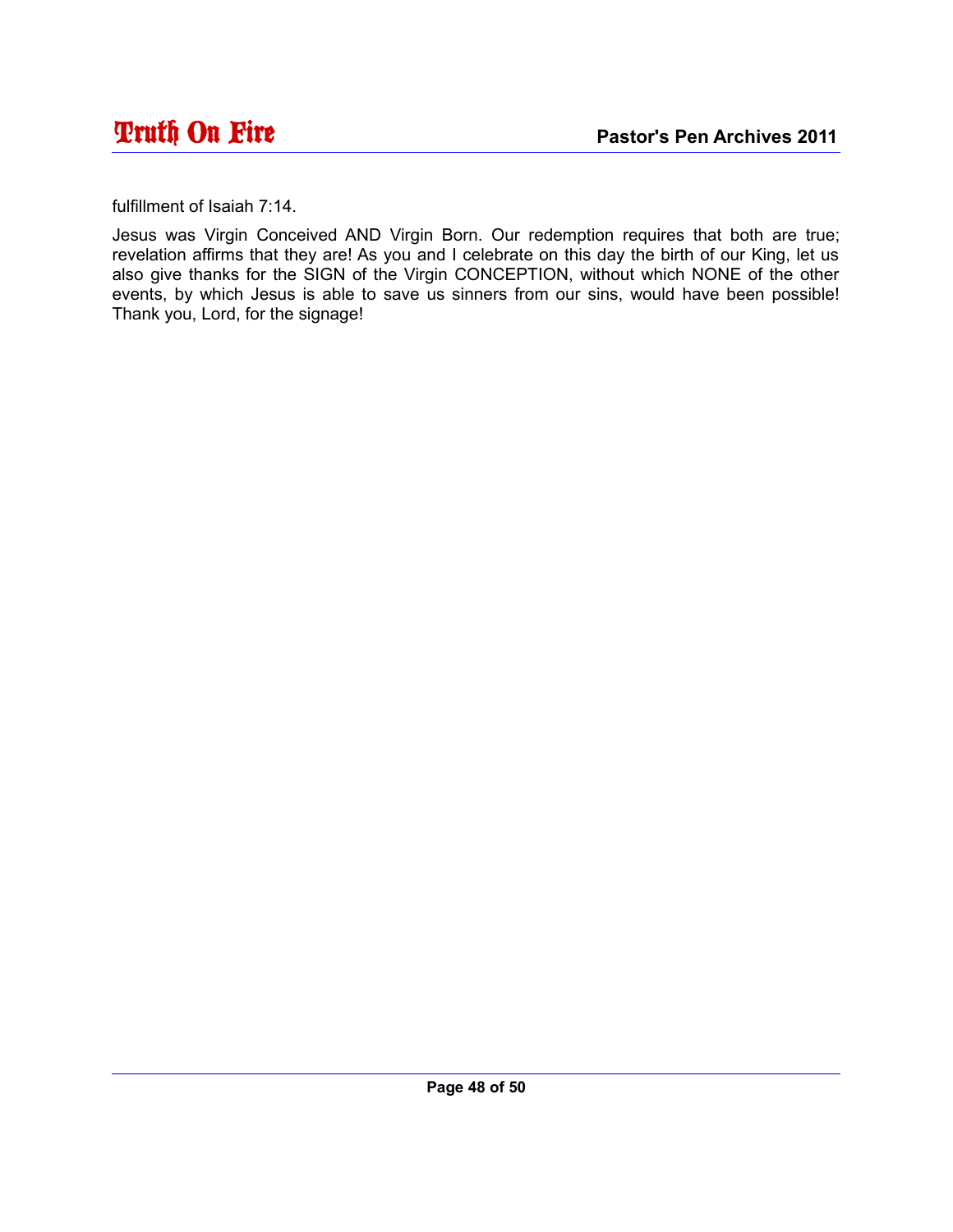#### True Christianity

Dr. Robert Jeffress is pastor of the First Baptist Church in Dallas, TX. On Friday, October 7, 2011 he got his fifteen minutes of fame by trying to explain to CNN reporters why he called Mormonism a 'Cult' The comment was rooted in the fact that GOP Candidate Mitt Romney is a Mormon. CNN began running "Religious Battle in the GOP" as Headline News.

In my mind, the ruckus raised by Pastor Jeffress regarding the 'Cult' status of Mormonism demands a definition of True Christianity. There is no better way to identify the false than by knowing the True. So, let's give it a rip. True Christianity can be summed up in these three words: REVELATION, REDEMPTION and RECEPTION.

Revelation has to do with the manner in which God has revealed Himself to mankind. The first is in the Inspired Scriptures. The second is in the Person of the Lord Jesus Christ. No book but the Bible can claim to be inspired of God—Absolute Truth. No man but Jesus can claim to be God in the flesh—Embodiment of Truth! Jesus did not become God. He was and is God! The Bible is God's written revelation. Jesus is His living revelation. The man or woman who seeks to find the True God outside these two sources of revelation will end up with a false god. Or as Paul said it: "Another Jesus…another spirit…another Gospel."(2 Corinthians 11:4).

Redemption has to do with God doing something about the sins of mankind—both collectively and individually! The imagery is that of a benevolent and capable Master purchasing a slave and setting him free from his former taskmaster. Man is born a slave to sin. Jesus shed his precious blood as the purchase price to redeem men from that slavery. Almost without exception, all religions have a redemptive element. In True Christianity, ONLY the blood of the Lord Jesus Christ can atone for sin and redeem men (set them free) from sin and death.

Reception has to do with how sinful man appropriates the redemptive power that lies in the Lord Jesus and His precious blood. The method of reception is expressed in eight simple words: By GRACE through FAITH and NOT of WORKS! It is coming humbly before God with empty hands, and receiving from His Hand forgiveness of sins and eternal life as free gifts. The fact is True Christianity is fundamentally a matter of being alive rather than dead. It is NOT (as the world reckons) being good as opposed to being bad.

Men and women who are dead in trespasses and sins MUST be Born Again. No degree of compliance with religious laws can produce spiritual life. It's a Gift only God can give! And it is received, never earned! It is more than just having eternal life. True Christianity is Christ living in His People! The Jesus who is received by faith actually becomes the life of the believer!

Now that we have defined the TRUE, it's rather easy to identify the False. ANY Religious System that ADDS to or TAKES AWAY from the three fundamentals of Revelation, Redemption or Reception is a FALSE Religion, a FALSE Christianity. And false religion need not offend in all three areas! Does it really matter whether False Religion is called a Cult, a Sect or something else? False is false!

If you apply the template of the True to the plethora of Religions at large, you will come up with